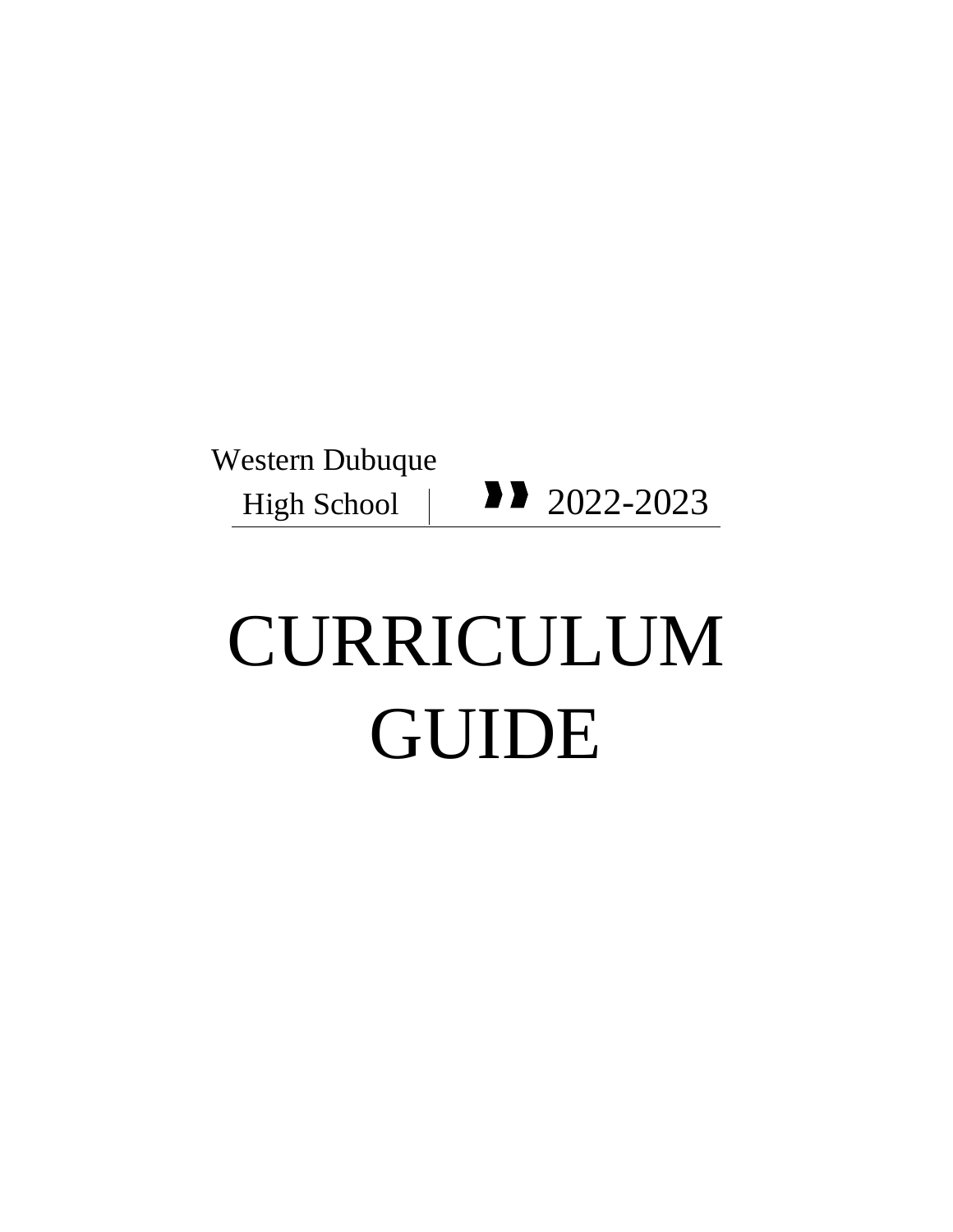# Table of Contents

|                                        | Page(s) $3-8$   |
|----------------------------------------|-----------------|
| AGRICULTURAL EDUCATION                 | Page(s) $9-11$  |
|                                        | Page(s) $12-13$ |
|                                        | Page(s) $14-15$ |
|                                        | Page(s) $16$    |
|                                        | Page(s) $17-20$ |
| FAMILY AND CONSUMER SCIENCE            | Page(s) $21$    |
| <b>HEALTH &amp; PHYSICAL EDUCATION</b> | Page(s) $22-23$ |
| INDUSTRIAL TECHNOLOGY                  | Page(s) $24-26$ |
|                                        | Page(s) $27-28$ |
|                                        | Page(s) $29-30$ |
|                                        | Page(s) 31-32   |
|                                        | Page(s) $33-34$ |
|                                        | Page(s) $35-37$ |
| WORLD LANGUAGE                         | Page(s) $38$    |
| OTHER COURSES OFFERED                  | Page(s) $39-41$ |

Pursuant to Title IX and other appliable state and federal laws, it is the policy of the Western Dubuque County Community School District not to discriminate on the basis of race, color, national origin, sex, disability, religion, creed, age (for employment), marital status (for programs), sexual orientation, gender identity and socioeconomic status (for programs) in its educational programs and activities and its employment practices, including applicants for employment.

The District has grievance procedures for processing and resolving discrimination complaints, including formal and informal Title IX sex discrimination and sexual harassment complaints, and will respond to complaints accordingly. Discrimination employment grievances that do not fall under Title IX should be directed to Rick Colpitts, Equity Coordinator, 310 4th Street SW, Farley, Iowa 52046, 563-744- 3885 x 6004, rick.colpitts@wdbqschools.org.  Grievances related to this policy for employment matters that fall under Title IX and grievances for any program/student matters should be directed to Vicky Coyle, Title IX and Equity Coordinator, 310 4th Street SW, Farley, Iowa 52046, 563-744-3885 x 6040, vicky.coyle@wdbqschools.org.  If you have any questions related to this policy, please contact Vicky Coyle. Title IX inquires may also be referred to the U.S. Department of Education, attn. Assistant Secretary, Office for Civil Rights, 400 Maryland Avenue SW, Washington, DC 20202, 800-421-3481, OCR@ed.gov.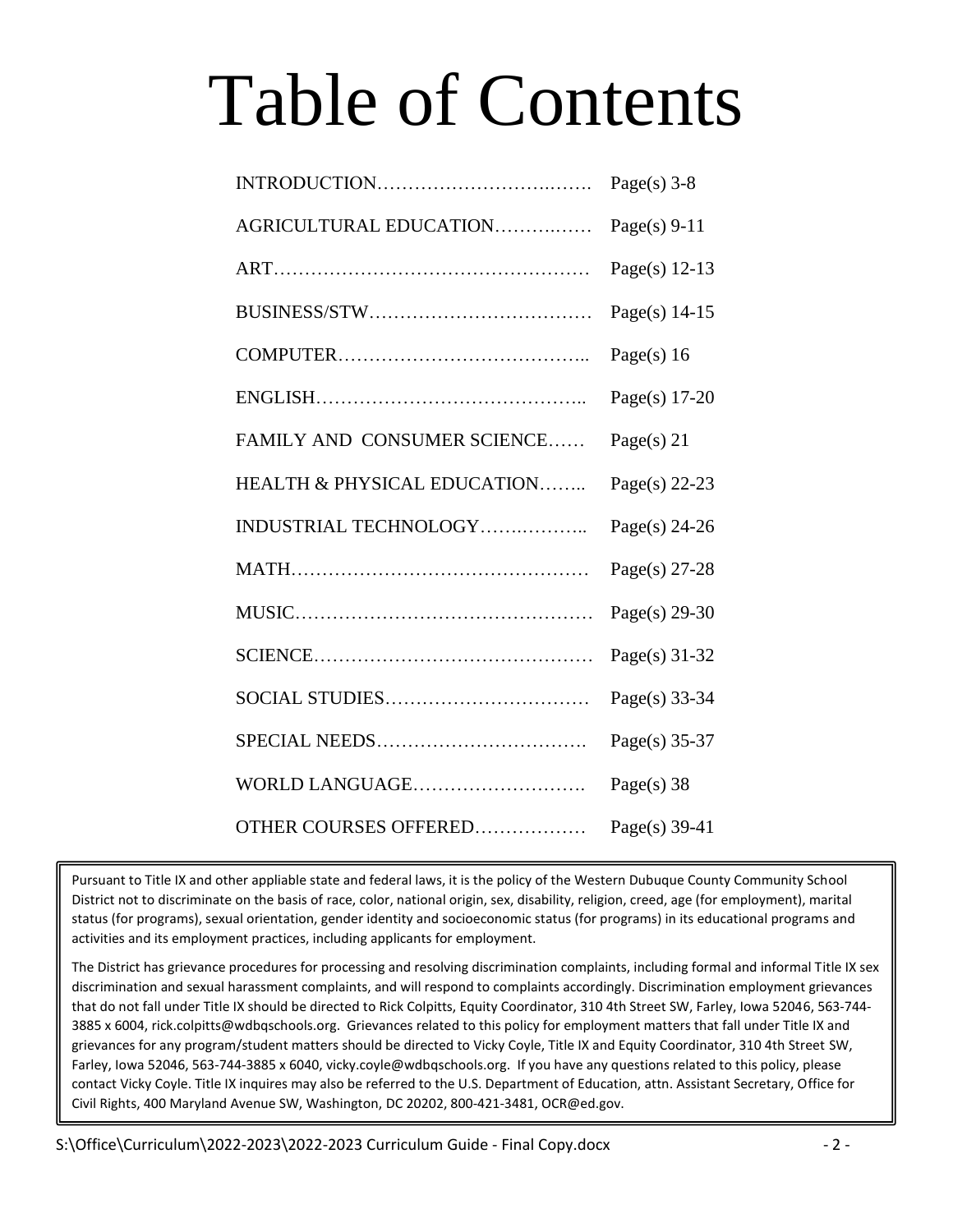## **Western Dubuque Community School District**

High school students are in the middle of one of the most exciting times of their lives. We encourage you to get involved! Our school offers countless extracurricular activities to enhance students' personal, social, and academic growth. Take advantage of the opportunity to get to know your teachers and fellow classmates. The more relationships you can establish at this age, the greater your capacity will be to work with a variety of people as you get older.

The time is now for you to begin thinking about where you see yourself working someday. Choosing a Career Pathway or two and exploring them in depth will give you a strong foundation on which to build. We offer a wide range of courses designed to meet the needs of our students. Our staff is committed to providing you with quality of programming and the flexibility and support you need to be successful.

> Learn to advocate for yourself. Ask for what you need and communicate with your principals, counselor, and teachers. We are all here to help you! Please do not hesitate to contact one of us. We want your time here to be meaningful and worthwhile.

On behalf of all of us at Western Dubuque Community School District good luck to you as you register for another year of courses!

Success for All Better Every Day

 *Mr. Jake Feldmann Mr. Rich Hatcher*  **WDHS Principal****WDHS Assistant Principal**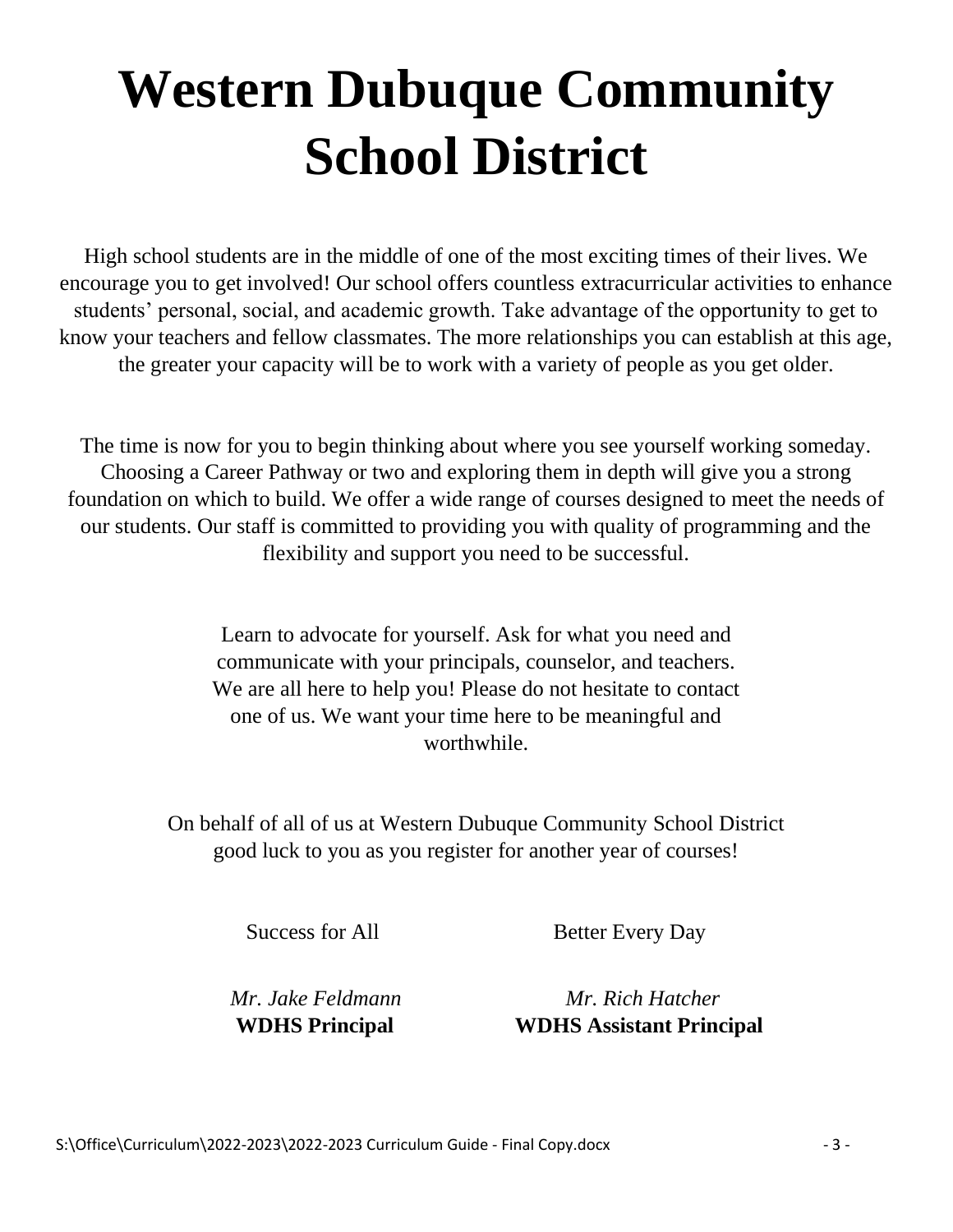## **COUNSELING OFFICE**

### **Casey Bryant (A-Ho) Emily Phillips (Hu – L) Carrie Edgin (M-Z) School Counselors**

This Curriculum Guide contains the courses offered at Western Dubuque High School and Cascade High school; it is designed to assist you in the registration process. It is suggested that students create a career plan and then choose courses that align with that plan. Students and their counselor should re-visit this career plan at registration time each year. Parents are encouraged to participate in this registration process. Students and parents can make appointments with your counselor by calling (563) 876-3442 ext. 3005.

## **Graduation Requirements**

1 credit  $=$  one term

#### **All students are required to complete a common core of classes in the following areas:**

#### **The following credits are necessary for students graduating:**

**English 8 Social Studies 6 (7 class of 2025 and beyond)** \*2 credits of US History and 1 credit of US Government \* (Class of 2025 and beyond 2 credits World Geography, 1 credit World History, 2 credits US History, 1 credit US Government, and 1 credit Sociology or Psychology)

| <b>Mathematics</b>            | n                                    |
|-------------------------------|--------------------------------------|
| <b>Science</b>                |                                      |
| <b>P.E.</b>                   |                                      |
| <b>Personal Finance</b>       |                                      |
| <b>Health</b>                 |                                      |
| <b>Total Required Credits</b> | 32 (33 for class of 2025 and beyond) |

#### **Electives - 26 (58 Total Credits) Electives (Class of 2025 and beyond) – 25 (58 Total Credits)**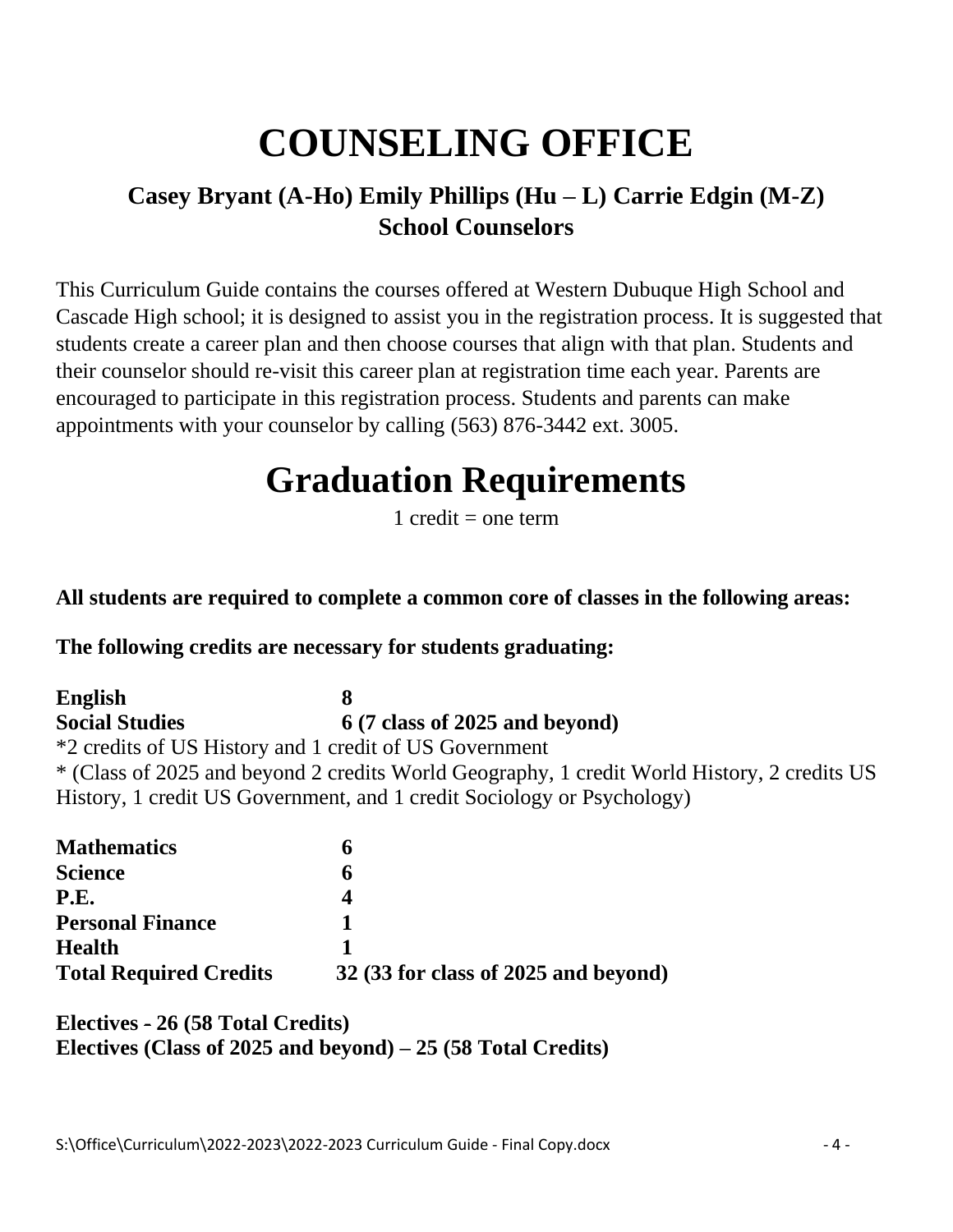## **Registration and Scheduling Rules and Regulations**

The registration process is an important part of the educational process. Once students have registered for classes for the upcoming year, many decisions are made. We hire teachers, develop curriculum, and purchase instructional resources. To make the best use of these resources once they are secured, we have developed these Rules and Regulations.

- 1. Students should not request to add or drop a course unless they have had a change in their career plan or personal interests, or a crisis management plan is in order. Students will have two days at the beginning of each term to make this determination. Requests to add or drop a Term 2 course should be made before the end of Term 1. Students may not drop a two-term required course at term unless they are getting a C- or below.
- *2.* Students sign up for courses. School personnel schedule students into these courses in such a way as to maintain as balanced of sections as possible. *Students will not be granted a schedule change in order to be with friends, to change teachers, or to change periods of the day.*
- 3. Students register for 6 courses per term. Seniors may register for four courses and 2 open campuses per term.

## **Senior Open Campus Agreement**

Open campus is a privilege. We would expect students assigned to Open Campus to maintain their grades, proper attendance and adhere to our discipline policy. Those students whose academic effort, attendance pattern or conduct fails to meet these standards put their Open Campus status at risk. Open Campus can be revoked. You may wish to consider taking an additional academic course rather than signing up for study hall/open campus.

## **Earning College Credit During High School**

*Students at Western Dubuque High School have the opportunity to earn college credit during their high school years through several options.* 

#### **Senior Year Plus Option**

Western Dubuque Community School District offers two types of post-secondary enrollment courses: PSEO and Concurrent courses. Students may enroll in these courses at other sites, such as Northeast Iowa Community College (NICC) or Kirkwood. To enroll in such a class, students may need to adjust their schedule to accommodate the college's schedule. This option is open to eleventh and twelfth grade students or to ninth or tenth grade students identified as "talented and gifted." Students may not enroll in courses that are comparable to high school offerings. Students are limited to part-time enrollment, and they may be required to earn a certain score on the Accuplacer test or be required to complete a high school pre-requisite prior to enrolling in the college course.

The Western Dubuque Community School District reimburses the post-secondary institution up to \$250 for every student enrolled in each post-secondary enrollment options course. This amount is used to pay for tuition, textbooks, and other course fees. Western Dubuque Community School District can, in turn, receive supplemental weight for each student enrolled. Students must notify their counselor of their intent to enroll in a post-secondary enrollment course prior to the start of the term in which the course will be taken. Students can earn dual credit (both high school and college credit) for these courses if approved.

#### **[Advanced Placement](https://www.educateiowa.gov/pk-12/advanced-learning-opportunities/advanced-placement-courses) (AP® )**

Advanced Placement (AP®) courses are rigorous college prep courses offered by high schools. The courses, curriculum requirements, and optional tests are provided by The College Board. Based on the examination score and the postsecondary institution's policies, students may be eligible for college credit.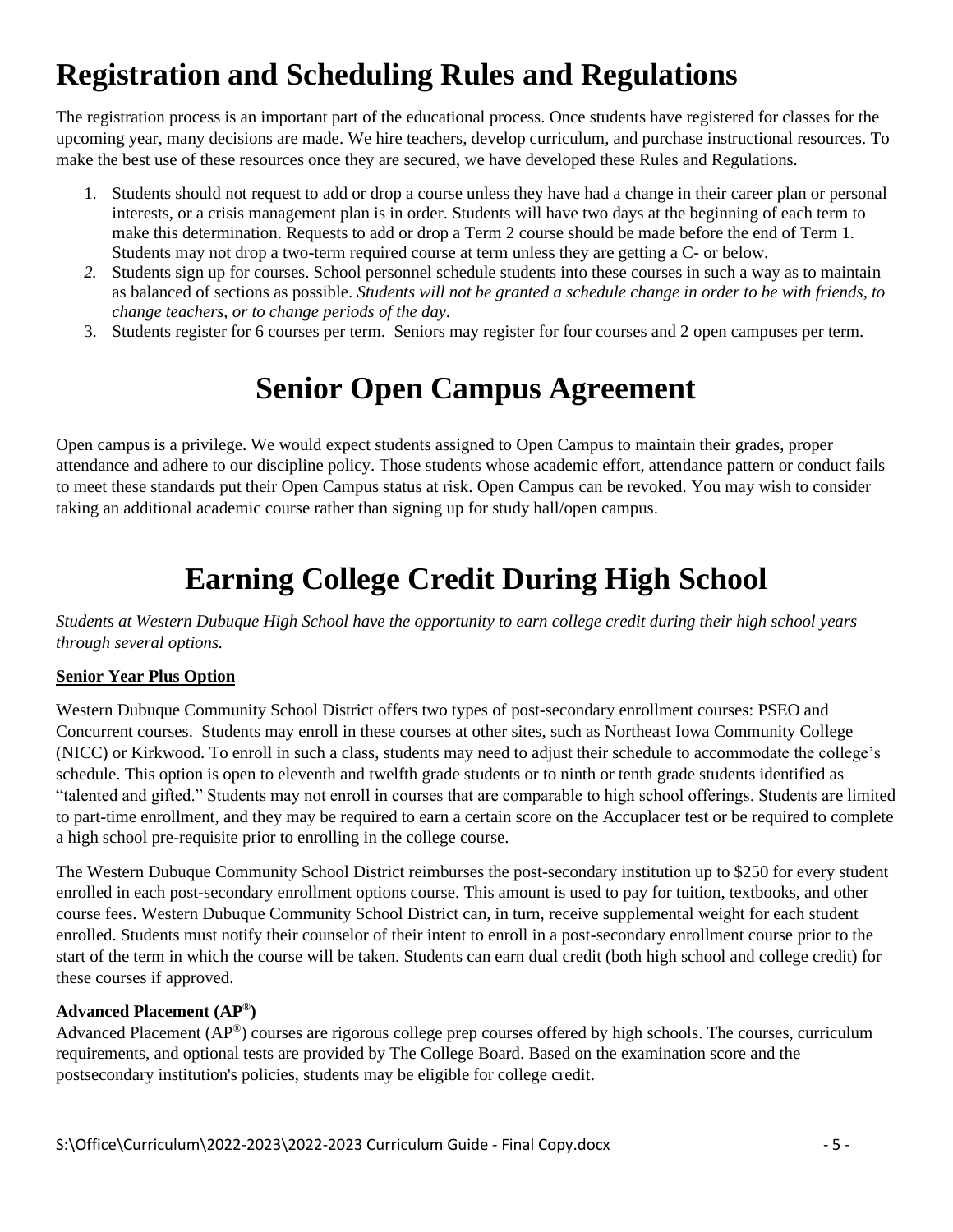#### **Concurrent Enrollment**

The concurrent enrollment program promotes rigorous academic or career and technical pursuits by providing opportunities for high school students to enroll part-time in eligible nonsectarian courses at or through community colleges. Per Senior Year Plus, concurrent enrollment courses are offered through contractual agreements between community colleges and school districts within their service area.

This option allows students to earn college credit through courses taught at NICC, Kirkwood, Western Dubuque High School or Cascade High School by WDCSD staff members meeting the qualifications set by the post-secondary institution. Students in these courses can earn dual credit (both high school and college credit) upon successful completion of the course. Western Dubuque School District reimburses the post-secondary institution approximately \$75 per course. All current courses that are contracted in the curriculum guide will be identified as such with the title of *"Concurrent Enrollment"* following the course title.

#### **Articulated Courses**

Articulated courses are courses from Western Dubuque Community Schools that have aligned their curriculum with courses from a post-secondary institution such as NICC or Kirkwood. Although no college credit is given, if the course has been articulated they would then be able to attend the cooperating post-secondary school after high school is completed and waive that course and continue with the desired program upon successful completion of at least one term. Each post-secondary institution handles articulated courses a little differently, so you should contact the institution of your choice with more questions. This provides a financial savings for the student when they attend the cooperating institution after high school. WDCSD is continuously working to articulate with other institutions such as NICC and Kirkwood. All current courses that are articulated in the curriculum guide will be identified as such with the title of *"articulated"*  following the course title.

#### **Who Can Take College Credit Courses?**

Students who have met the requirements of both the school district and the post-secondary institution can take college credit courses. For the college, students must meet any placement test score requirements and any pre-requisite course requirements. At the school district level, students must be proficient in the areas of Reading Comprehension, Mathematics Concepts and Problem Solving and Analysis of Science Materials. ISASP and ACT scores will be used to determine proficiency. If a student is NOT proficient in one or more areas, alternative assessments may be used.

#### **Why Take College Credit Courses?**

To prepare for college! If the credits transfer and fulfill a college requirement it is an added bonus, however, this should not be the SOLE PURPOSE for taking a college credit course. It will be the student's responsibility to contact colleges to see if the credits transfer and whether they transfer as an elective or a required course in college.

#### **Permanent College Transcripts**

If a student is to withdraw, drop, or fail a college credit course it will be reflected on their permanent college transcript. A students' final grade will also be recorded on both their permanent high school and college transcript. These grades will follow students to college after high school and cannot be changed.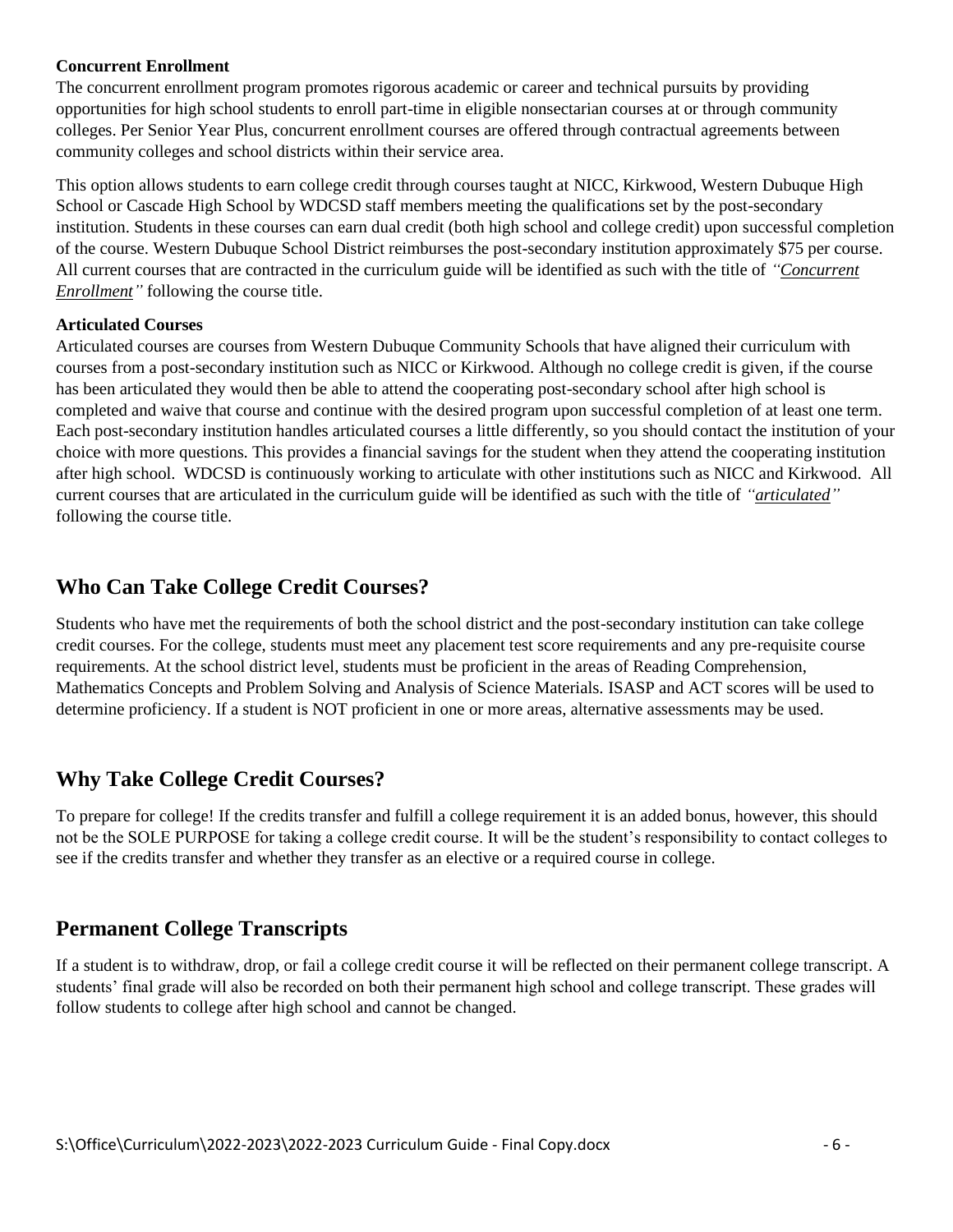## **College Credit Courses Offered at Western Dubuque High School**

Composition I Introduction to Literature Composition II Calculus I Pre-Calculus **Statistics** Math for Liberal Arts Introduction to Accounting Computer Accounting Technology Solutions Civil Engineering and Architecture Intro to Engineering Design Employability Skills

## **NICC ACADEMY (college credit):**

Automotive Mechanics Academy

Diesel Academy Health Occupations Academy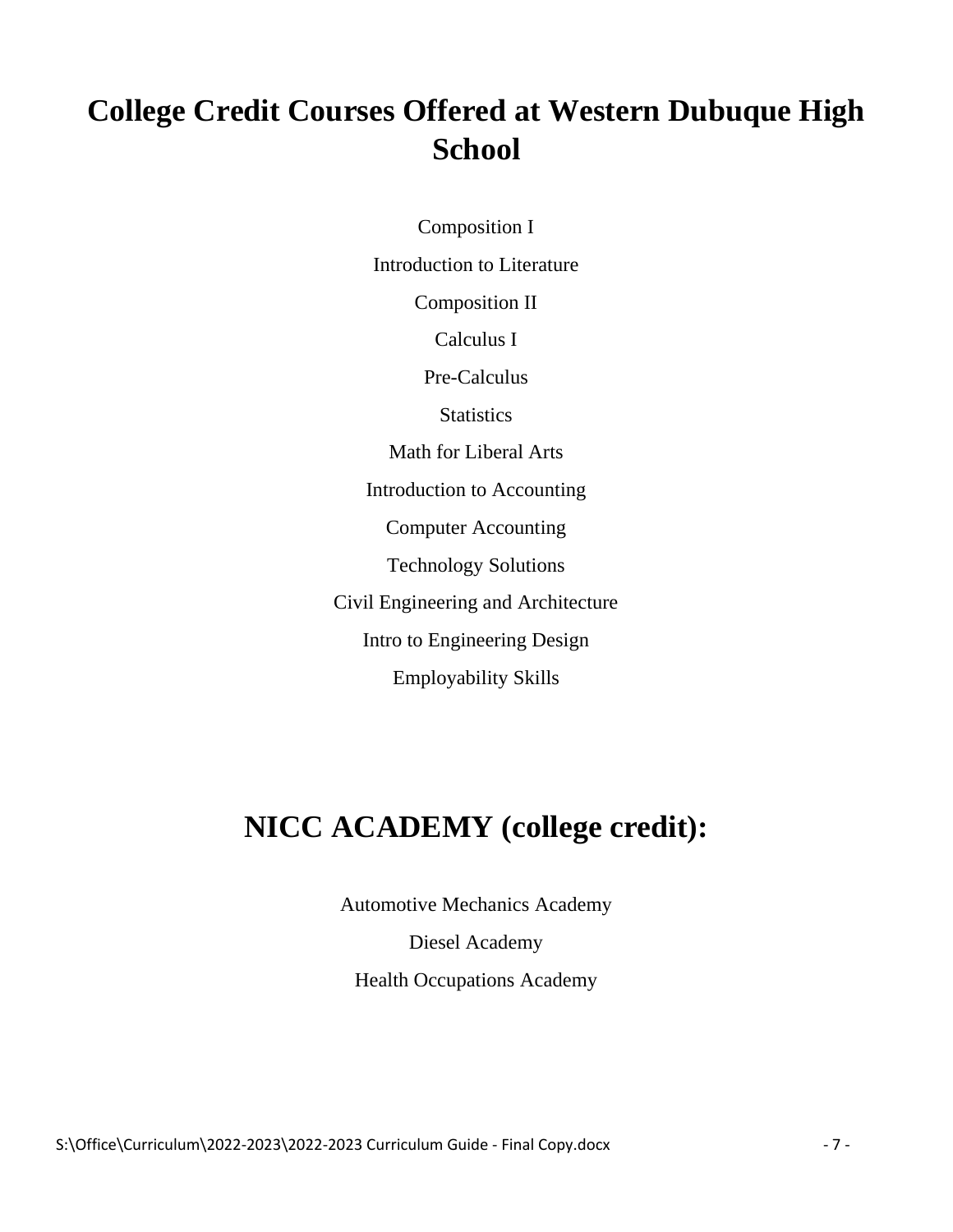## Your Courses Count:

|                                   |                                                                                                                                                                              | <b>Minimum</b> Requirements for Admission                                                                                                                                                                                                                                                                                                                                                                                                     |                                                                                                                                                                                                                   | <b>Optimum</b>                                                                                                                                                                                                                                                                                                                                                                                           |
|-----------------------------------|------------------------------------------------------------------------------------------------------------------------------------------------------------------------------|-----------------------------------------------------------------------------------------------------------------------------------------------------------------------------------------------------------------------------------------------------------------------------------------------------------------------------------------------------------------------------------------------------------------------------------------------|-------------------------------------------------------------------------------------------------------------------------------------------------------------------------------------------------------------------|----------------------------------------------------------------------------------------------------------------------------------------------------------------------------------------------------------------------------------------------------------------------------------------------------------------------------------------------------------------------------------------------------------|
|                                   | Iowa State University                                                                                                                                                        | The University of Iowa                                                                                                                                                                                                                                                                                                                                                                                                                        | University of Northern Iowa                                                                                                                                                                                       | <b>Recommendations for Success</b>                                                                                                                                                                                                                                                                                                                                                                       |
| <b>FOREIGN</b><br><b>LANGUAGE</b> | Two years of a single foreign<br>language for admission to the<br>Arts and Sciences.                                                                                         | Two years of a single foreign language are<br>required for admission. For many degrees, the<br>Colleges of Engineering and Liberal fourth year of proficiency is required for<br>graduation.<br>Nursing-4 years in a single language or two<br>years in two different languages.                                                                                                                                                              | Foreign language courses are not required<br>for admission. However, two years of<br>foreign language in high school with a C- or<br>above in the last course will meet the<br>university graduation requirement. | Four years of a single foreign language.<br>By taking foreign language during all four<br>years of high school, you'll go beyond the<br>basic skills and begin to use the language<br>and reinforce your fluency.                                                                                                                                                                                        |
| <b>ENGLISH</b>                    | Four years of English/language<br>arts emphasizing writing, speaking,<br>reading, as well as an<br>understanding and appreciation of<br>literature.                          | Four years with an emphasis on the analysis<br>and interpretation of literature, composition, and<br>speech.                                                                                                                                                                                                                                                                                                                                  | Four years, including one year of<br>composition; also may include one year of<br>speech, communication, or journalism.                                                                                           | Four years of English courses with an<br>emphasis on the communication skills of<br>writing, reading, and listening and the<br>analysis and interpretation of literature. In<br>addition, courses such as journalism and<br>media literacy will be valuable.<br>Extracurricular activities such as<br>debate, speech contest, newspaper, and<br>yearbook will further develop essential<br>competencies. |
| <b>MATH</b>                       | Three years, including one year<br>each of algebra, geometry, and<br>advanced algebra.                                                                                       | Three years, including two years of algebra<br>and one year of geometry for admission to the<br>College of Liberal Arts and Science.<br>*Four years, including two years of algebra,<br>one year each of geometry and higher math<br>(trigonometry, analysis, or calculus) for<br>admission to the College of Engineering.                                                                                                                    | Three years, including equivalent of<br>algebra, geometry, and advanced algebra.                                                                                                                                  | Four years, one in each year of high<br>school. While advanced courses like<br>calculus and statistics are good, it's more<br>important that you gain a complete<br>understanding of advanced algebra and<br>trigonometry.                                                                                                                                                                               |
| <b>NATURAL</b><br><b>SCIENCE</b>  | Three years, including one year<br>each from any two of the following:<br>biology, chemistry, and physics.                                                                   | Three years, including courses in physical<br>science, biology, chemistry, and environmental<br>science and physics for admission to the college or physics. Laboratory experience is highly<br>of Liberal Arts and Sciences.<br>Three years, including at least one year each<br>in chemistry and physics, for admission to the<br>College of Engineering. Nursing-3 years,<br>including one year each of biology, chemistry<br>and physics. | Three years, including courses in general<br>science, biology, chemistry, earth science,<br>recommended.                                                                                                          | Four years, one in each year of high<br>school. To be really well prepared, take at<br>least one year each of biology, chemistry,<br>and physics.<br>These can be taken in any order and<br>may be taught productively in either a<br>separate or integrated fashion, depending<br>on your school's offerings.                                                                                           |
| SOCIAL<br><b>STUDIES</b>          | Two years for admission to the<br>Colleges of Agriculture and Life<br>Science, Business, Design,<br>Engineering, Human Sciences.<br>College of Liberal Arts and<br>Sciences. | Three years, with U.S. history and world<br>history recommended for admission to the<br>college of Liberal Arts and Sciences.<br>Two years, with U.S. history and world history<br>Three years for admission to the recommended for admission to the College of<br>Engineering.                                                                                                                                                               | Three years, including courses in<br>anthropology, economics, geography,<br>government, history, psychology, or<br>sociology.                                                                                     | Three years is essential, but four is<br>better. Take at least one year of U.S.<br>History and one year of world history.<br>Additional courses in anthropology,<br>economics, political science, psychology,<br>and sociology provide an important<br>understanding of political, social, and<br>economic institutions.                                                                                 |
| <b>OTHER</b><br><b>COURSES</b>    | Specific elective courses are not<br>required for admission to lowa<br>State University.                                                                                     | Specific elective courses are not required for<br>admission to the University of Iowa.                                                                                                                                                                                                                                                                                                                                                        | Two years of additional courses from the<br>required subject areas, foreign languages,<br>or fine arts.                                                                                                           | Explore! Courses in fine arts,<br>performing arts, computers, or technology<br>will help round out your high school<br>experience. Your future field of<br>concentration or career may lie in one of<br>those areas. Follow your interests, your<br>talents, and the strengths of your school.<br>Remember to choose courses with high<br>academic standards.                                            |

Preparing for Academic Success at Iowa's Regents Universities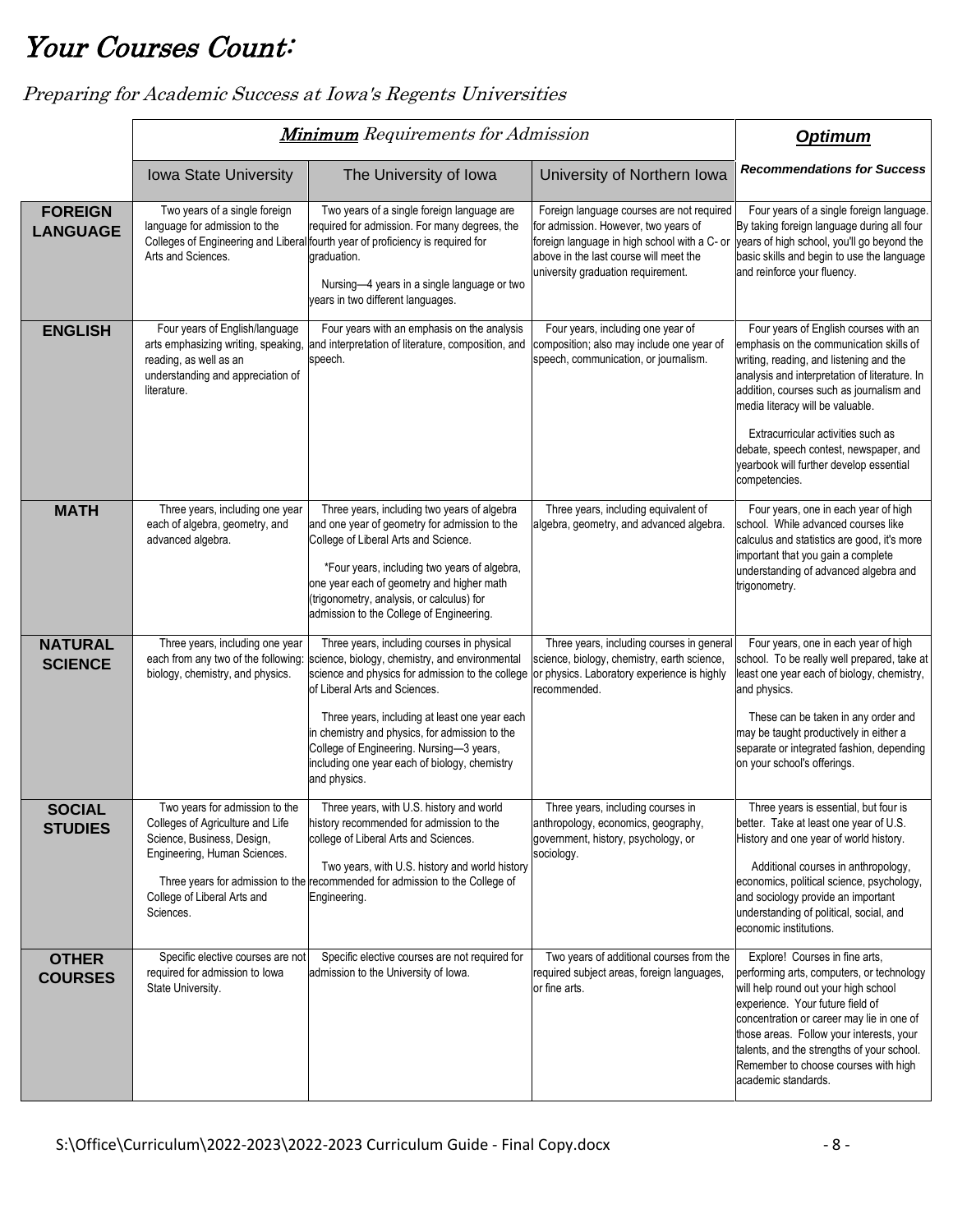## AGRICULTURAL EDUCATION

*Classes in Agricultural Education offered at Western Dubuque High School at Epworth are a four-year Sequence of instruction in Agriculture. Students enrolled in agriculture courses are expected to conduct a Supervised Agricultural Experience, consisting of productive projects such as livestock or crops and/or a work experience in an agricultural occupation field with proper ability to maintain records. Membership in the National FFA Organization and taking part in local West Dubuque FFA Chapter Activities is highly recommended to students to get the most out of their agricultural studies and to develop 21st Century Employment Skills.* 

#### **INTRODUCTION TO AGRICULTURE LEADERSHIP**

| Duration: One Term    | Introduction to Agriculture Leadership is the introductory course where students will experience exciting                                                                                                             |
|-----------------------|-----------------------------------------------------------------------------------------------------------------------------------------------------------------------------------------------------------------------|
| Credits: 1            | "hand-on" activities, projects, and problems related to agriculture. This class is designed to introduce                                                                                                              |
| Open to: $9-10-11-12$ | students to many career pathways in the agricultural industry. Intro to Agriculture Leadership is the entry                                                                                                           |
| Prerequisite: None    | level course for high school students and is the foundation for all agriculture classes to follow. Students<br>will learn what the FFA can do for them, leadership, communication, and team building skills. Students |
|                       | are required to have a Supervised Agricultural Experience (SAE) or a project outside of class.                                                                                                                        |

#### **INTRODUCTION TO AGRI-SCIENCE**

| Duration: One Term  | Introduction to Agri-Science is the introductory course where students will experience exciting "hand-       |
|---------------------|--------------------------------------------------------------------------------------------------------------|
| Credits: 1          | on" activities, projects, and problems related to agriculture science. This class is designed to introduce   |
| Open to: 9-10-11-12 | students to many career pathways in the agricultural industry. In addition, students will be exposed to      |
| Prerequisite: None  | a brief overview of animal science, plant science, natural resources, and agriculture technology and         |
|                     | systems, and science in agriculture. Intro to Agri-Science is an entry level course for high school          |
|                     | students to learn and explore the difference facets of the agriculture industry. Upon completion of this     |
|                     | course students will have a better understanding of what agriculture career pathway best fits their interest |
|                     | for future studies. Students are required to have a Supervised Agricultural Experience (SAE) or a project    |
|                     | outside of class.                                                                                            |

#### **AGRICULTURAL MECHANICS I**

| Duration: One Term             | This course will focus on familiarizing students with the Agricultural Shop procedures. Units to be |
|--------------------------------|-----------------------------------------------------------------------------------------------------|
| Credits:1                      | covered are GPS, Drone Deployment, Welding, Cutting, and basic Ag Mechanics.                        |
| Open to: $10-11-12$            |                                                                                                     |
| Prerequisite: <b>INTRO TO</b>  |                                                                                                     |
| <b>AGRICULTURE LEADERSHIP</b>  |                                                                                                     |
| <b>OR INTRO TO AGRISCIENCE</b> |                                                                                                     |

#### **AGRICULTURAL MECHANICS II**

| Duration: One Term                               | Agriculture Mechanics I will teach students about the fundamentals of agricultural mechanics through                                                                                    |
|--------------------------------------------------|-----------------------------------------------------------------------------------------------------------------------------------------------------------------------------------------|
| Credits:1                                        | inquiry-based exercises filled with activities, projects, and problems that focus upon the form and                                                                                     |
| Open to: 10-11-12                                | function of material, machines, and tools used in agriculture. Students will apply technical skills to the                                                                              |
| Prerequisite: AGRICULTURAL<br><b>MECHANICS I</b> | process that is used to operate, repair, engineer, and design agricultural tools and equipment.<br>STUDENTS NEED SAFETY GLASSES, EAR PLUGS, AND ANY ADDITIONAL SUPPLIES WHEN<br>NEEDED. |

#### **ANIMAL SCIENCE I**

| Duration: One Term            | The major focus of this course is to expose students to the world of agriculture, animal science, and                                                                                                      |
|-------------------------------|------------------------------------------------------------------------------------------------------------------------------------------------------------------------------------------------------------|
| Credits:1                     | career options. Students participating in the Animal Science I course will have experiences in various                                                                                                     |
| Open to: $10-11-12$           | animal science concepts with exciting hands-on activities, projects, and problems. Students' experiences                                                                                                   |
| Prerequisite: <b>INTRO TO</b> | will involve the study of animal needs by humans, domestication, classification through binomial<br>nomenclature, animal rights and welfare, behaviors, basic care and handling, and livestock facilities. |
| <b>AGRICULTURE</b>            | Students will explore hands-on projects and activities to learn the characteristics of animal science and                                                                                                  |
| <b>LEADERSHIP OR INTRO TO</b> | work on major projects and problems similar to those that animal science specialists, such as                                                                                                              |
| <b>AGRISCIENCE</b>            | veterinarians, zoologists, livestock producers, and industry personnel, face in their respective careers.                                                                                                  |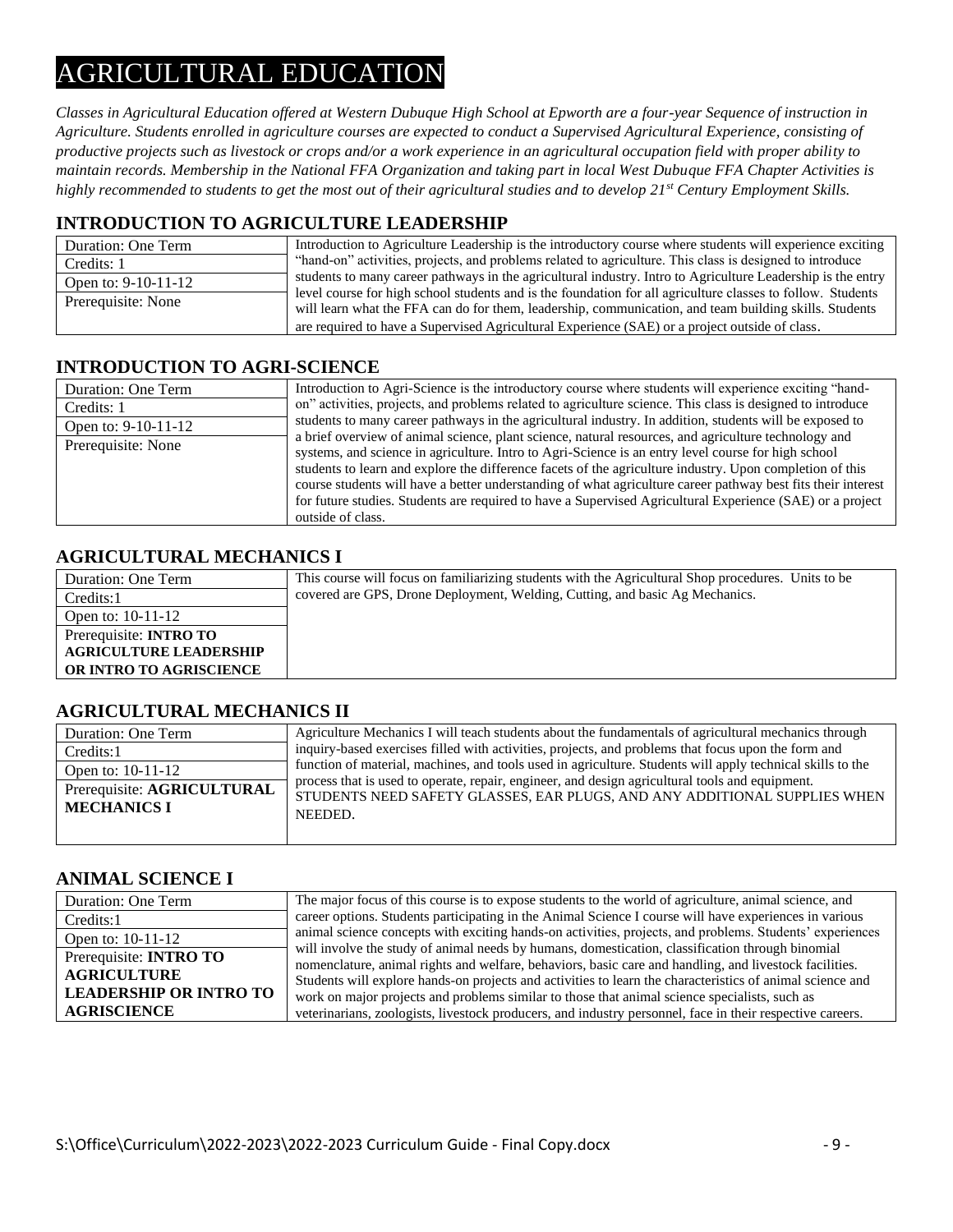#### **ANIMAL SCIENCE II**

| Duration: One Term   | The major focus of this course is to expose students to the world of agriculture, animal science, and    |
|----------------------|----------------------------------------------------------------------------------------------------------|
| Credits:1            | career options. Students participating in the Animal Science II course will have experiences in various  |
| Open to: 10-11-12    | animal science concepts with exciting hands-on activities, projects, and problems. Students'             |
| Prerequisite: ANIMAL | experiences will involve the study of animal cellular functions, anatomy including internal and external |
| <b>SCIENCE I</b>     | organs, nutrition, and digestion systems, feeding and nutrition, balancing rations, reproduction, and    |
|                      | breeding. Students will explore hands-on projects and activities to learn the characteristics of animal  |
|                      | science and work on major projects and problems similar to those that animal science specialists, such   |
|                      | as veterinarians, zoologists, livestock producers, and industry personnel, face in their respective      |
|                      | careers.                                                                                                 |

#### **ANIMAL SCIENCE III**

| Duration: One Term                        | The major focus of this course is to expose students to the world of agriculture, animal science, and                                                                                                                                                                                                                                                                                                                                        |
|-------------------------------------------|----------------------------------------------------------------------------------------------------------------------------------------------------------------------------------------------------------------------------------------------------------------------------------------------------------------------------------------------------------------------------------------------------------------------------------------------|
| Credits:1                                 | career options. Students participating in the Animal Science III course will have experiences in various                                                                                                                                                                                                                                                                                                                                     |
| Open to: $11-12$                          | animal science concepts with exciting hands-on activities, projects, and problems. Students' experiences                                                                                                                                                                                                                                                                                                                                     |
| Prerequisite: ANIMAL<br><b>SCIENCE II</b> | will involve the study of animal genetics, animal health, diseases, and parasites, products from animal<br>production, proper animal selection, and marketing within the animal industry. Students will explore<br>hands-on projects and activities to learn the characteristics of animal science and work on major projects<br>and problems similar to those that animal science specialists, such as veterinarians, zoologists, livestock |
|                                           | producers, and industry personnel, face in their respective careers.                                                                                                                                                                                                                                                                                                                                                                         |

#### **PLANT SCIENCE/HYDROPONICS**

| Duration: One Term            | This course will expose students to the world of agriculture, plant science, and career                    |
|-------------------------------|------------------------------------------------------------------------------------------------------------|
| Credits:1                     | options. Experiences will include the study of plant anatomy and physiology, classification, and the       |
| Open to: 10-11-12             | fundamentals of production and harvesting. Students will learn how to apply scientific knowledge and       |
| Prerequisite: <b>INTRO TO</b> | skills to use plants effectively for agricultural and horticultural production. Students will discover the |
| <b>AGRICULTURE</b>            | value of plant production and its impact on the individual, the local, and the global economy. Students    |
| <b>LEADERSHIP OR INTRO TO</b> | will work on major projects and problems similar to those that plant science specialists, such as          |
| <b>AGRISCIENCE</b>            | horticulturalists, agronomists, greenhouse and nursery managers, and plant research specialists, face in   |
|                               | their respective careers. Students will also learn to construct a hydroponics grow system and grow         |
|                               | their own vegetables for consumption                                                                       |

#### **AGRONOMY/SOILS**

| Duration: One Term         | This class introduces principles of plant-soil-climate relationships in crop production. Students in this |
|----------------------------|-----------------------------------------------------------------------------------------------------------|
| Credits: 1                 | course will also be primarily in charge of the FFA test plot located north of the school. Students will   |
| Open to: $10-11-12$        | learn how to work with local area businesses and learn from industry experts about crop production and    |
| Prerequisite: PLANT        | what is required to produce crops from pre-planting to post-harvest.                                      |
| <b>SCIENCE/HYDROPONICS</b> |                                                                                                           |

#### **AGRICULTURAL BUSINESS MANAGEMENT**

| Duration: One Term | This advanced level course is designed to emphasize agricultural business management. Students will           |
|--------------------|---------------------------------------------------------------------------------------------------------------|
| Credits:1          | have hands-on experience with computers and other data serving networks. They will manage simulated           |
| Open to: $11-12$   | businesses. Learning opportunities will include credit and money management marketing, planning and           |
| Prerequisite: None | decision making. Management principles, record keeping, and occupational/career planning will be<br>stressed. |

#### **AGRICULTURAL LEADERSHIP SEMINAR**

| Duration: One Term                                       | Agricultural Leadership Seminar course is the capstone designed to culminate students' experiences in                                                                                                                                                                                                                                                                                                                    |
|----------------------------------------------------------|--------------------------------------------------------------------------------------------------------------------------------------------------------------------------------------------------------------------------------------------------------------------------------------------------------------------------------------------------------------------------------------------------------------------------|
| Credits:1                                                | agriculture, based on the pathway of study they pursued. Woven throughout the course are projects and                                                                                                                                                                                                                                                                                                                    |
| Open to: $11-12$                                         | problems based in practical applications and designed to develop and improve employability skills of                                                                                                                                                                                                                                                                                                                     |
| Prerequisite: <b>TEACHER</b><br><b>APPROVAL REQUIRED</b> | students. Students will further enhance research, critical thinking, and teamwork skills as they expand on<br>content knowledge from previous courses. Students will work to solve complex, real-world problems<br>through a focused research project. This process will include conducting research, data analysis and<br>communication, and the development of new products. This course may be taken up to two times. |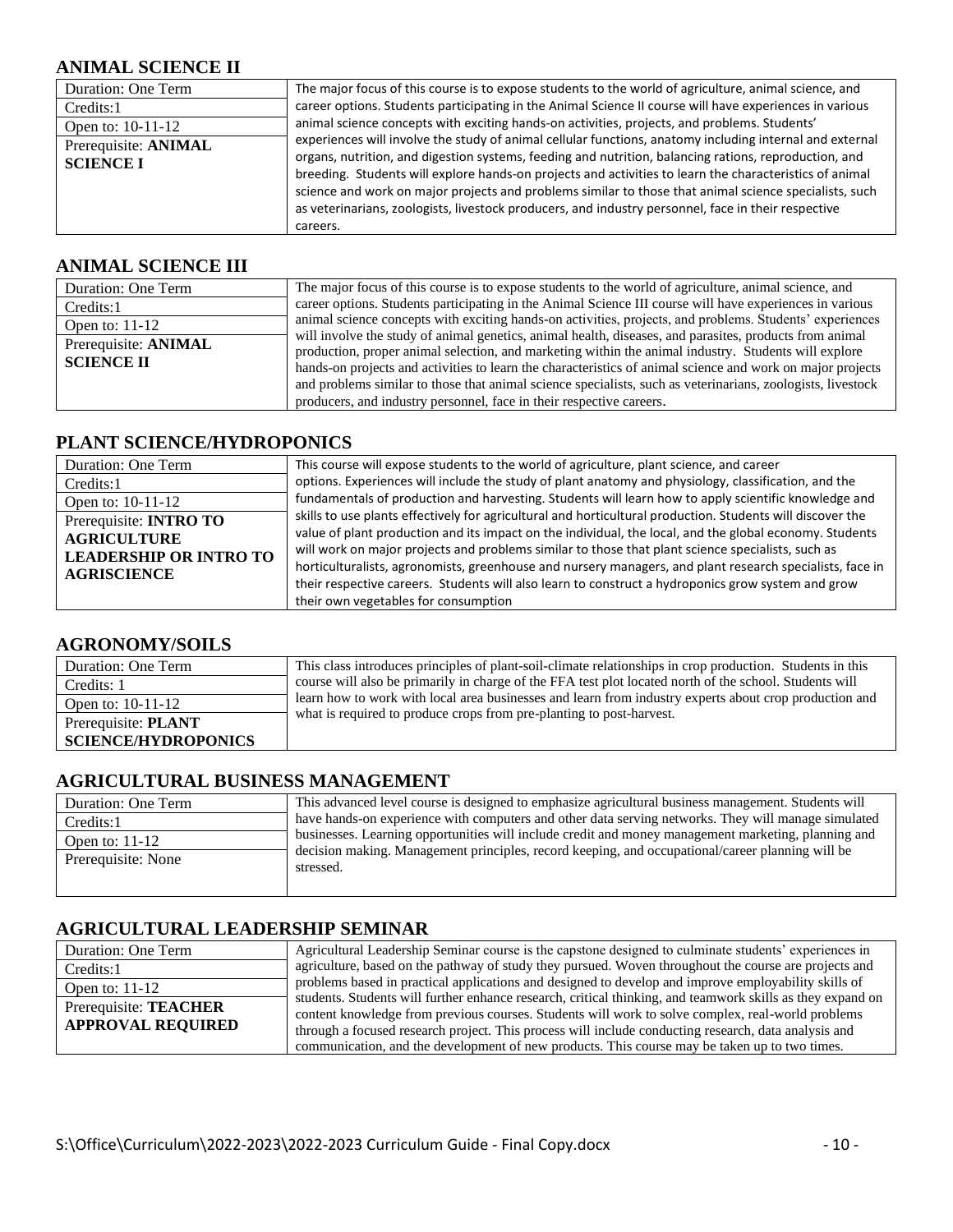#### **Agricultural courses offered at Cascade High School – Course information available in CHS Curriculum Guide**

**AG III** which consists of Survey of Animals, Working with Animals & Agricultural Mechanics

**AG IV** which consists of Farm Business Management, Principles of Agronomy, Ag. Farm Machinery & Facility Management & Precision Farming Systems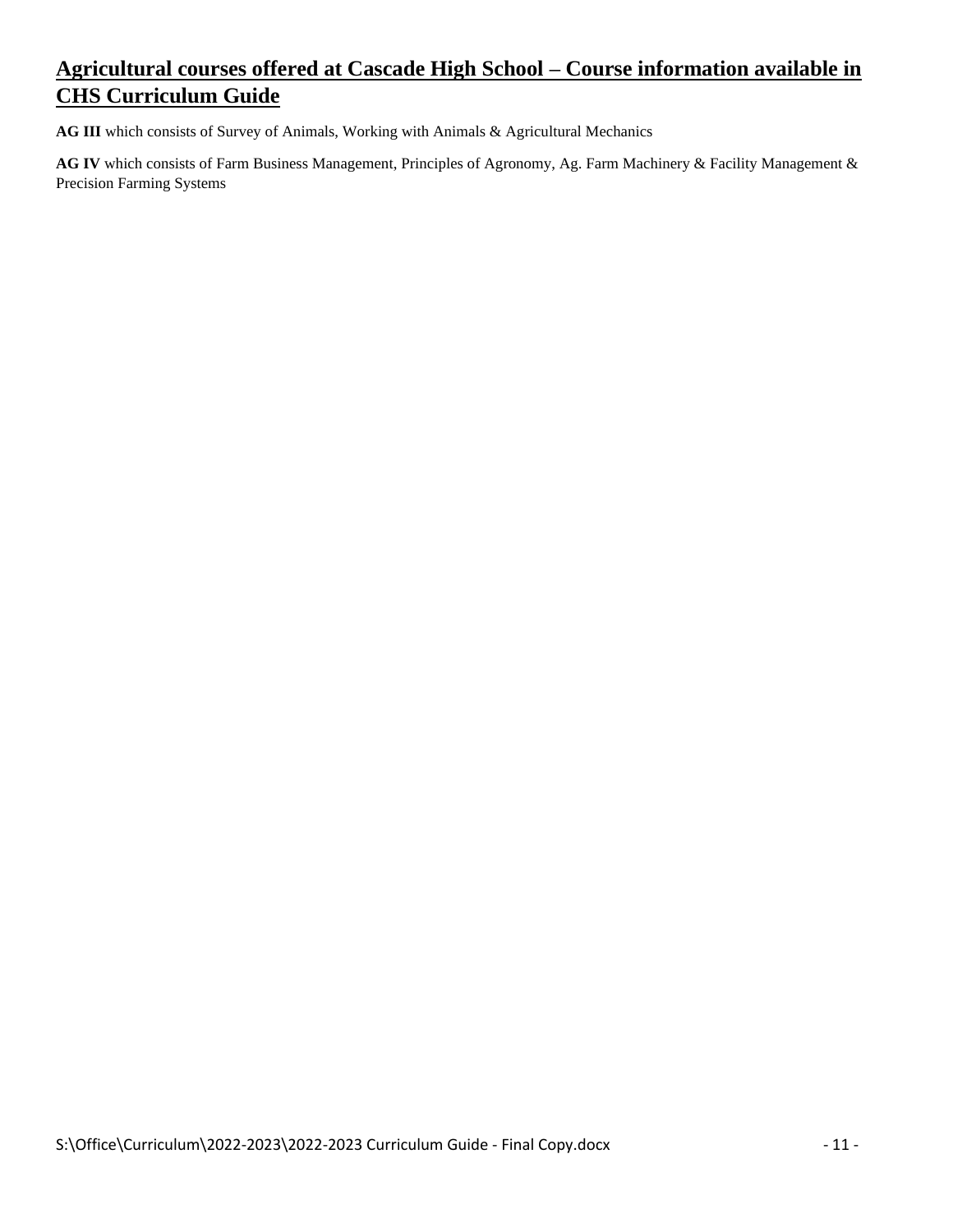

#### **ART EXPLORATION**

| Duration: One Term  | Art Exploration is the entry-level art course. Art Exploration deals with basic drawing and design                                                                                                                                           |
|---------------------|----------------------------------------------------------------------------------------------------------------------------------------------------------------------------------------------------------------------------------------------|
| Credits:1           | problems. A review of basic art techniques in picture composition will be explored. Art experiences will                                                                                                                                     |
| Open to: 9-10-11-12 | be based on the art elements of line, shape and form, value, color, space, and texture. Art History will be                                                                                                                                  |
| Prerequisite: None  | incorporated into the curriculum. A wide range of art media will be used to complete assignments.<br>Students should have a high interest in art and have the ability to enjoy working with art materials for an<br>extended period of time. |

#### **ESSENTIAL ART**

| Duration: One Term    | An alternative course designed for special education students who are four or more grade levels behind |
|-----------------------|--------------------------------------------------------------------------------------------------------|
| Credits:1             | their peers in reading in the content area skills. Adaptations and modifications are made to the art   |
| Open to: $9-10-11-12$ | curriculum in order to meet the needs of the students. Students will be placed in this course based on |
| Prerequisite: None    | district criteria.                                                                                     |

#### **DRAWING**

| Duration: One Term            | This course is designed for the art student who has a high interest in drawing. A wide variety of drawing |
|-------------------------------|-----------------------------------------------------------------------------------------------------------|
| Credits:1                     | and design experiences will be explored. Various drawing media will be introduced such as graphite,       |
| Open to: $9-10-11-12$         | charcoal, ink, colored pencil, and pastels. Art projects based on various art elements and principles of  |
| Prerequisite: ART EXPLORATION | design will be incorporated into lessons.                                                                 |

#### **PAINTING**

| Duration: One Term            | This course is designed for the student who has an interest in painting. The artist should have a |
|-------------------------------|---------------------------------------------------------------------------------------------------|
| Credits: 1                    | sound background in drawing technique and the basics of paint color and theory learned in Art     |
| Open to: 9-10-11-12           | Exploration. The student will explore the world of traditional and modern painting techniques     |
| Prerequisite: ART EXPLORATION | and ideas. The student's individual expression and style will be encouraged. Techniques in        |
|                               | various painting media will be presented. Students will be expected to do art history projects    |
|                               | for the painting course.                                                                          |

#### **CERAMICS**

| Duration: One Term            | This course is designed for the student who has an interest in learning about and working with clay and |
|-------------------------------|---------------------------------------------------------------------------------------------------------|
| Credits: 1                    | glaze. This class introduces building techniques for the creation of three-dimensional forms. Additive  |
| Open to: $9-10-11-12$         | building methods, as well as embossing and engraving surface techniques will be explored. Students will |
| Prerequisite: ART EXPLORATION | also work at a variety of firing ranges and techniques during the glazing process.                      |

#### **SCULPTURE**

| Duration: One Term            | This course is designed for the student who has an interest in learning about sculpture materials such as |
|-------------------------------|-----------------------------------------------------------------------------------------------------------|
| Credits: 1                    | paper, cardboard, mache, wood, wire, and some small metals. This class introduces sculptural building     |
| Open to: $9-10-11-12$         | techniques for the creation of three-dimensional forms. Additive and subtractive methods, construction,   |
| Prerequisite: ART EXPLORATION | assemblage, and carving will be covered and used in various ways.                                         |

#### **DIGITAL PHOTOGRAPHY/GRAPHIC DESIGN I**

| Duration: One Term | In this class students will learn to properly use a DSLR camera. Students will study the modes, functions,   |
|--------------------|--------------------------------------------------------------------------------------------------------------|
| Credits: 1         | lighting, and composition needed to take fundamental photos. Students will work toward creating a rich       |
| Open to: 10-11-12  | and diverse portfolio of photographs. Students will learn to use photo editing software (Adobe products      |
| Prerequisite: None | are the professional standard). Photo enhancement, photo manipulation, design                                |
|                    | layout, graphic creation, etc. will be explored. Students will submit work digitally but may print photos at |
|                    | their expense. Students will need to have access to a digital camera for at home use.                        |
|                    |                                                                                                              |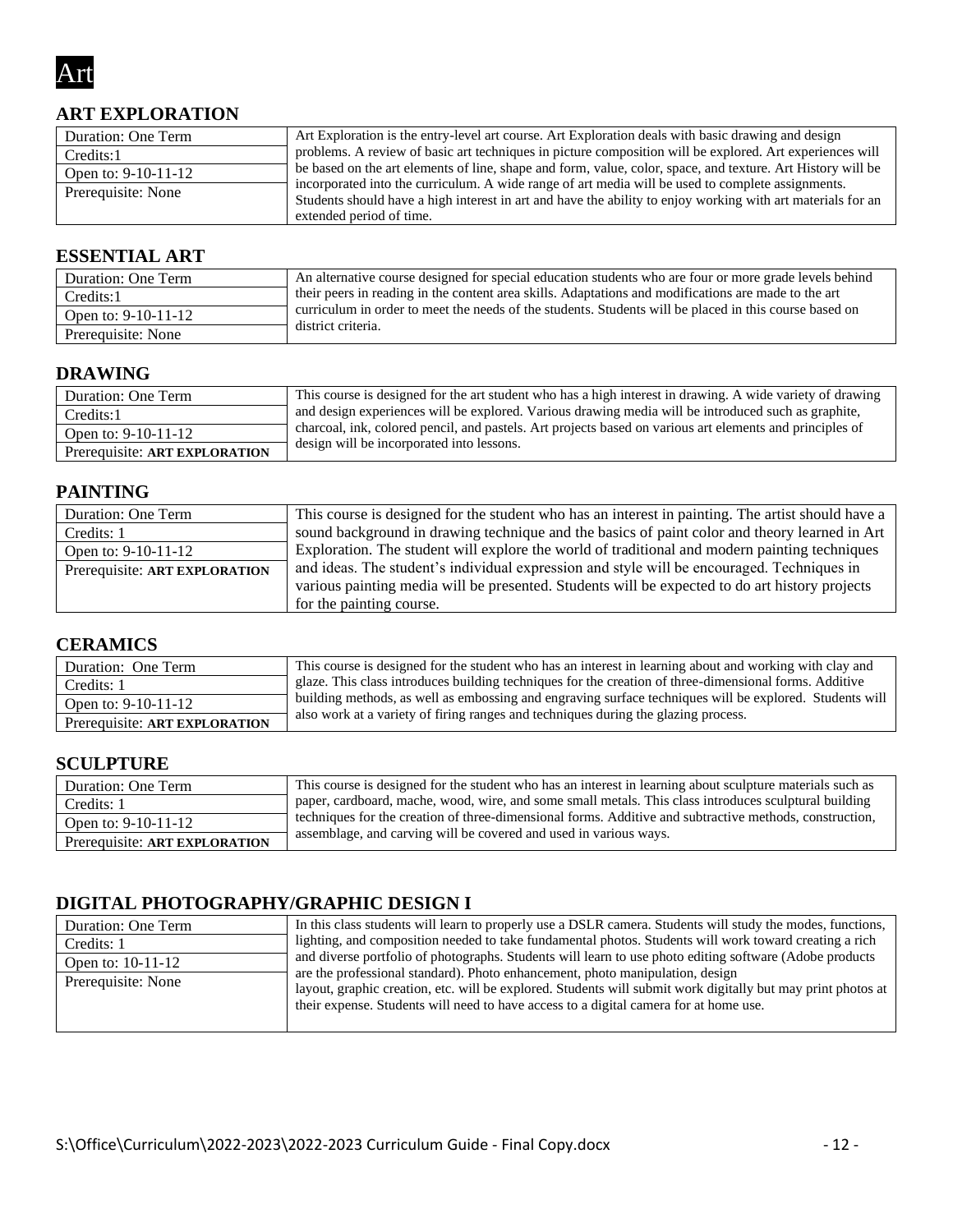#### **DIGITAL PHOTOGRAPHY/GRAPHIC DESIGN II**

| Duration: One Term                                              | In this class students will review how to properly use a DSLR camera. Students will build on their                                                                                                                                                                                                                                                                                                           |
|-----------------------------------------------------------------|--------------------------------------------------------------------------------------------------------------------------------------------------------------------------------------------------------------------------------------------------------------------------------------------------------------------------------------------------------------------------------------------------------------|
| Credits: 1                                                      | understanding of modes, functions, lighting, and composition. Students will work toward creating a rich                                                                                                                                                                                                                                                                                                      |
| Open to: $10-11-12$                                             | and diverse portfolio of photographs. Students will complete advanced assignments using photo editing                                                                                                                                                                                                                                                                                                        |
| Prerequisite: DIGITAL<br>PHOTOGRAPHY/GRAPHIC<br><b>DESIGN I</b> | software (Adobe products are the professional standard). Advanced Photo enhancement and photo<br>manipulation will be the emphasis during the first half of the course. Design layout and graphic creation<br>will be the emphasis for the second half. Students will submit work digitally but may print photos at their<br>expense. Students will need to have access to a digital camera for at home use. |

#### **FILM PHOTOGRAPHY**

| Duration: One Term    | This course is designed for the student who has a strong interest in the processes of using film or for    |
|-----------------------|------------------------------------------------------------------------------------------------------------|
| Credits:1             | those choosing a career in photography. The basic principles of photography will be studied including the  |
| Open to: $11-12$      | developing and printing of student's individual work. Emphasis will be placed on the artistic qualities of |
| Prerequisite: DIGITAL | photography. Students will learn how to operate a 35mm SLR camera, develop black and white film, and       |
| PHOTOGRAPHY/GRAPHIC   | print black and white pictures in the darkroom. Students are required to purchase their film and paper at  |
|                       | an estimated cost of \$35.00. Students will keep all photographs printed. Students are required to write   |
| <b>DESIGN I</b>       | weekly research papers on the topic of photography. Students should be mature to handle the freedom of     |
|                       | the class                                                                                                  |

#### **ADVANCED ART**

| Duration: One Term            | Advanced Art is for the serious art student who wishes to build upon their experiences from      |
|-------------------------------|--------------------------------------------------------------------------------------------------|
| Credits:1                     | previous art courses. The advanced art student will focus on one art discipline for each half of |
| Open to: $11-12$              | the trimester. Students may choose to focus on the areas of drawing, painting, or 3D design.     |
| Prerequisite: ART EXPLORATION | Students will choose a path in which the number of completed works is predetermined. This        |
| & TWO OTHER ART COURSES       | course allows flexibility in projects but includes specific due dates and scheduled critiques.   |

#### **INDEPENDENT STUDIO**

| Duration: One Term                                | Independent Studio is available for the serious art student to continue their interest in specific areas of                                                                                                                                                                                           |
|---------------------------------------------------|-------------------------------------------------------------------------------------------------------------------------------------------------------------------------------------------------------------------------------------------------------------------------------------------------------|
| Credits:1                                         | art. The student will work closely with an art instructor continuing their independent work on art                                                                                                                                                                                                    |
| Open to: $11-12$                                  | projects. Independent Studio is on a contract basis and is a continuation of Advanced Art. Students will                                                                                                                                                                                              |
| Prerequisite: ADVANCED ART<br>OR TEACHER APPROVAL | be expected to create a digital portfolio showcasing all projects from course. Students are expected to<br>complete blueprints, project reflection sheets and peer critiques in addition to projects. This course is for<br>the self-motivated art student. This course may be taken up to two times. |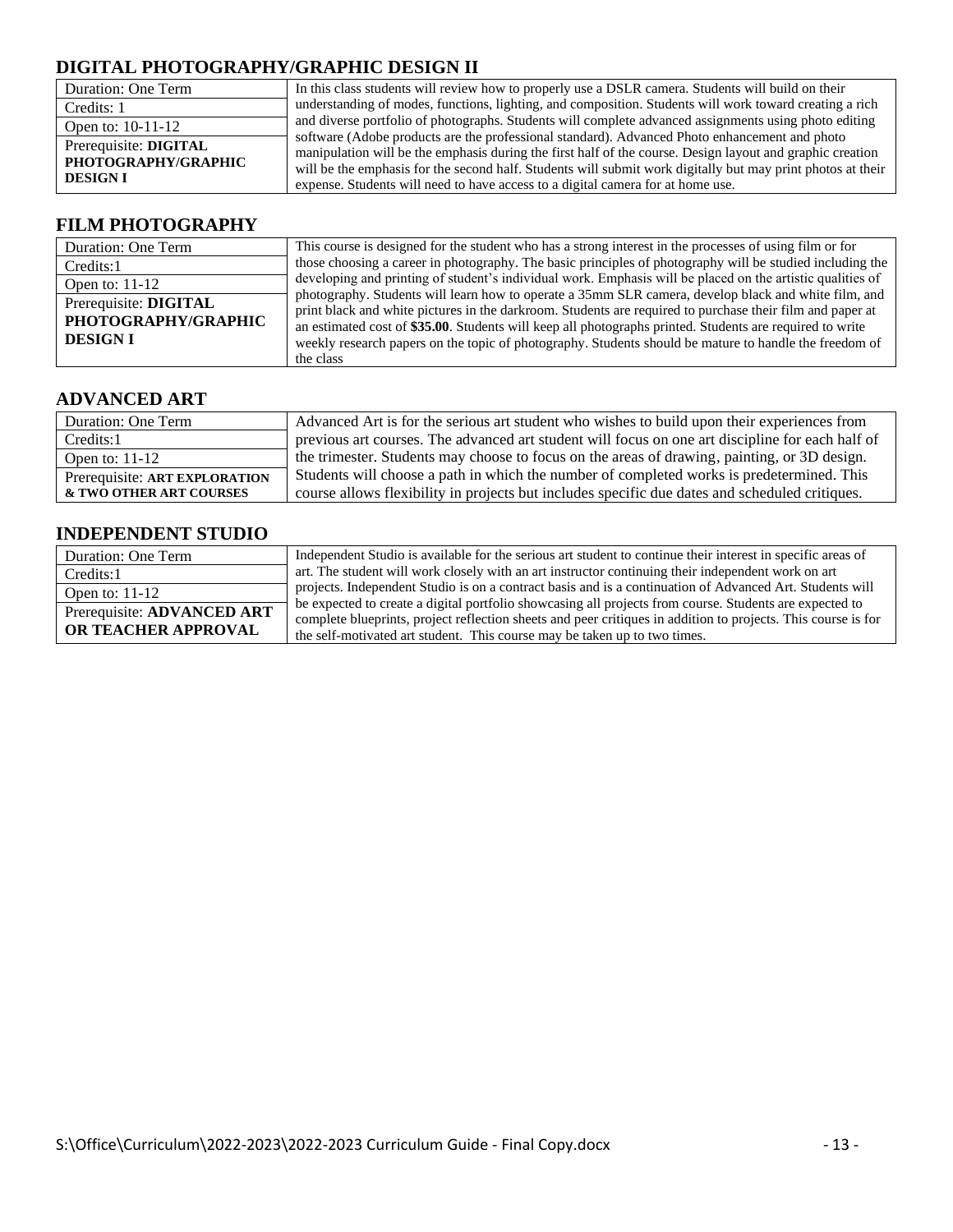## BUSINESS

#### **INTRODUCTION TO BUSINESS**

| Duration: One Term  | Introduction to Business is designed for the student to be introduced to the ownership and workings of a    |
|---------------------|-------------------------------------------------------------------------------------------------------------|
| Credits:1           | business both from the perspective of an owner and the consumer. This class will help to make you a         |
| Open to: 9-10-11-12 | well-prepared employee and a better, informed citizen. Topics studied include basic economics, business     |
| Prerequisite: None  | organization, international business, business ethics, social responsibilities of consumers, businesses and |
|                     | government, community involvement, business structures and profiles different career opportunities in       |
|                     | the business world. This course will serve as a core class for other business classes you will take to help |
|                     | prepare for future employment or business ownership.                                                        |

#### **INTRODUCTION TO ACCOUNTING** *"Concurrent Enrollment"* NICC CATALOG# ACC115 (4 college credits)

| Duration: Two Terms                                                                                                               | This college credit course is an introduction for students to fundamental accounting concepts. The                                                                                                                                                                              |
|-----------------------------------------------------------------------------------------------------------------------------------|---------------------------------------------------------------------------------------------------------------------------------------------------------------------------------------------------------------------------------------------------------------------------------|
| Credits: 2                                                                                                                        | accounting cycle of journalizing transactions, posting, adjusting, and closing entries as well as the                                                                                                                                                                           |
| Open to: $10-11-12$                                                                                                               | preparation of financial statements is emphasized for service and merchandising concerns. Students will                                                                                                                                                                         |
| Prerequisite: COMPLETION OF<br>10TH GRADE WITH A GPA OF 2.0 OR<br><b>ABOVE OR ALEKS SCORE OF 14</b><br>OR ACT SCORE OF 16 IN MATH | learn how to use special journals, calculate, and record payroll and payroll taxes, and calculate<br>depreciation. This course is for anyone who wants to explore the Accounting, Business, or Finance fields<br>or just wants to learn how businesses and organization operate |

#### **COMPUTER ACCOUNTING (FORMALLY ACCOUNTING II)** *"Concurrent Enrollment"*

| NICC CATALOG #: $CC:312$ (4 college credits)       |                                                                                                                                                                                                                                                                                                                                                                                                                                                |
|----------------------------------------------------|------------------------------------------------------------------------------------------------------------------------------------------------------------------------------------------------------------------------------------------------------------------------------------------------------------------------------------------------------------------------------------------------------------------------------------------------|
| <b>Duration: Two Terms</b>                         | This course gives students the opportunity to take another college credit accounting class, that will                                                                                                                                                                                                                                                                                                                                          |
| Credits: 2                                         | strengthen the skills that they got from Introduction to Accounting. Students will be introduced to                                                                                                                                                                                                                                                                                                                                            |
| Open to: $11-12$                                   | accounting on a computer through the use of Microsoft Excel and QuickBooks. Finally, this course will                                                                                                                                                                                                                                                                                                                                          |
| Prerequisite: <b>INTRO TO</b><br><b>ACCOUNTING</b> | get students ready to sit for the QuickBooks Certification Exam if they so choose. This course is<br>primarily for students with career objectives in business or the accounting profession, want to go to<br>college and major in areas such as Business Education, Business Administration, Finance, Business<br>Management, or Marketing, or prepare for careers such as accounting specialist, accounting clerk or<br>business specialist. |

#### **BUSINESS MANAGEMENT & COMMUNICATIONS**

| Duration: One Term                | Business Management & Communications is an advanced, hands-on course. It will focus on students'       |
|-----------------------------------|--------------------------------------------------------------------------------------------------------|
| Credits: 1                        | abilities to manage and operate an organization/ business, while exploring Western Dubuque's Future    |
| Open to: $10-11-12$               | Business Leaders of America chapter. All the while students will develop skills in management,         |
| Prerequisite: <b>INTRODUCTION</b> | teamwork, delegation, community service, interacting with local businesses, recordkeeping, and         |
| TO BUSINESS HIGHLY                | professional communication/interviewing skills through public speaking assignments and live interviews |
| <b>RECOMMENDED</b>                | with professionals. This course may be taken up to 3 trimesters.                                       |

#### **MARKETING**

| Duration: One Term | Introduction to Marketing is a project-based business course that develops student understanding and    |
|--------------------|---------------------------------------------------------------------------------------------------------|
| Credits: 1         | skills in the functional areas of marketing. Students will acquire an understanding and appreciation of |
| Open to: 10-11-12  | each of the marketing functions, as well as develop skills in promotion, planning and budgeting, the    |
| Prerequisite: None | nature and scope of selling, economic systems, and career-seeking skills.                               |

#### **SOCIAL MEDIA MARKETING**

| Duration: One Term | This course focuses on the use of social media in business. The course teaches individuals how to create |
|--------------------|----------------------------------------------------------------------------------------------------------|
|                    | a social media campaign, and how to analyze and present data in order to address organizational issues   |
| Credits: 1         |                                                                                                          |
| Open to: 10-11-12  | and make appropriate business decisions. This course is ideal for anyone that wishes to use or gain a    |
| Prerequisite: None | greater understanding of social media!                                                                   |

#### **ENTREPRENEURSHIP**

| Duration: One Term  | Students will have an opportunity through this course to earn college credit from the University of Iowa. |
|---------------------|-----------------------------------------------------------------------------------------------------------|
| Credits: 1          | While receiving an understanding of business principles and concepts involved in a successful business    |
| Open to: $10-11-12$ | enterprise. Students will study how to successfully launch a business, finance a business, produce, and   |
| Prerequisite: None  | market a product, and manage all aspects of a business. Students are involved in running a school         |
|                     | business. This course will provide students with hands on experience in operating a business which is     |
|                     | background for the business and marketing classes students will take in post-secondary education.         |

S:\Office\Curriculum\2022-2023\2022-2023 Curriculum Guide - Final Copy.docx - 14 -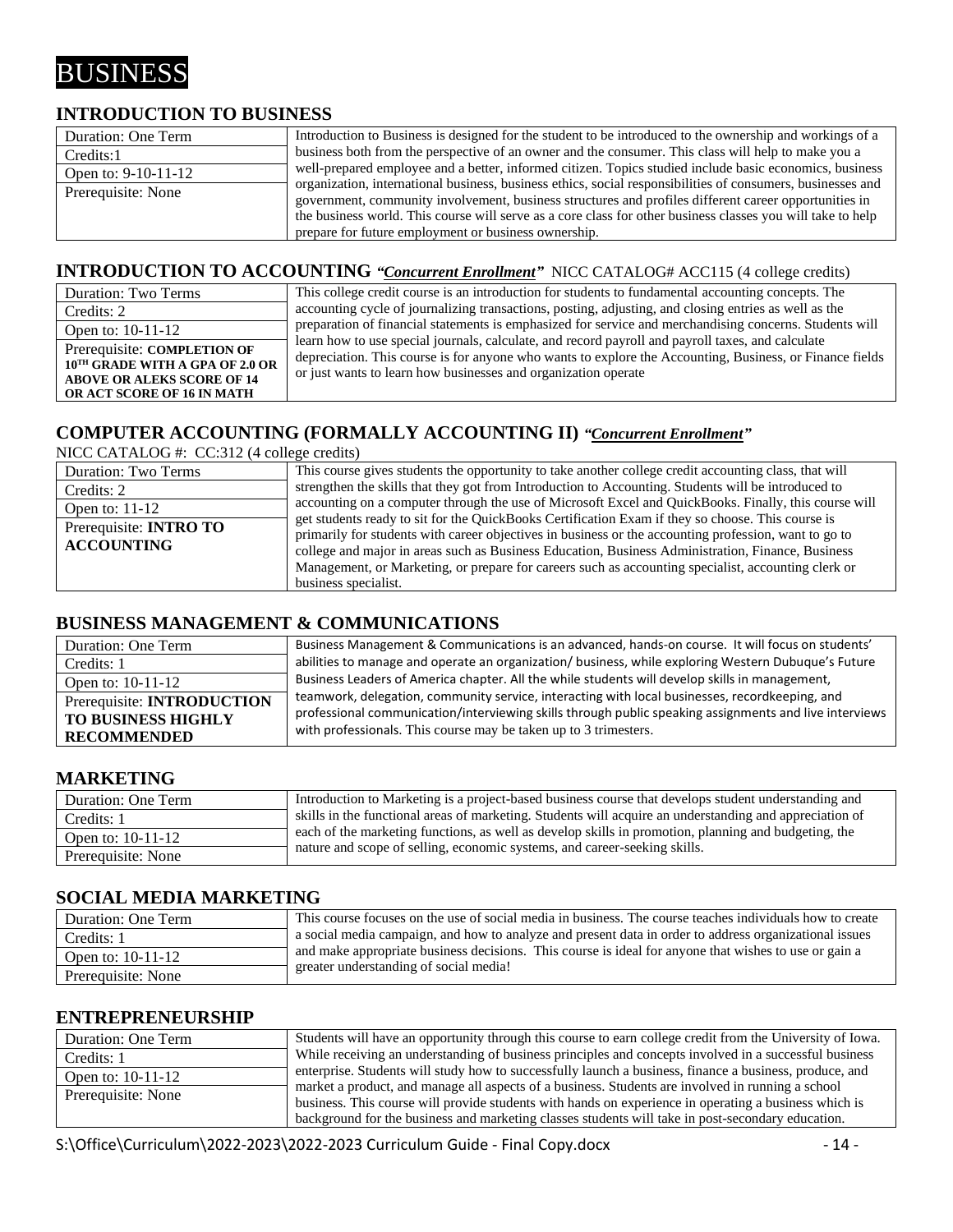#### **PERSONAL FINANCE (Required during senior year)**

| Duration: One Term | Personal Finance gives students the opportunity to learn how to budget their money, make           |
|--------------------|----------------------------------------------------------------------------------------------------|
| Credits: 1         | better buying decisions, avoid the pitfalls of using credit, explore options for investing their   |
| Open to: 12        | money and learn basics of insurance. This course is recommended for all students who want to       |
| Prerequisite: None | get the most out of their money and achieve their future financial goals. Students will work on    |
|                    | simulations where they prepare a budget, pay bills for a family, purchase vehicles, buy various    |
|                    | types of insurance, obtain a loan, prepare income tax returns, and other financial activities of a |
|                    | single person or a family.                                                                         |

## **SCHOOL-TO-WORK-PROGRAMS**

#### **EMPLOYABILITY SKILLS** *"Concurrent Enrollment"* NICC CATALOG #: WBL:110 (2 college credits)

| Duration: One Term                                                                                         | Employability Skills is a 2-credit concurrent class from NICC. The class is taught at WDHS. This is a                                                                                                                   |
|------------------------------------------------------------------------------------------------------------|-------------------------------------------------------------------------------------------------------------------------------------------------------------------------------------------------------------------------|
| Credits: 2                                                                                                 | school-business partnership that is designed to provide students with a valuable worksite learning                                                                                                                      |
| Open to: 12                                                                                                | experience in a selected career pathway. Placements can be either paid or non-paid. The placement will                                                                                                                  |
| Prerequisite:                                                                                              | last for at least one trimester and counts for two WDHS credits as well as two NICC college credits. The<br>students will provide their own transportation to the worksite. Daily attendance is critical! Students will |
| $\Box$ Minimum GPA of 2.0.                                                                                 | have classroom work one day a week and will be at the job site the rest of the week. The classroom work                                                                                                                 |
| $\Box$ Good Attendance Record – at least 90%<br>for previous year.                                         | involves workplace skills and job search skills. The application process must be completed during the<br>spring of the student's junior year. If a suitable work placement is not located by the first 3 days of the    |
| $\Box$ Must complete School to Work<br>application.                                                        | trimester, the student will not be able to participate in the program.                                                                                                                                                  |
| $\Box$ Must attend scheduled meetings and<br>interview with School to Work<br>coordinator.                 |                                                                                                                                                                                                                         |
| $\Box$ Must complete ALL necessary<br>paperwork by the deadlines set by the<br>School to Work coordinator. |                                                                                                                                                                                                                         |

#### **INTERNSHIP/MENTORING**

| Duration: One or Two Terms                   | Internship/Mentoring is a 2-credit class from WDHS. The class is taught at WDHS. This is a school-                                                                                                                                                                                                                                                                                                                                                   |
|----------------------------------------------|------------------------------------------------------------------------------------------------------------------------------------------------------------------------------------------------------------------------------------------------------------------------------------------------------------------------------------------------------------------------------------------------------------------------------------------------------|
| (available terms 2 or 3)                     | business partnership that is designed to provide students with a valuable worksite learning experience in                                                                                                                                                                                                                                                                                                                                            |
| Credits: 2 per term                          | a selected career pathway. Placements can be either paid or non-paid. The placement for this class will                                                                                                                                                                                                                                                                                                                                              |
| Open to: 12                                  | last for at least one trimester and counts for two WDHS credits per trimester. The students will provide                                                                                                                                                                                                                                                                                                                                             |
| Prerequisite:<br><b>EMPLOYABILITY SKILLS</b> | their own transportation to the worksite. Daily attendance is critical! Students will have classroom work<br>one day a week and will be at the job site the rest of the week. The classroom work involves workplace<br>skills and job search skills. The application process must be completed during the spring of the student's<br>junior year. If a suitable work placement is not located by the first 3 days of the trimester, the student will |
|                                              | not be able to participate in the program. This course may be taken up to 4 trimesters.                                                                                                                                                                                                                                                                                                                                                              |

#### **JOB EXPLORATION**

| Duration: One, two, or three                 | Job Exploration is a school-business partnership that is designed to provide an at-risk student an                                                                                                                       |
|----------------------------------------------|--------------------------------------------------------------------------------------------------------------------------------------------------------------------------------------------------------------------------|
| Terms                                        | opportunity to experience career exploration in a field in which they are interested. This career                                                                                                                        |
| Credits: 2 per term                          | exploration can be paid or unpaid. Students can receive 1 or 2 credits per trimester, and up to a maximum                                                                                                                |
| Open to: 12                                  | of 6 credits during their senior year. Students will attend class one day a week for the first trimester and<br>will be at their placement the rest of the week. The students will complete class assignments, timecards |
| Prerequisite:                                | and a project related to their work experience. Students must provide their own transportation to the work                                                                                                               |
| $\Box$ Must be recommended by a counselor.   | site. Parental approval is required. If an appropriate placement is not located by the first 3 days of the                                                                                                               |
| $\Box$ Good Attendance Record – at least 90% | trimester, the student will not be able to participate in the program.                                                                                                                                                   |
| for previous year.                           |                                                                                                                                                                                                                          |
| $\Box$ Must complete School to Work          |                                                                                                                                                                                                                          |
| application.                                 |                                                                                                                                                                                                                          |
| $\Box$ Must attend scheduled meetings and    |                                                                                                                                                                                                                          |
| interview with School to Work                |                                                                                                                                                                                                                          |
| Coordinator.                                 |                                                                                                                                                                                                                          |
| $\Box$ Must complete ALL necessary           |                                                                                                                                                                                                                          |
| paperwork set by the School to Work          |                                                                                                                                                                                                                          |
| Coordinator.                                 |                                                                                                                                                                                                                          |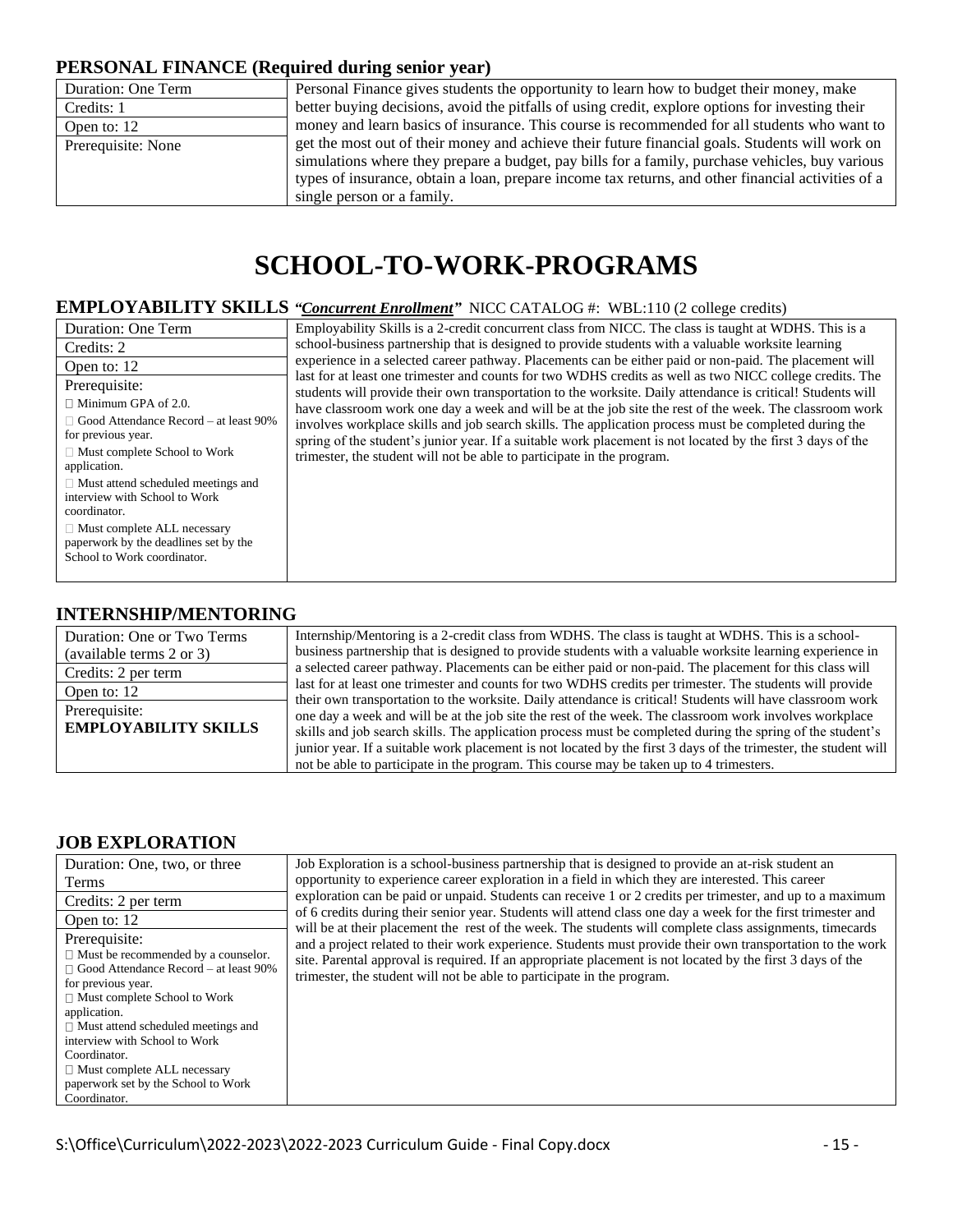## **COMPUTERS**

#### **COMPUTER SCIENCE ESSENTIALS (CSE)**

| Duration: Two Terms | This course is designed for students who have never programmed before. Students will work in teams to  |
|---------------------|--------------------------------------------------------------------------------------------------------|
| Credits: 2          | create apps for mobile devices using MIT App Inventor, explore the impact of computing in society and  |
| Open to: 9-10-11-12 | build skills in digital citizenship and cybersecurity, and learn basics of HTML. Beyond learning the   |
|                     | fundamentals of programming, students will build computational thinking skills by applying computer    |
| Prerequisite: None  | science to collaboration tools, modeling and simulation, and data analysis. In addition, students will |
|                     | transfer the understanding of programming gained in App Inventor to text-based programming in Python   |
|                     | and apply their knowledge to create algorithms for games of chance and strategy.                       |

#### **AP® COMPUTER SCIENCE PRINCIPLES (CSP)**

| Duration: Two Terms             | Using Python as a primary tool and incorporating multiple platforms and languages for computation, this     |  |  |  |
|---------------------------------|-------------------------------------------------------------------------------------------------------------|--|--|--|
| Credits: 2                      | course aims to develop computational thinking, generate excitement about career paths that utilize          |  |  |  |
| Open to: 10-11-12               | computing, and introduce professional tools that foster creativity and collaboration. While this course can |  |  |  |
| Prerequisite: COMPUTER          | be a student's first in computer science, students without prior computing experience are encouraged to     |  |  |  |
|                                 | start with Computer Science Essentials (CSE). This course will help students develop programming            |  |  |  |
| <b>SCIENCE ESSENTIALS (CSE)</b> | expertise and explore the workings of the Internet. Projects and problems include app development,          |  |  |  |
|                                 | visualization of data, cybersecurity, and simulation. The course curriculum is a College Board-approved     |  |  |  |
|                                 | implementation of AP CS Principles. This course aligns with CSTA 3B standards.                              |  |  |  |

#### **AP ® COMPUTER SCIENCE APPLICATIONS (CSA)**

| Duration: Two Terms             | This course focuses on further developing computational thinking skills through the medium of Android                                                                                              |
|---------------------------------|----------------------------------------------------------------------------------------------------------------------------------------------------------------------------------------------------|
| Credits: 2                      | App development for mobile platforms. The course utilizes industry-standard tools such as Android                                                                                                  |
| Open to: $10-11-12$             | Studio, Java programming language, XML, and device emulators. Students collaborate to create original                                                                                              |
| Prerequisite: COMPUTER          | solutions to problems of their own choosing by designing and implementing user interfaces and Web-<br>based databases. The course curriculum is a College Board-approved implementation of AP CSA. |
| <b>SCIENCE ESSENTIALS (CSE)</b> |                                                                                                                                                                                                    |

#### **DESKTOP PUBLISHING/YEARBOOK**

| Duration: One Term | Students will work together as a team to create the school yearbook. Students will use computer                                                                                                                                      |
|--------------------|--------------------------------------------------------------------------------------------------------------------------------------------------------------------------------------------------------------------------------------|
| Credits: 1         | applications such as Adobe Master Collection, Microsoft Office Suite, and web-based editing programs.                                                                                                                                |
| Open to: 10-11-12  | Students will learn specific skills needed to create and publish a yearbook. Skills include understanding                                                                                                                            |
| Prerequisite: None | design esthetics, basic photography skills, photo editing, page layout, etc. Journalistic concepts will be<br>put into practice to tell an accurate history of the current school year. This course may be taken up to two<br>times. |

#### **VIDEO PRODUCTION/WDTV**

| Duration: One Term | In this course students will produce a daily television program for the high school. The students will be  |  |  |  |
|--------------------|------------------------------------------------------------------------------------------------------------|--|--|--|
| Credits: 1         | using state of the art digital video equipment and software to produce the informational program.          |  |  |  |
| Open to: 12        | Students will learn about and be able to perform the various jobs that are required for a news cast. These |  |  |  |
| Prerequisite: None | jobs include editor, producer, anchor, field reporter and camera operator. Students will also be           |  |  |  |
|                    | responsible for creating special features that promote positive experiences here at Western Dubuque.       |  |  |  |
|                    | Some out of school videotaping may be required. This course may be taken up to two times.                  |  |  |  |

#### **TECHNOLOGY SOLUTIONS "***Concurrent Enrollment***"** NICC CATALOG#: NET:103 (3 College Credits)

| Duration: One Term  | This course is designed to provide students with the knowledge of basic troubleshoot skills and strategies |
|---------------------|------------------------------------------------------------------------------------------------------------|
| Credits: 1          | with our student devices and operating systems. Students will learn troubleshooting with computer          |
| Open to: 9-10-11-12 | hardware and software, complete lab exercises, and assist at our student help desk center. There are no    |
| Prerequisite: None  | pre-requisites or required technology skills to take this course.                                          |

#### **TECHNOLOGY HELP DESK**

| Duration: One/Two/Three Terms | This course is designed to provide students with the opportunity to apply the skills and information                                                                                                           |
|-------------------------------|----------------------------------------------------------------------------------------------------------------------------------------------------------------------------------------------------------------|
| Credits: 1 per term           | learned in the prerequisite course (Technology Solutions) to real-life situations in the computer industry.                                                                                                    |
| Open to: 9-10-11-12           | The student helpdesk will support student laptop devices and other equipment as assigned, including                                                                                                            |
| Prerequisite: Technology      | troubleshooting, and diagnosing hardware and software issues as well as fixing those issues. Students<br>will use the tools a computer technician would use to troubleshoot and fix computer issues. This is a |
| <b>Solutions</b>              | pass/fail course. This course may be taken up to 11 trimesters.                                                                                                                                                |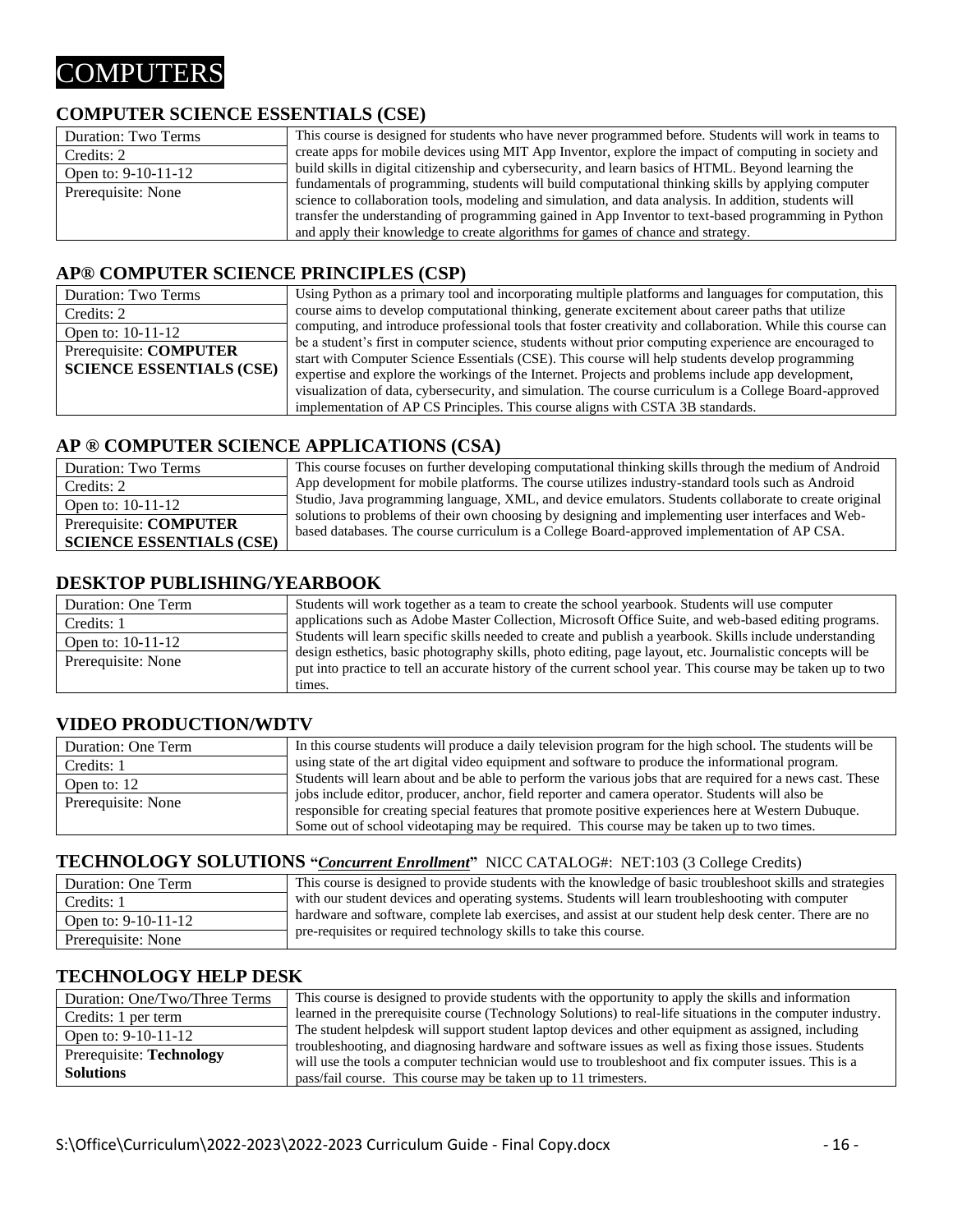## ENGLISH

#### **ENGLISH I**

| Duration: Two Terms | English I is a two-term course that focuses on developing and strengthening the writing skills necessary    |
|---------------------|-------------------------------------------------------------------------------------------------------------|
| Credits: 2          | for proficient high school writing. The focus areas include thesis and paragraph development, MLA           |
| Open to: 9          | format, informative and argumentative writing, and oral presentations. Literary focus will first be on      |
| Prerequisite: None  | shorter nonfiction and fiction selections. The course also focuses on developing and strengthening the      |
|                     | reading skills necessary for high school. Students will deepen their understanding of the elements of       |
|                     | literature through studying selected works of poetry, mythology, and Shakespearean drama. Students will     |
|                     | continue to strengthen their skills in listening, speaking, and writing through the analysis of literature. |

#### **ENGLISH II**

| Duration: Two Terms | This course builds on concepts explored in English I. Term 1 will explore literature through novel studies   |
|---------------------|--------------------------------------------------------------------------------------------------------------|
| Credits: 2          | that focus on aspects such as historical context, characterization, and theme while continuing to develop    |
| Open to: 10         | their analytic and narrative writing skills. Term 2 will continue with a more in-depth examination of        |
| Prerequisite: None  | historical context culminating in a written research paper assessing the students' ability to accurately and |
|                     | effectively incorporate the use of outside sources into their own writing. Students will also analyze        |
|                     | classic works of literature and drama from Arthurian legends to Shakespeare's Julius Caesar. Written         |
|                     | research and argumentative skills will be used to complete an oral informational presentation.               |

#### **ENGLISH IIIA**

| Duration: One Term | This course examines the American experience through the examination of foundational American texts.          |                            |                      |  |  |
|--------------------|---------------------------------------------------------------------------------------------------------------|----------------------------|----------------------|--|--|
| Credits: 1         | Students will choose one of three literature themes to further explore a dimension of American                |                            |                      |  |  |
| Open to: 11        | Literature. Students will also select an individual novel to read. Writing instruction will focus on building |                            |                      |  |  |
| Prerequisite: None | the capacity for writing fluency.                                                                             |                            |                      |  |  |
|                    | These are the novels that are part of the curriculum:                                                         |                            |                      |  |  |
|                    | -Extremely Loud and Incredibly Close                                                                          | -The Jungle                | -The Laramie Project |  |  |
|                    | -Devil in the White City<br>-Slave Girl<br>$-57$ Bus                                                          |                            |                      |  |  |
|                    | -The Road                                                                                                     | -Slaughterhouse Five       | -Far from the Tree   |  |  |
|                    | -A Lesson Before Dying                                                                                        | -Catcher in the Rye        | -The Help            |  |  |
|                    | -Call of the Wild                                                                                             | $-1000$ Acres              |                      |  |  |
|                    | -The Red Pony                                                                                                 | -The House on Mango Street |                      |  |  |

#### **ENGLISH IIIB1 – SELF & SOCIETY**

| Duration: One Term | This course will focus on exploring novels, short-stories, films, and poems that center around the how an    |                   |                  |  |
|--------------------|--------------------------------------------------------------------------------------------------------------|-------------------|------------------|--|
| Credits: 1         | individual understands their identity given the influences that surround that person. Instruction will focus |                   |                  |  |
| Open to: 11        | on building skills in literature analysis and demonstrating those skills through writing. Students will      |                   |                  |  |
| Prerequisite: None | discuss and analyze two novels through the sociological lens.                                                |                   |                  |  |
|                    | These are the novels that are part of the curriculum:                                                        |                   |                  |  |
|                    | -Fahrenheit 451<br>-Brave New World<br>$-1984$                                                               |                   |                  |  |
|                    | -Perks of Being a Wallflower<br>-I Know Why the Caged Bird Sings<br>-Educated                                |                   |                  |  |
|                    | -Hillbilly Elegy                                                                                             | -A Separate Peace | -Handmaid's Tale |  |
|                    | -Into the Wild<br>-The Help                                                                                  |                   |                  |  |

#### **ENGLISH IIIB2 – CLASSIC NOVELS**

| <b>Duration: One Term</b><br>Credits: 1<br>Open to: 11<br>Prerequisite: None | This course will focus on literature that has been recognized as 'classic'. Instruction will focus on<br>building skills in literature analysis and demonstrating those skills through writing. The pace of the<br>reading and writing will prepare students for the rigors of college level classes.<br>These are the novels that are part of the curriculum: |                       |                        |
|------------------------------------------------------------------------------|----------------------------------------------------------------------------------------------------------------------------------------------------------------------------------------------------------------------------------------------------------------------------------------------------------------------------------------------------------------|-----------------------|------------------------|
|                                                                              | -Adventures of Huckleberry Finn                                                                                                                                                                                                                                                                                                                                | -Pride and Prejudice  | -My Antonia            |
|                                                                              | -The Great Gatsby                                                                                                                                                                                                                                                                                                                                              | -The Awakening        | -A Tale of Two Cities  |
|                                                                              | -The Scarlet Letter                                                                                                                                                                                                                                                                                                                                            | -Last of the Mohicans | -Hounds of Baskerville |
|                                                                              | -Heart of Darkness                                                                                                                                                                                                                                                                                                                                             | Lord of the Flies     | -The Moonstone         |
|                                                                              | -Dracula                                                                                                                                                                                                                                                                                                                                                       | -Old Man and The Sea  | -Dorian Grey           |
|                                                                              | -Frankenstein                                                                                                                                                                                                                                                                                                                                                  | -Great Expectations   | -Turn of the Screw     |
|                                                                              | -The Color Purple                                                                                                                                                                                                                                                                                                                                              | -Uncle Tom's Cabin    | -Rebecca               |
|                                                                              | -Jane Eyre                                                                                                                                                                                                                                                                                                                                                     | -Things Fall Apart    |                        |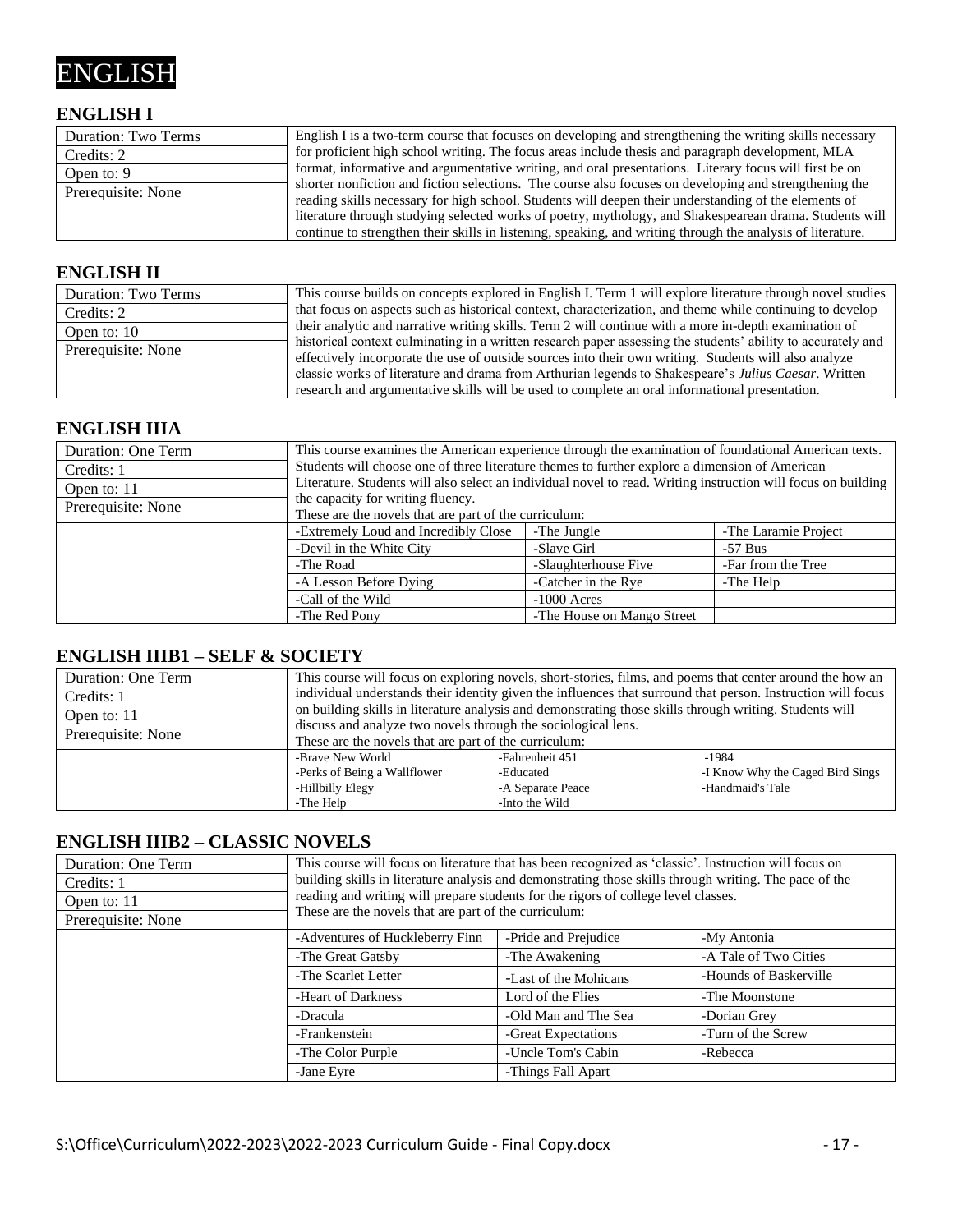#### **ENGLISH IIIB3 – CONFLICT & RESOLUTION**

| Duration: One Term | Focused on literature that is built around conflict and the search for resolution, this course will focus on |
|--------------------|--------------------------------------------------------------------------------------------------------------|
| Credits: 1         | building skills in literature analysis and the ability to demonstrate those skills through writing           |
| Open to: 11        |                                                                                                              |
| Prerequisite: None |                                                                                                              |

#### **ENGLISH IV**

| Duration: Two Terms | This course focuses on language arts, composition, literature, and communications/speaking skills.                                      |
|---------------------|-----------------------------------------------------------------------------------------------------------------------------------------|
| Credits: 2          | English IV builds skills relevant to college and/or career employment. Term 1 focuses on the                                            |
| Open to: 12         | development of writing skills in narrative, informative, and argumentative writing. Term 2 allows                                       |
| Prerequisite: None  | students to develop essential reading skills and a love for reading through class novels as well as<br>individually selected materials. |

#### **COMPOSITION I** *"Concurrent Enrollment"* NICCCATALOG #: ENG:105 (3 college credits)

| Duration: 1.5 Terms                                         | This course prepares students for the type of communication and thought essential to academic and                                                                                                                    |
|-------------------------------------------------------------|----------------------------------------------------------------------------------------------------------------------------------------------------------------------------------------------------------------------|
| Credits: 1                                                  | working-world success. The course focuses on writing as a process and is intended to help students                                                                                                                   |
| Open to: 12                                                 | identify their writing strengths and weaknesses and, thereby, refine their own personal writing. Emphasis                                                                                                            |
| Prerequisite: GPA 2.80 OR ABOVE                             | will be placed on providing writing and vocabulary skills essential to success in college. Instruction<br>concentrates on rational persuasion, critical evaluation of ideas, writing style, and methods of research. |
| OR ACCUPLACER SCORE OF 5 ON<br>WRITING TEST OR ACT SCORE OF | Students must earn at least a C- in this course to enroll in the Introduction to Literature course and                                                                                                               |
| 18 IN ENGLISH.                                              | Composition II. These are novels that are part of the curriculum: The Alchemist, Siddhartha, Rita                                                                                                                    |
|                                                             | Hayworth, and Shawshank Redemption.                                                                                                                                                                                  |

#### **INTRODUCTION TO LITERATURE** *"Concurrent Enrollment"* NICC CATALOG #: LIT:101 (3 college credits)

| This course focuses on the art of fiction, drama, and poetry. Students will closely examine literature that |
|-------------------------------------------------------------------------------------------------------------|
| challenges and enlightens. Engagement with these works will stimulate independent analytical thinking       |
| that is shared through writing and discussion.                                                              |
|                                                                                                             |
|                                                                                                             |
|                                                                                                             |
|                                                                                                             |

#### **COMPOSITION II** *"Concurrent Enrollment"* NICC CATALOG #: ENG:106 (3 college credits)

| Duration: One Term                                       | This writing course focuses on writing as a process with emphasis on persuasion, evaluation, analysis, |
|----------------------------------------------------------|--------------------------------------------------------------------------------------------------------|
| Credits: 1                                               | investigation, and research and documentation of sources.                                              |
| Open to: 12                                              | This novel is part of the curriculum - Tuesdays with Morrie                                            |
| Prerequisite: COMPLETED                                  |                                                                                                        |
| <b>COMPOSITION I WITH A GRADE</b><br>OF " C- " OR ABOVE. |                                                                                                        |
|                                                          |                                                                                                        |

#### **CONTEMPORARY YOUNG ADULT LITERATURE**

| Duration: One Term    | The primary focus of this course is to read strong literature that deals with contemporary issues that |
|-----------------------|--------------------------------------------------------------------------------------------------------|
| Credits: 1            | people face today. This would be for the student who enjoys reading and sharing what he/she feels,     |
| Open to: $9-10-11-12$ | interprets, or understands from the words on the page.                                                 |
| Prerequisite: None    |                                                                                                        |

#### **INDIVIDUALIZED READING**

| Duration: One Term  | Individualized Reading is a class designed for those students who would like an opportunity to talk and     |
|---------------------|-------------------------------------------------------------------------------------------------------------|
| Credits: 1          | write about what they are reading. This class will combine all of the elements of language arts: reading,   |
| Open to: 9-10-11-12 | writing, vocabulary development, and presentation skills. Students will self-select their reading materials |
| Prerequisite: None  | and keep track of the number of pages completed. A writing element offers students the chance to reflect    |
|                     | on books they have completed. This course may be taken up to two times.                                     |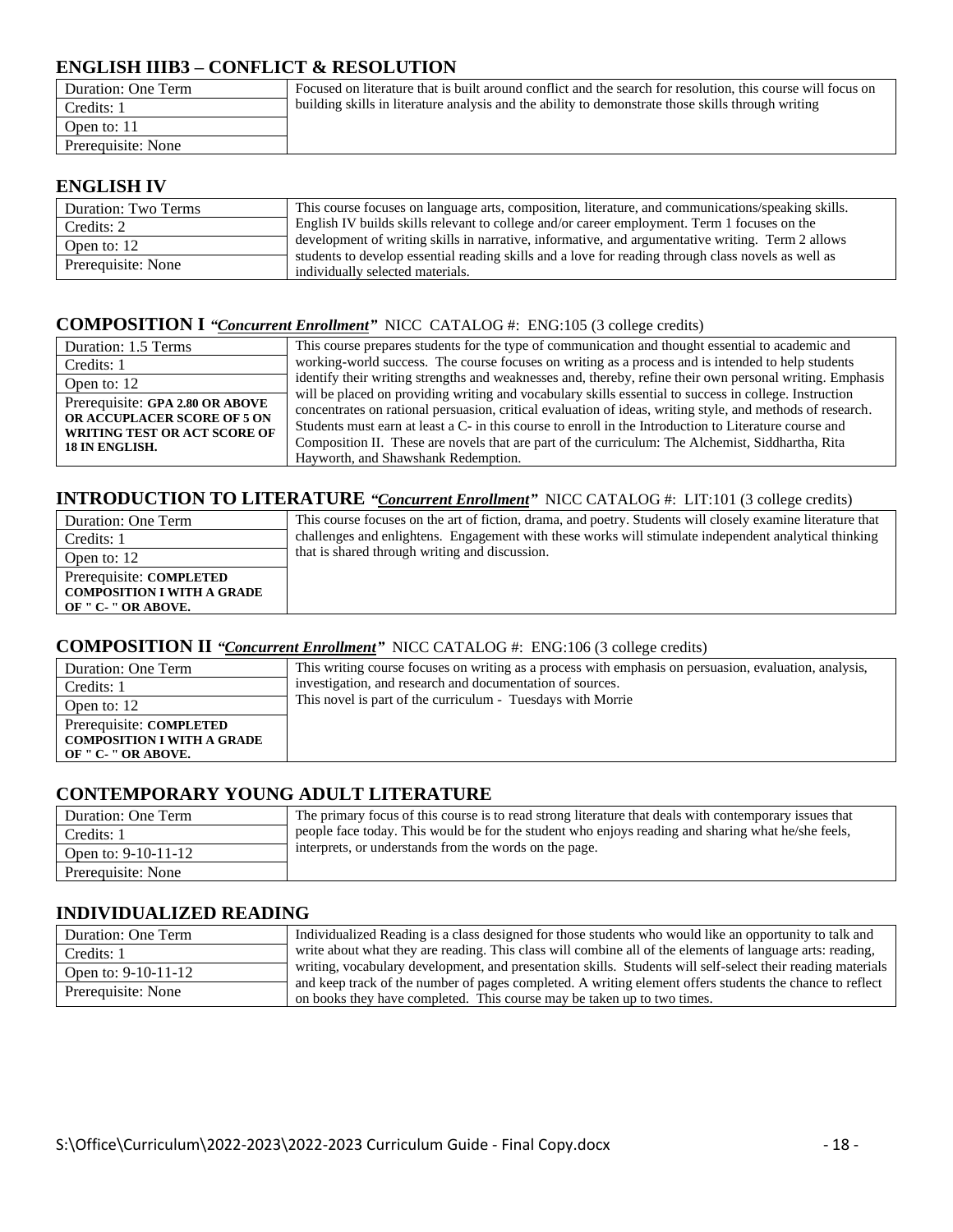#### **CREATIVE WRITING & JOURNALISTIC PUBLICATIONS**

| Duration: One Term  | This course is designed to introduce students to the many forms of creative writing and journalism.       |
|---------------------|-----------------------------------------------------------------------------------------------------------|
| Credits: 1          | During the course, students will gain experience with several forms of creative expression, such as       |
| Open to: 9-10-11-12 | poetry, drama, fiction, and nonfiction. Importance will be placed on proofreading and revision, voice and |
|                     | style, audience, and the use of literary elements. Students will also focus on the basic elements of      |
| Prerequisite: None  | journalism as they explore news, feature, opinion, sports, and caption writing. Other important           |
|                     | components will include editing, interviewing, and basic research skills. Lastly, this course will submit |
|                     | articles to the Dyersville Commercial and Cascade Pioneer.                                                |

#### **CULTIVATING A GLOBAL PERSPECTIVE**

| Duration: One Term    | Students enrolled in Cultivating a Global Perspective will put their reading, writing, speaking, and                                                                                                                                                                                                                                        |
|-----------------------|---------------------------------------------------------------------------------------------------------------------------------------------------------------------------------------------------------------------------------------------------------------------------------------------------------------------------------------------|
| Credits: 1            | critical thinking skills to the test as they research local, state, national, and global issues, each from                                                                                                                                                                                                                                  |
| Open to: $9-10-11-12$ | various perspectives. As a final assessment, all students will write the Iowa Youth Institute paper and<br>present their findings to a panel of local experts. If chosen, they will have the chance to spend the day at<br>Iowa State University in April and to earn a \$500 scholarship to ISU in the College of Ag and Life<br>Sciences. |
| Prerequisite: None    |                                                                                                                                                                                                                                                                                                                                             |

#### **MULTIPLE PERSPECTIVES: EMPATHIC WRITING**

| Duration: One Term    | We are living in a cross-cultural world, and with the ever-changing social climate, understanding and     |
|-----------------------|-----------------------------------------------------------------------------------------------------------|
| Credits: 1            | practicing empathy has become a necessity. This class is designed to help students think critically, see  |
| Open to: $9-10-11-12$ | themselves as citizens of the world, and engage in various narratives that engage empathy. This will be   |
| Prerequisite: None    | achieved through personal writings and various literature that examine the issues facing the world today. |

#### **COMMUNICATIONS I**

| Duration: One Term | This course is designed to introduce students to communications skills in the interpersonal, small group                                                                                          |
|--------------------|---------------------------------------------------------------------------------------------------------------------------------------------------------------------------------------------------|
| Credits: 1         | and public communication. During the course, students' progress from understanding the basics of                                                                                                  |
| Open to: 10-11-12  | communication, to developing effective styles and techniques for different situations. Students will                                                                                              |
| Prerequisite: None | explore listening skills, body language, discussion skills, public speaking, and interviewing. This course<br>is a perfect stepping stone for the student preparing for post-secondary education. |

#### **COMMUNICATIONS II**

| Duration: One Term             | This course is a continuation of the Communications I course. The course will focus on exploring                                                      |
|--------------------------------|-------------------------------------------------------------------------------------------------------------------------------------------------------|
| Credits: 1                     | interpersonal communication, researching a presentation, and organizing and delivering a speech.                                                      |
| Open to: $10-11-12$            | Students will present a speech/presentation to inform and to persuade. Extemporaneous, Impromptu, and<br>Special Occasion speeches will be performed. |
| Prerequisite: COMMUNICATIONS I |                                                                                                                                                       |

| Duration: One Term                                         | This course is designed to stimulate creative thinking through hands-on art projects that also   |
|------------------------------------------------------------|--------------------------------------------------------------------------------------------------|
| Credits: 1                                                 | incorporate the written word. Students will explore bookmaking, as well as write and illustrate  |
| Open to: $11-12$                                           | their own children's story. Additional projects will include a concrete poem, illustrations for  |
| Prerequisite: ART EXPLORATION,                             | texts we examine as a class, and a multi-media self-portrait project, which will be fused with   |
| <b>AT LEAST 3 TRIMESTERS OF</b>                            | an accompanying autobiographical writing. They will also explore various periods in art          |
| <b>ENGLISH (1A, 1B, 2A or CREATIVE</b>                     | history, and through a compilation of researching, writing, and artistic expression, students    |
| <b>WRITING &amp; JOURNALISTIC</b><br><b>PUBLICATIONS</b> ) | will create their own art pieces in a particular period's style. Students who enroll should have |
|                                                            | interest in not only writing but also creating art.                                              |

#### **ART & WRITING COLLISION**

#### **DEBATE I**

| Duration: One Term  | Debate is for all students and meets the WDHS graduation requirements. The course will cover units on |
|---------------------|-------------------------------------------------------------------------------------------------------|
| Credits: 1          | argumentation and debate to help students communicate their thoughts in a structured manner, develop  |
| Open to: 9-10-11-12 | critical thinking skills, and develop research skills. Major units include Extemporaneous speaking,   |
| Prerequisite: None  | Lincoln-Douglas Debate, and Public Forum.                                                             |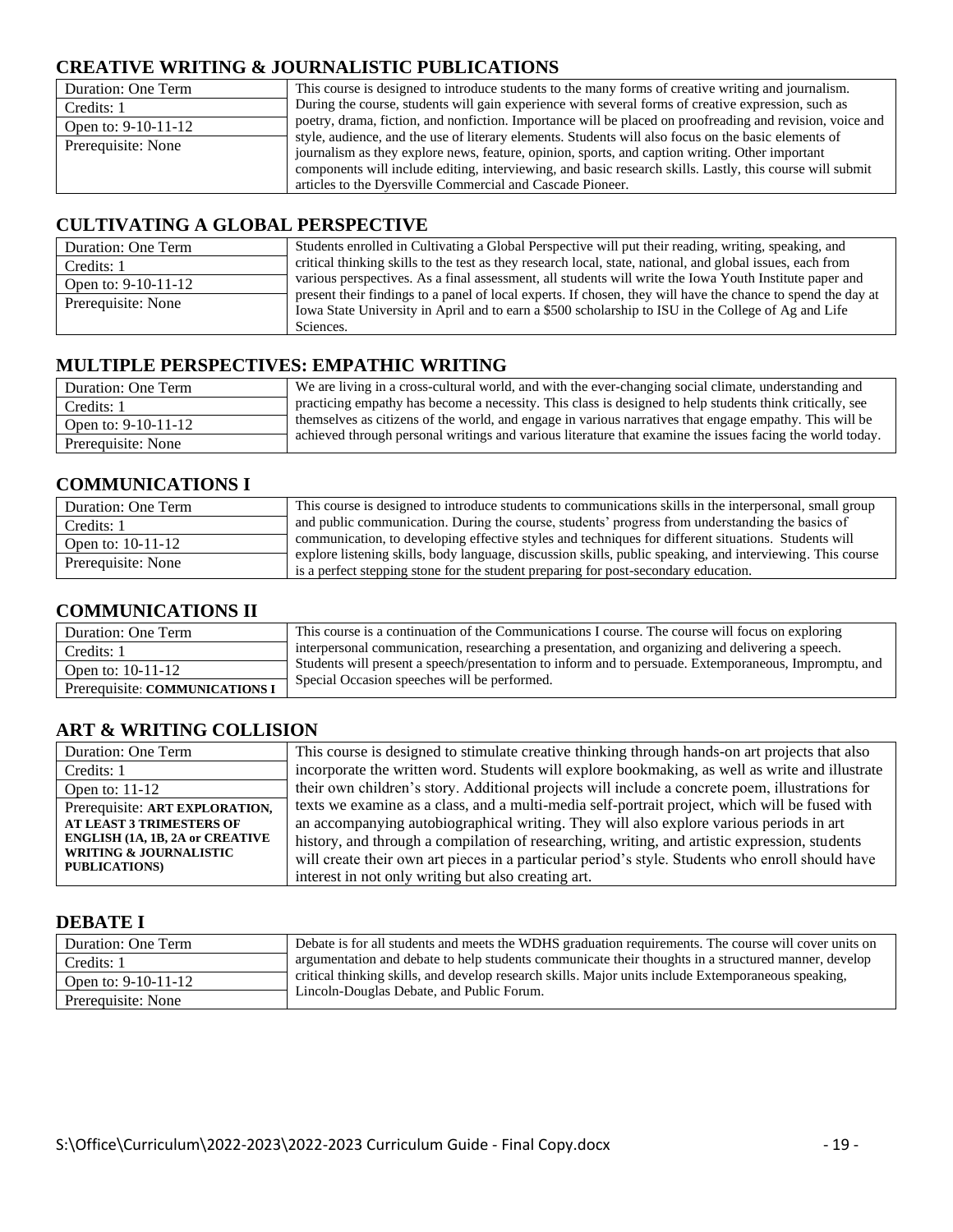#### **DEBATE II**

| Duration: One Term     | Debate II will pick up where Debate left off. Students will continue with both Lincoln Douglas and                          |
|------------------------|-----------------------------------------------------------------------------------------------------------------------------|
| Credits: 1             | Public Forum debates; however, this time, they will have an opportunity to debate others outside of the                     |
| Open to: $9-10-11-12$  | class. Unlike Debate, this class will focus on higher level research, including adding philosophies and                     |
| Prerequisite: DEBATE I | current competitive Debate topics. The focus will be on enhancing Debate skills so they are at a more<br>competitive level. |

#### **PURSUIT OF EXCELLENCE THRU LITERATURE**

| Duration: One Term            | This is a multimedia-based course designed to enhance reading, writing, public speaking, and life skills.                                                                                                      |
|-------------------------------|----------------------------------------------------------------------------------------------------------------------------------------------------------------------------------------------------------------|
| Credits: 1                    | Students will read various tests and listen/watch various media formats (videos, podcasts, music, etc.)                                                                                                        |
| Open to: $10-11-12$           | that may include sports-based texts, realistic fiction, non-fiction, biographies/autobiographies, poetry                                                                                                       |
| Prerequisite: ENGLISH 1A & 1B | selections, and journal, magazine, and newspaper articles. Themes to be examined in the literature<br>include the definition of success, personal philosophy, teamwork, sportsmanship, leadership, work ethic, |
|                               | health and fitness, and the quest for success.                                                                                                                                                                 |

#### **GENEALOGY AND WRITING YOUR FAMILY HISTORY**

| Duration: One Term            | This course will allow for students to practice research and writing skills through project-based learning               |
|-------------------------------|--------------------------------------------------------------------------------------------------------------------------|
| Credits: 1                    | that is inherently personal. Students will be able to choose which family line(s) to follow, historical                  |
| Open to: 10-11-12             | period(s) to examine, and countries of origin to study. The research conducted will culminate in a project               |
| Prerequisite: English 1A & 1B | that is not limited to pedigree charts/family trees, a genealogy book, and/or a collection of narratives and<br>records. |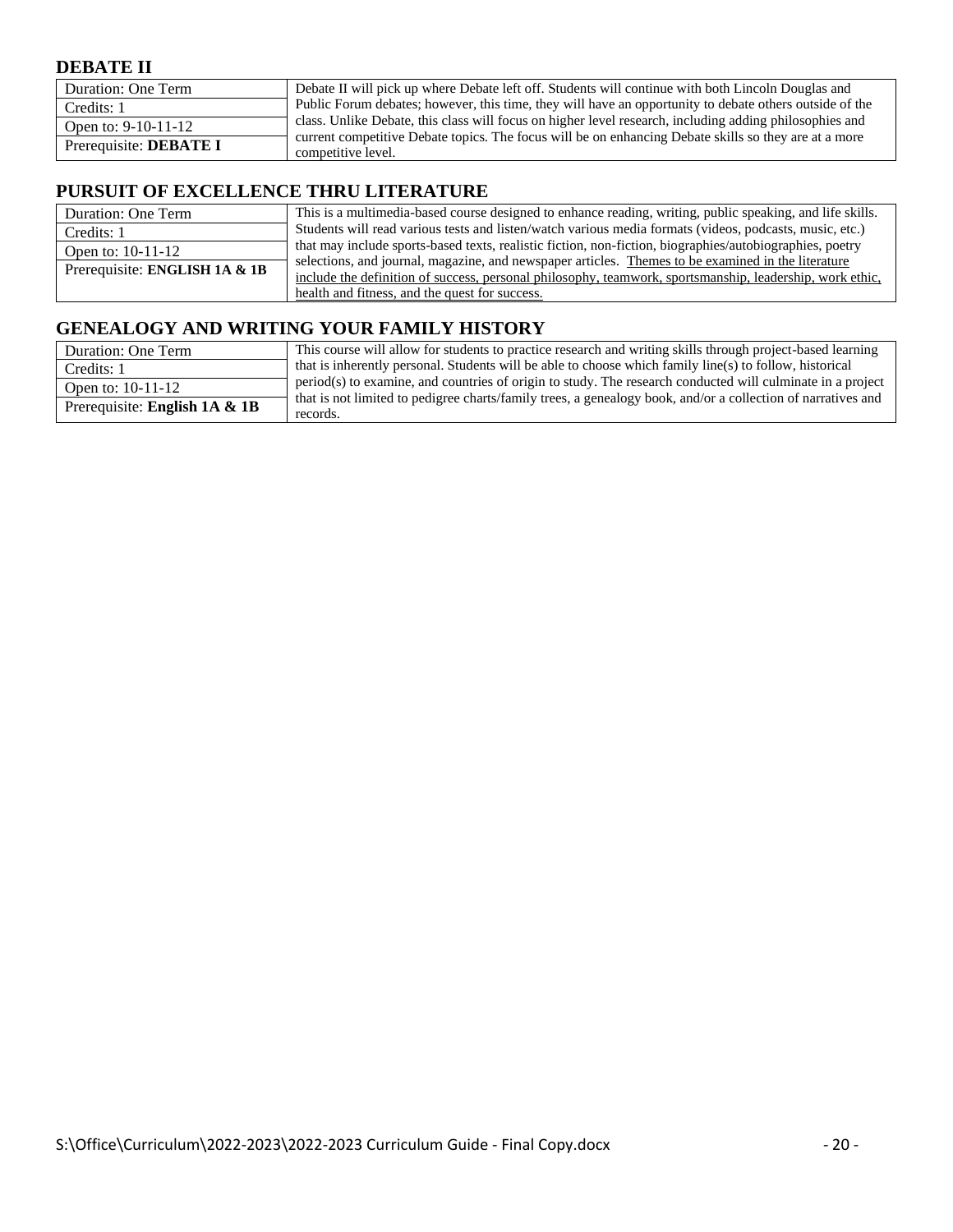## FAMILY & CONSUMER SCIENCE

#### **ESSENTIAL FAMILY CONSUMER SCIENCE**

| Duration: One Term    | An alternative course designed for special education students who are four or more grade levels behind  |
|-----------------------|---------------------------------------------------------------------------------------------------------|
| Credits: 1            | their peers in reading in the content area skills. Adaptations and modifications are made to the family |
| Open to: $9-10-11-12$ | consumer science curriculum in order to meet the needs of the students. Students will be placed in this |
| Prerequisite: None    | course based on district criteria.                                                                      |

#### **FOODS I**

| Duration: One Term  | This is a great starter class for students who are interested in pursuing a career in the area of food and               |
|---------------------|--------------------------------------------------------------------------------------------------------------------------|
| Credits: 1          | nutrition. Students will gain a basic knowledge in the food science principles as well as apply those                    |
| Open to: $10-11-12$ | principles with fellow classmates during laboratory. Units of study will include Influences of Food                      |
| Prerequisite: None  | Choices, Recipe Reading, Safety and Sanitation, Fruits, Quick Breads, Eggs, Grains, Cookies, Cakes,<br>Microwave Cookery |

#### **FOODS II**

| Duration: One Term           | This class continues to build on the food science principles and preparation from Foods I but expands                                                                                   |
|------------------------------|-----------------------------------------------------------------------------------------------------------------------------------------------------------------------------------------|
| Credits: 1                   | your knowledge in the areas of yeast breads, cakes, pastries, vegetables, stocks/soups, salads and meats                                                                                |
| Open to: 10-11-12            | (beef, poultry). Many labs will be conducted over the course of the trimester. In addition to these units of                                                                            |
| Prerequisite: <b>FOODS</b> I | study, students will work as a group to create a Food Truck pitch to their peers and guest judges. As<br>students work on this project, United States regional cuisine will be studies. |

#### **FOODS III/TAKE & BAKE**

| Foods III will focus on industry-related food service principles allowing students to have experiences in   |
|-------------------------------------------------------------------------------------------------------------|
| recipe selection, budgeting, costing, marketing, and preparing recipes that would be available for          |
| consumption by the public. The curriculum in this class will be extended to discuss the sanitation from the |
| food services aspect which includes sanitation checks. This course may be taken up to two times.            |
|                                                                                                             |
|                                                                                                             |
|                                                                                                             |

#### **BAKERY**

| Duration: One Term $(3rd Term)$ | This course is for those who want to learn more about the art of Baking and Pastry. Students will leave  |
|---------------------------------|----------------------------------------------------------------------------------------------------------|
| Credits: 1                      | class with the basic knowledge on yeast breads, pies, cheesecakes, cake, and cake decorating, the use of |
| Open to: $10-11-12$             | fondant, macrons, biscotti, candy making, and much more.                                                 |
| Prerequisite: <b>FOODS</b> I    |                                                                                                          |

#### **CHILD DEVELOPMENT/PARENTING**

| Duration: Two Terms | This class is designed to acquaint students with the full scope of child development, as well as |
|---------------------|--------------------------------------------------------------------------------------------------|
| Credits: 2          | family life, and to think about their futures in relation to parenthood and possible career      |
| Open to: $11-12$    | choices. It will provide the student the opportunity to think now, plan now, and make            |
| Prerequisite: None  | decisions now that will enrich his/her life in the future. The following units will be covered:  |
|                     | Dating Relationships, Getting Married, becoming a Family, Prenatal Development, The              |
|                     | Newborn, The Infant, The Toddler, The Preschool Child, and Issues Relating to Child              |
|                     | Development and Career Choices.                                                                  |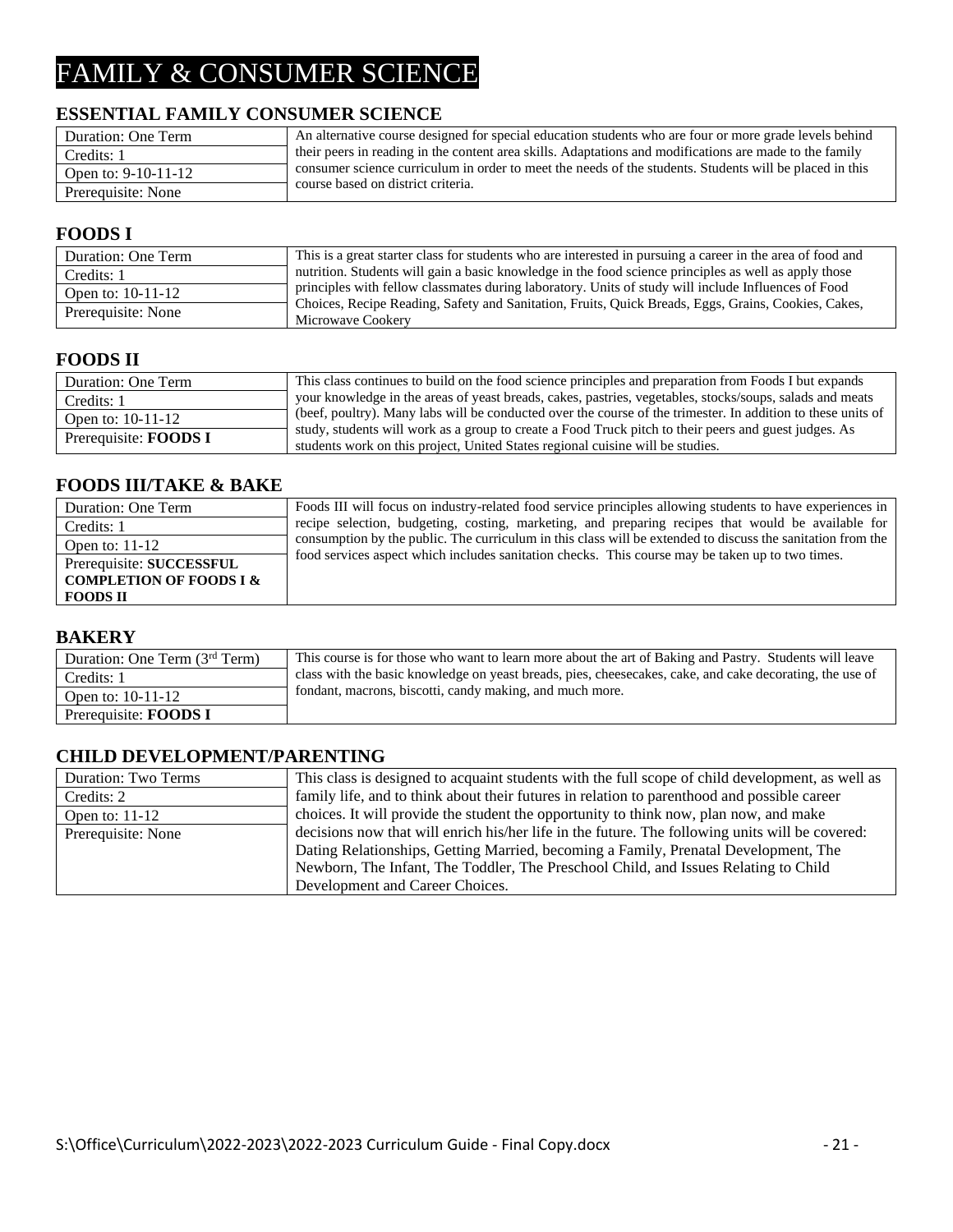## HEALTH & PHYSICAL EDUCATION

#### **HEALTH I - Required**

| Duration: One Term | This course goes beyond "good" and "bad" health behaviors and asks students to reflect on what           |
|--------------------|----------------------------------------------------------------------------------------------------------|
| Credits: 1         | influences their health decisions. Students learn to evaluate sources to define what a healthy lifestyle |
| Open to: $9-10$    | means and to confidently make decisions that support lifelong wellness. The course integrates many       |
|                    | aspects of wellness beyond the physical to include emotional, social, environmental, occupational, and   |
| Prerequisite: None | financial health.                                                                                        |

#### **PHYSICAL EDUCATION (9-12)**

| Duration: One Term  | All students are required to pass 4 trimesters (Included on GPA) of Physical Education unless excused                                                                                                                                                                                                                                                                                                                                                                                                                                                                                                                                                                                                                         |
|---------------------|-------------------------------------------------------------------------------------------------------------------------------------------------------------------------------------------------------------------------------------------------------------------------------------------------------------------------------------------------------------------------------------------------------------------------------------------------------------------------------------------------------------------------------------------------------------------------------------------------------------------------------------------------------------------------------------------------------------------------------|
| Credits: 1          | for medical reasons by a doctor. $9th - 12th$ Grade Physical Education's primary goal is to introduce                                                                                                                                                                                                                                                                                                                                                                                                                                                                                                                                                                                                                         |
| Open to: 9-10-11-12 | students to all course offerings that can be taken from the Physical Education Department. It will                                                                                                                                                                                                                                                                                                                                                                                                                                                                                                                                                                                                                            |
| Prerequisite: None  | enhance mental and physical growth and development through the acquisition of skills, the understanding<br>of fitness, and the growth of the "total" person mentally, socially, psychologically, and physically. The<br>units offered in the physical education program are designed for development of fitness by an awareness<br>and involvement of activities that can be utilized in later years through worthy use of leisure time. In this<br>course students will take part in units that introduce games/recreation, fitness, and personal wellness.<br>Students will be required to provide their own physical education attire, combination lock & plastic<br>folder. This course may be taken up to 12 trimesters. |

#### **ESSENTIAL PHYSICAL EDUCATION**

| Duration: One Term  | This course is an alternative course designed for special needs students. Physical Education's primary     |
|---------------------|------------------------------------------------------------------------------------------------------------|
| Credits: 1          | goal is to enhance mental and physical growth and development through the acquisition of skills, the       |
| Open to: 9-10-11-12 | understanding of fitness, and the growth of the "total" person mentally, socially, psychologically, and    |
| Prerequisite: None  | physically. The units offered in the physical education program are designed for maintenance of fitness    |
|                     | by an awareness and involvement of activities that can be utilized in later years through worthy use of    |
|                     | leisure time. Students will be required to provide their own physical education attire. These are the same |
|                     | concepts as Physical Education, with adaptations made to smaller class sizes, aid in test taking and       |
|                     | reading comprehension and pace of lessons. Students will be placed in this course based on district        |
|                     | criteria. Students will be required to provide their own physical education attire, combination lock $\&$  |
|                     | plastic folder.                                                                                            |

#### **STRENGTH & CONDITIONING (IN-SEASON)**

| Duration: One/Two/Three Terms | This course will be designed to cater to the in-season at hete. Lifting principles and techniques will be                                                                                                                |
|-------------------------------|--------------------------------------------------------------------------------------------------------------------------------------------------------------------------------------------------------------------------|
| Credits: 1 per term           | consistent with all strength classes in this school. Students will still expect to improve in strength,                                                                                                                  |
| Open to: 9-10-11-12           | explosiveness, quickness, and flexibility. Rep schemes will be adjusted as will the volume of other                                                                                                                      |
| Prerequisite: None            | exercises to avoid overuse injuries. Rehabilitation exercises will also be incorporated. This will be the<br>only class that lifting will be excused on varsity state tournament competition dates. Non-varsity athletes |
|                               | are strongly encouraged to take regular strength classes. This course may be taken up to 12 trimesters.                                                                                                                  |

#### **STRENGTH & CONDITIONING**

| Duration: One/Two/Three Terms | This course is open to all WDHS students. Students will participate in areas of physical fitness intended   |
|-------------------------------|-------------------------------------------------------------------------------------------------------------|
| Credits: 1 per term           | to condition the body. Students will improve muscular strength and size, cardiovascular endurance and       |
| Open to: $9-10-11-12$         | recovery, muscular endurance, flexibility, running skills, jumping ability, agility, and speed. This is a 1 |
|                               | trimester course but may be taken all 3 trimesters. Both trimesters will contain activities that are very   |
| Prerequisite: None            | physically demanding and should not be confused with regular physical education classes. Students will      |
|                               | be required to provide their own physical education attire, combination lock & plastic folder. Please be    |
|                               | prepared to work hard. This course may be taken up to 12 trimesters.                                        |

#### **STRENGTH & CONDITIONING (Early Bird)**

| Duration: One Term (3rd Term | This strength class is offered to students at 7 a.m. (everyday Term 3) to avoid conflicts with other                                                                                                |
|------------------------------|-----------------------------------------------------------------------------------------------------------------------------------------------------------------------------------------------------|
| Only)                        | courses. This class offers students the ability to have a full course load while still being able to better                                                                                         |
| Credits: 1                   | yourself in a strength class. Students that take this course must have the ability to get transportation to                                                                                         |
| Open to: 9-10-11-12          | class on time and the desire to be to class daily on time as well. This class will have the same workouts<br>as all other off-season strength courses. This course may be taken up to 4 trimesters. |
| Prerequisite: None           |                                                                                                                                                                                                     |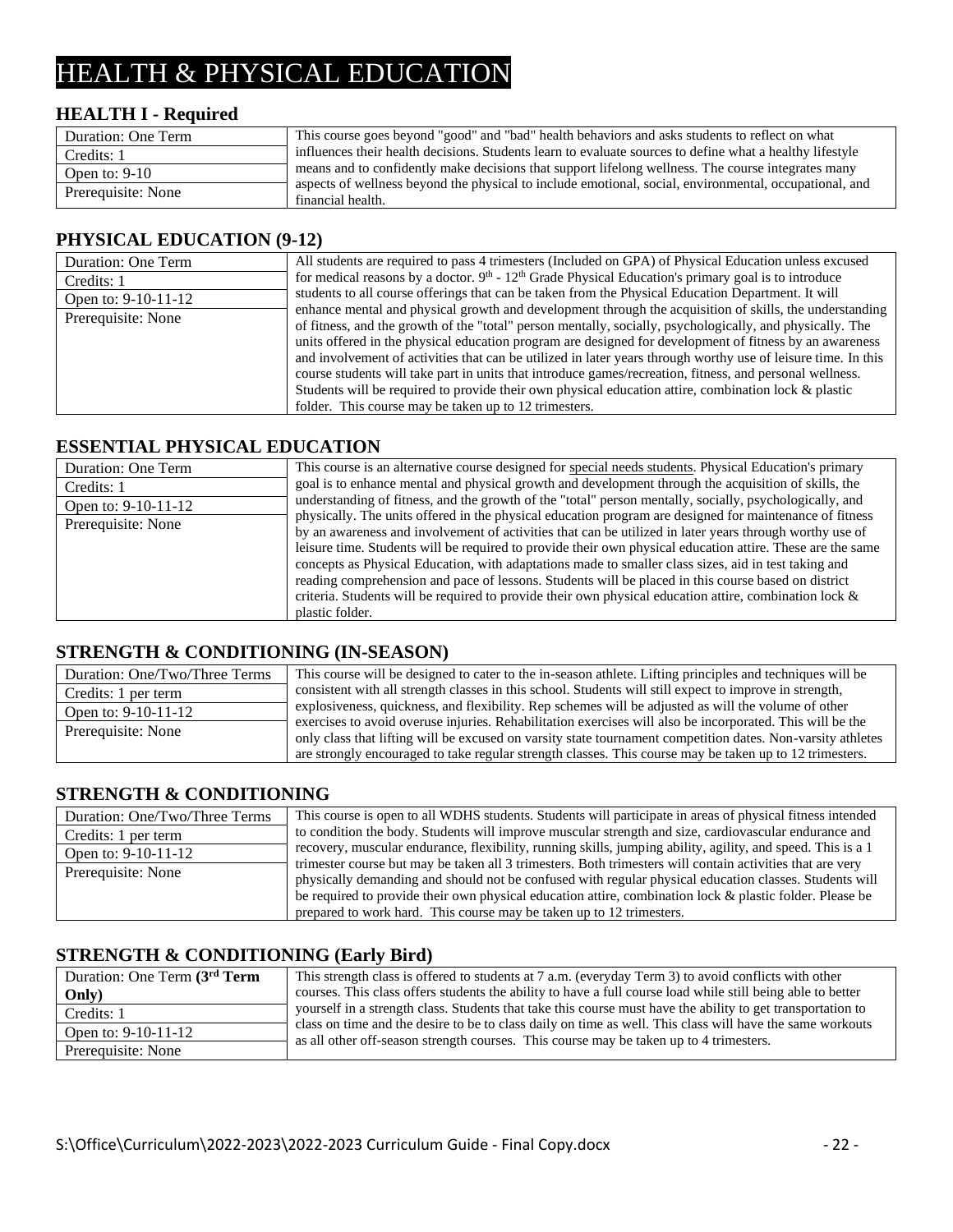#### **PERSONAL WELLNESS**

| Duration: One Term  | Are you reluctant to be physically active? Are you wanting to improve your quality of life, learn to           |
|---------------------|----------------------------------------------------------------------------------------------------------------|
| Credits: 1          | accept your bodies imperfections that cannot be changed and learn to change the things we are in control       |
| Open to: 9-10-11-12 | of changing in our lives? Then this class is for you. This class is for any 9-12 grade high school student     |
| Prerequisite: None  | who wants to make the connection between their physical activity, nutrition, and lifestyle choices. This       |
|                     | class is a unique opportunity for high school students to work together to meet personal fitness goals,        |
|                     | learn more about themselves, learn about different body types and loving yourself for who you are. This        |
|                     | class will teach fitness, nutrition, weight training, yoga, and other life skill activities. The focus of this |
|                     | class is to develop lifelong wellness skills. Students will be required to provide their own physical          |
|                     | education attire, combination lock $\&$ plastic folder. This course may be taken up to 12 trimesters.          |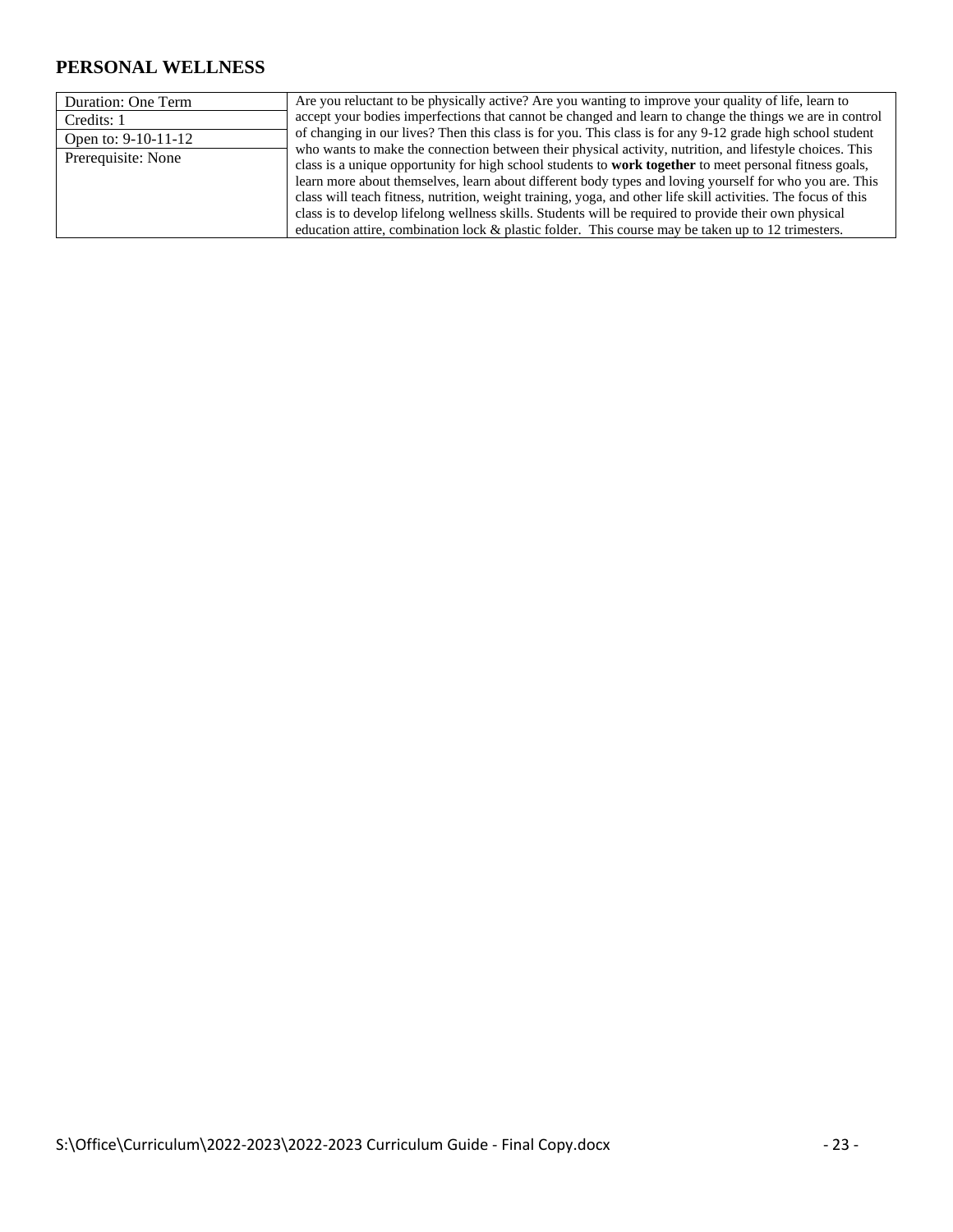## INDUSTRIAL TECHNOLOGY

#### **INTRODUCTION TO INDUSTRIAL TECHNOLOGY**

| Duration: One Term    | This is an introductory course that will explore the areas of industrial technology offered in Western        |
|-----------------------|---------------------------------------------------------------------------------------------------------------|
| Credits: 1            | Dubuque's School District. Students will spend a third of the term in each of the three areas: Carpentry,     |
| Open to: $9-10-11-12$ | Manufacturing and Transportation. A majority of this class will be hands-on, allowing students to             |
| Prerequisite: None    | complete projects in each area. This class will also emphasize safety and career exploration. This course     |
|                       | will be required for all $9th$ and $10th$ graders who wish to take other classes in the Industrial Technology |
|                       | Program. Safety glasses and a tape measure are required for each student. Students may be responsible         |
|                       | for the cost of project materials.                                                                            |

#### **CARPENTRY I**

| Duration: One Term                | This course is an introductory course in basic carpentry. This is a "hands-on" class where students will |
|-----------------------------------|----------------------------------------------------------------------------------------------------------|
| Credits: 1                        | learn by doing. Students will develop an understanding of shop safety, use of hand and power tools,      |
| Open to: 9-10-11-12               | characteristics of wood and basic carpentry techniques. Emphasis is placed on shop safety and proper     |
| Prerequisite: <b>INTRODUCTION</b> | technique for the carpentry facility, whether it is in a shop or on a job site. Students will construct  |
|                                   | projects to develop knowledge of gluing, joinery, fasteners, sanding, staining, finishing and            |
| <b>TO INDUSTRIAL</b>              | craftsmanship. The following are required for this course: pencil, safety glasses $\& 12'$ tape measure. |
| <b>TECHNOLOGY</b>                 | Students will also be responsible for purchasing materials that are needed to construct their small      |
|                                   | projects.                                                                                                |

#### **CARPENTRY II**

| Duration: One Term        | This course will be more in-depth in carpentry. This is a "hands-on" class where students will learn by                                                                                                                 |
|---------------------------|-------------------------------------------------------------------------------------------------------------------------------------------------------------------------------------------------------------------------|
| Credits: 1                | doing. Students will use what they learned in Carpentry I and develop an even broader knowledge of all                                                                                                                  |
| Open to: 10-11-12         | tools and machinery in the shop. Emphasis is placed on project development, safety, and proper                                                                                                                          |
| Prerequisite: CARPENTRY I | technique for the carpentry facility, whether it is in the shop or on a job site. Students will construct<br>projects at a more advanced level. The following are required for this course: pencil, safety glasses $\&$ |
|                           | 12' tape measure. Students will also be responsible for purchasing materials that are needed to construct                                                                                                               |
|                           | their projects.                                                                                                                                                                                                         |

#### **CARPENTRY III**

| Duration: One Term             | This course will give students skills that are used by finish and rough carpenters. The classroom             |
|--------------------------------|---------------------------------------------------------------------------------------------------------------|
| Credits: 1                     | experience combines lecture and lab activities that cover all aspects of a carpenter's job. It is intended as |
| Open to: $11-12$               | a possible entry for a career in carpentry or further their education. Students will use prior training       |
| Prerequisite: CARPENTRY I & II | techniques and knowledge from Carpentry I & II. Students will learn rough carpentry techniques by             |
|                                | possibly building a small shed and will learn finish carpentry skills while constructing their cabinet(s)     |
|                                | design. The following are required for this course: $z87$ safety glasses & 12' tape measure. Students will    |
|                                | also be responsible for purchasing materials that are needed to construct their cabinet design. *Carpentry    |
|                                | III may be taken for more than one trimester with instructor approval. This course may be taken up to         |
|                                | two times.                                                                                                    |

#### **MANUFACTURING I**

| Duration: One Term                | This introductory course teaches the Manufacturing Industries' safety procedures and develops skills in |
|-----------------------------------|---------------------------------------------------------------------------------------------------------|
| Credits: 1                        | using hand and power tools. Students will develop a working knowledge in machine operation, welding,    |
| Open to: $9-10-11-12$             | sheet metal, and Computer Numerical Controlled machining. Safety glasses are required for this course.  |
| Prerequisite: <b>INTRODUCTION</b> |                                                                                                         |
| <b>TO INDUSTRIAL</b>              |                                                                                                         |
| <b>TECHNOLOGY</b>                 |                                                                                                         |

#### **MANUFACTURING II**

| Duration: One Term     | This course teaches the Manufacturing Industries' safety procedures and develops skills in using hand  |
|------------------------|--------------------------------------------------------------------------------------------------------|
| Credits: 1             | and power tools. Students will develop a working knowledge in machine operation, welding, sheet metal, |
| Open to: $10-11-12$    | and Computer Numerical Controlled machining. Students will design and program projects for the CNC     |
| Prerequisite:          | mill and CNC lathe. Safety glasses are required for this course.                                       |
| <b>MANUFACTURING I</b> |                                                                                                        |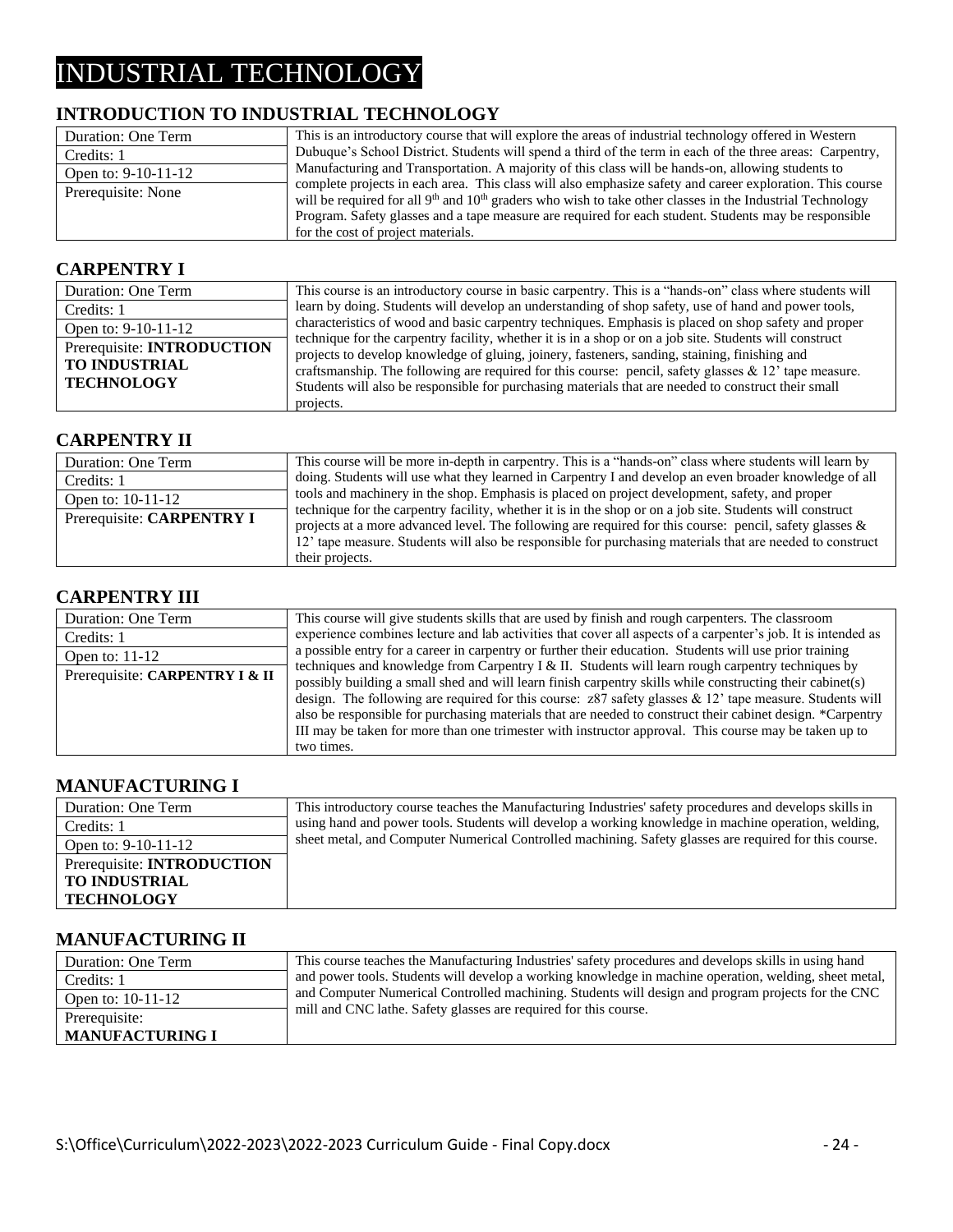#### **MANUFACTURING III**

| Duration: One Term          | Manufacturing III is an independent study course which will allow students to work in areas of their     |
|-----------------------------|----------------------------------------------------------------------------------------------------------|
| Credits: 1                  | choices and expertise. Students will design and build projects with the lathe, mill, welder, or Computer |
| Open to: $11-12$            | Numerical Controlled programming. Students will explore in more depth on their areas of interests.       |
| Prerequisite: MANUFACTURING | Safety glasses are required for this course. This course may be taken up to two times.                   |
| I & II                      |                                                                                                          |

#### **TRANSPORTATION I**

| Duration: One Term            | This course introduces students (young men and women) to the area of transportation. Students will learn |
|-------------------------------|----------------------------------------------------------------------------------------------------------|
| Credits: 1                    | about transportation with emphasis placed on the automobile, light truck repair and maintenance. Safety  |
| Open to: $10-11-12$           | glasses are required.                                                                                    |
| Prerequisite: INTRODUCTION TO |                                                                                                          |
| <b>INDUSTRIAL TECHNOLOGY</b>  |                                                                                                          |

#### **TRANSPORTATION II**

| Duration: One Term      | Students (young men and women) will perform activities including the study and maintenance of     |
|-------------------------|---------------------------------------------------------------------------------------------------|
| Credits: 1              | suspension systems, brake systems, and automotive electricity (starting and charging systems, and |
| Open to: $10-11-12$     | computer operation). Safety glasses are required.                                                 |
| Prerequisite:           |                                                                                                   |
| <b>TRANSPORTATION I</b> |                                                                                                   |

#### **TRANSPORTATION III**

| Duration: One Term                                | Students (young men and women) will perform activities dealing with testing, diagnosis, repair, and                                                                                                                                                                          |
|---------------------------------------------------|------------------------------------------------------------------------------------------------------------------------------------------------------------------------------------------------------------------------------------------------------------------------------|
| Credits: 1                                        | overhaul of the automotive engines as well as tune-ups, exploration of transmissions, 4-wheel drive                                                                                                                                                                          |
| Open to: $11-12$                                  | systems, and fuel systems. At the completion of this course students should have experience in all of the<br>competencies for the State of Iowa list of Industrial Technology "General Mechanics". Safety glasses<br>are required! This course may be taken up to two times. |
| Prerequisite:<br><b>TRANSPORTATION I &amp; II</b> |                                                                                                                                                                                                                                                                              |

#### **SMALL ENGINE REPAIR**

| Duration: One Term                | This course will introduce students to simple internal combustion engines which will involve |
|-----------------------------------|----------------------------------------------------------------------------------------------|
| Credits: 1                        | engine construction, how the systems operate, lubrication requirements, and preventive       |
| Open to: 9-10-11-12               | maintenance practices, servicing techniques, and rebuilding procedures. Students will also   |
| Prerequisite: <b>INTRODUCTION</b> | become familiar with measuring equipment, shop tools and shop safety.                        |
| <b>TO INDUSTRIAL</b>              |                                                                                              |
| <b>TECHNOLOGY</b>                 |                                                                                              |

#### **ENGINEERING TECHNOLOGY & DESIGN**

| Duration: One or Two Terms | Applied automotive design theory through fabrication of high efficiency gas & electric go-karts. Students |
|----------------------------|-----------------------------------------------------------------------------------------------------------|
| $(T2-T3)$                  | will have opportunities to build, test and compete with their go-kart designs in regional competitions.   |
| Credits: 1 or 2            | Theory of automotive system design including chassis, steering, braking, and gas / electric propulsion.   |
| Open to: 9-10-11-12        | This course is <b>NOT</b> affiliated with the PLTW courses.                                               |
| Prerequisite: None         |                                                                                                           |

#### **INTRODUCTION TO BASIC CNC MACHINING**

| Duration: One Term                | This course is designed for high school students to acquire the knowledge and skills to design setup and                                                             |
|-----------------------------------|----------------------------------------------------------------------------------------------------------------------------------------------------------------------|
| Credits: 1                        | operate CNC mills and Lathes used in Manufacturing Industries. This course is an introduction to the                                                                 |
| Open to: 9-10-11-12               | fundamentals of CNC machining. Student's plan of study will include the following: Introduction to                                                                   |
| Prerequisite: <b>INTRODUCTION</b> | CNC machinery, production set-up, controller operations, manual programming using "G" and "M"<br>codes and working with the BobCad computer design software program. |
| <b>TO INDUSTRIAL</b>              |                                                                                                                                                                      |
| <b>TECHNOLOGY</b>                 |                                                                                                                                                                      |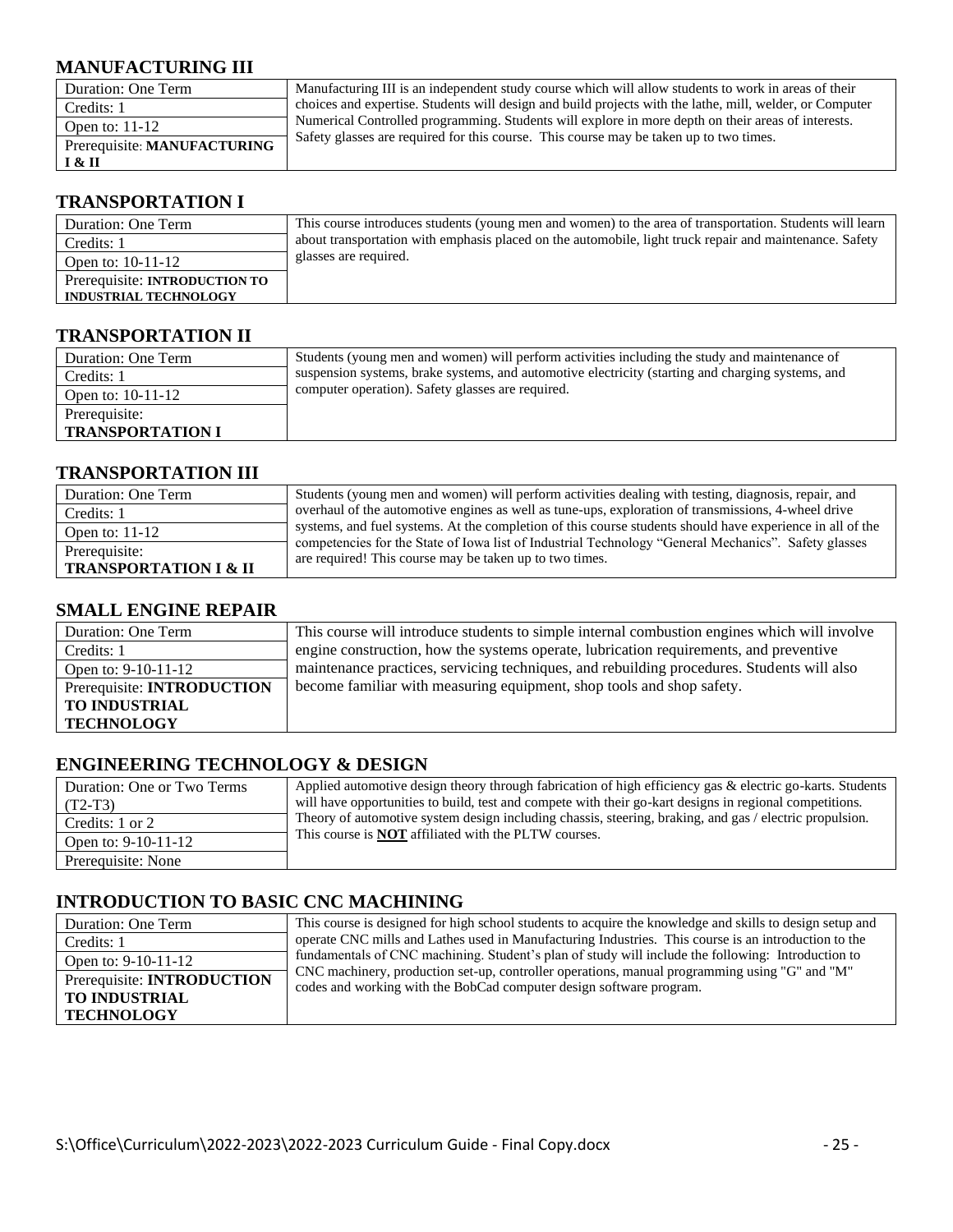#### **INTRODUCTION TO ENGINEER DESIGN (IED)** *"Concurrent Enrollment"*

NICC CATALOG #: EGT400 (3 college credits)

| <b>Duration: Two Terms</b> | The major focus of the IED course is to expose students to the design process, research and analysis,    |
|----------------------------|----------------------------------------------------------------------------------------------------------|
| Credits: 2                 | teamwork, communication methods, global and human impacts, engineering standards and technical           |
| Open to: 9-10-11-12        | documentation. Students use 3D solid modeling design software to help them design solutions to solve     |
| Prerequisite: ENROLLED IN  | proposed problems and learn how to document their work and communicate solutions to peers and            |
| <b>ALGEBRA</b>             | members of the professional community. This course teaches students to:                                  |
|                            | Understand and apply the design process to solve various problems in a team setting<br>$\bullet$         |
|                            | Interpret their own sketches in using computer software to design models<br>$\bullet$                    |
|                            | Understand cost analysis, quality of control, staffing needs, packing and product marketing<br>$\bullet$ |
|                            | Explore career opportunities in design engineering and understand what skills and education<br>٠         |
|                            | these jobs require                                                                                       |

#### **CIVIL ENGINEER & ARCHITECTURE (CEA)** *"Concurrent Enrollment"*

NICC CATALOG #: EGT460 (3 college credits)

| THE CALIBOUR. EQTTO 15 CONCEVERING |                                                                                                                                                                                                                       |
|------------------------------------|-----------------------------------------------------------------------------------------------------------------------------------------------------------------------------------------------------------------------|
| <b>Duration: Two Terms</b>         | Students apply what they learn about various aspects of civil engineering and architecture to the design                                                                                                              |
| Credits: 2                         | and development of a property. Working in teams, students explore hands-on activities and projects to                                                                                                                 |
| Open to: $10-11-12$                | learn the characteristics of civil engineering and architecture. In addition, students use 3D design                                                                                                                  |
| Prerequisite: ALGEBRA              | software to help them design solutions to solve major course projects. The major focus of this course is<br>to expose students to the design and construction of residential and commercial building projects, design |
|                                    | teams and teamwork, communications methods, engineering standards and technical documentation.                                                                                                                        |
|                                    | Students will also learn about documenting their project, solving problems, and communicating their                                                                                                                   |
|                                    | solutions to their peers and members of the professional community of civil engineering and architecture.                                                                                                             |

#### **ADVANCED ENGINE REPAIR**

| Duration: One Term                | This class will apply and expand on what was learned in small engine repair and transportation 1. We                                 |
|-----------------------------------|--------------------------------------------------------------------------------------------------------------------------------------|
| Credits: 1                        | will learn more about essential engine concepts, such as how things like ignition timing, engine                                     |
| Open to: $11-12$                  | temperature, and throttle position affect engine operation. We will also learn about the electronic systems                          |
| Prerequisite: <b>INTRO TO</b>     | used to run engines in modern cars. We will explore how they work, what the major components of them<br>are, and how to repair them. |
| INDUSTRIAL TECHNOLOGY,            |                                                                                                                                      |
| <b>SMALL ENGINE REPAIR, &amp;</b> |                                                                                                                                      |
| <b>TRANSPORTATION 1</b>           |                                                                                                                                      |

#### NICC ACADEMY CLASSES FOR INDUSTRIAL TECHNOLOGY

Western Dubuque and NICC have created these academies so students can start their educational programs in one of the following programs: Automotive Mechanics, Construction Technology or Diesel Mechanics. The courses in these academies meet at NICC every day from approximately 1:30 – 3:30 p.m. for the entire year. The academies are better suited for  $12<sup>th</sup>$  grade students but may be appropriate for  $11<sup>th</sup>$  grade students as well.

#### **AUTOMOTIVE MECHANICS ACADEMY**

| Duration: One Year | In this age of rapidly changing technology, the automotive repair field demands personnel who are            |
|--------------------|--------------------------------------------------------------------------------------------------------------|
| Credits: up to $6$ | trained in the latest methods of diagnosis and repair. If you are mechanically inclined and willing to learn |
| Open to: $11-12$   | the necessary skills, you will find many opportunities in the automotive field. Students can earn a          |
| Prerequisite: None | maximum of 6 high school credits per year.                                                                   |

#### **DIESEL ACADEMY**

| Duration: One Year | The increased mobility of people and industries has caused a large growth in the diesel industry. Where |
|--------------------|---------------------------------------------------------------------------------------------------------|
| Credits: up to $6$ | there are diesel engines, there is a need for mechanics to keep them running. As a diesel mechanic, you |
| Open to: $11-12$   | will be prepared as an all-around mechanic capable of performing work on all systems of the vehicle.    |
|                    | You must exhibit an attitude compatible with work requirements, demonstrate the ability to work with    |
| Prerequisite: None | co-workers, and possess competencies in electrical systems, fuel systems, drive trains, and engines.    |
|                    | Competency-based training will be offered on front-to-rear maintenance of diesel equipment. Students    |
|                    | can earn a maximum of 6 high school credits per year.                                                   |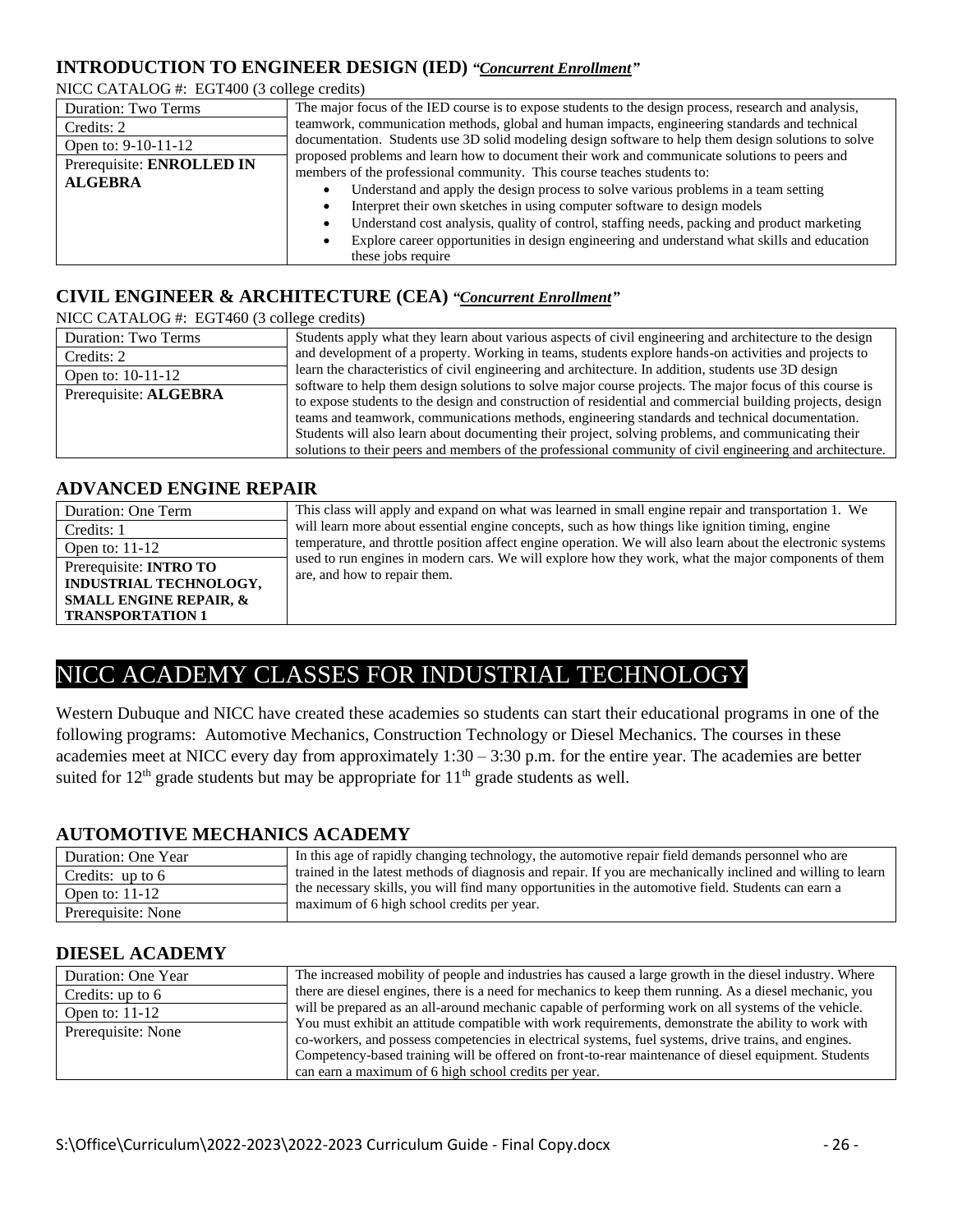

#### **PRE-ALGEBRA**

| Duration: Two Terms                | The students will work in a regular classroom setting with the goal of raising the students' mathematical  |
|------------------------------------|------------------------------------------------------------------------------------------------------------|
| Credits: 2                         | skills including basic facts, all operations using integers, fractions & decimals, percent and one and two |
| Open to: 9                         | step equations. The follow up course for the Pre-Algebra would be Algebra I Concepts.                      |
| Prerequisite: Math placements will |                                                                                                            |
| be determined by student scores    |                                                                                                            |
| and teacher recommendation.        |                                                                                                            |

#### **ALGEBRA I CONCEPTS**

| <b>Duration: Three Terms</b>       | This course is a basic preparation for most math, science, and technical courses. The course   |
|------------------------------------|------------------------------------------------------------------------------------------------|
| Credits: 3                         | emphasizes linear equations, linear inequalities, and operations with polynomials, linear      |
| Open to: 9-10-11                   | systems, quadratic equations, and irrational numbers. Word problems are taught throughout      |
| Prerequisite: Math placements will | the course. The student is expected to put forth consistent, daily effort and steadily improve |
| be determined by student scores    | his/her study skills. (TI83 Plus or TI84 will be required for Algebra II)                      |
| and teacher recommendation.        |                                                                                                |

#### **ALGEBRA I**

| Duration: Two Terms   | This course is a basic preparation for most math, science, and technical courses. It is highly                                                                                                                                         |
|-----------------------|----------------------------------------------------------------------------------------------------------------------------------------------------------------------------------------------------------------------------------------|
| Credits: 2            | recommended for all students who plan to attend a 2- or 4-year college. The course emphasizes linear                                                                                                                                   |
| Open to: $9-10-11-12$ | equations, linear inequalities, and operations with polynomials, linear systems, quadratic equations, and                                                                                                                              |
| Prerequisite: None    | irrational numbers. Word problems are taught throughout the course. The student is expected to put forth<br>consistent, daily effort and steadily improve his/her study skills. (TI83 Plus or TI84 will be required for<br>Algebra II) |

#### **GEOMETRY CONCEPTS**

| Duration: Two Terms                | This course is designed for students who need more time with Geometry concepts. Topics include lines, |
|------------------------------------|-------------------------------------------------------------------------------------------------------|
| Credits: 2                         | angles, triangles, quadrilaterals, polygons, geometric transformations, similarity, congruence, right |
| Open to: $10-11-12$                | triangle trigonometry, circles, areas, perimeters, and volumes.                                       |
| Prerequisite: Math placements will |                                                                                                       |
| be determined by student scores    |                                                                                                       |
| and teacher recommendation.        |                                                                                                       |

#### **GEOMETRY**

| <b>Duration: Two Terms</b> | This course develops the definitions and properties of many plane geometric objects. Topics include                                              |
|----------------------------|--------------------------------------------------------------------------------------------------------------------------------------------------|
| Credits: 2                 | lines, angles, triangles, parallelograms, polygons, geometric transformations, similarity, congruence,                                           |
| Open to: $9-10-11-12$      | right triangle trigonometry, circles, areas, perimeters, and volumes. These properties are studied from a<br>deductive and an analytic approach. |
| Prerequisite: ALGEBRA      |                                                                                                                                                  |

#### **ALGEBRA II CONCEPTS**

| Duration: Two Terms            | Algebra II is a college prep course recommended for all capable and interested students. This course                                    |
|--------------------------------|-----------------------------------------------------------------------------------------------------------------------------------------|
| Credits: 2                     | continues the study of Algebra that began in Algebra I with the development of the properties and uses of                               |
| Open to: $11-12$               | the real number system in the form of functions such as linear, quadratic, polynomial, and exponential.                                 |
| Prerequisite: ALGEBRA          | Basic properties of matrices, rational functions, spatial representations of conic sections, and logarithms<br>will also be introduced. |
| <b>CONCEPTS &amp; GEOMETRY</b> |                                                                                                                                         |
| <b>CONCEPTS</b>                |                                                                                                                                         |

#### **ALGEBRA II**

| Duration: Two Terms                                                                                    | Algebra II is a college prep course recommended for all capable and interested students. This course                                    |
|--------------------------------------------------------------------------------------------------------|-----------------------------------------------------------------------------------------------------------------------------------------|
| Credits: 2                                                                                             | continues the study of Algebra that began in Algebra I with the development of the properties and uses of                               |
| Open to: 10-11-12                                                                                      | the real number system in the form of functions such as linear, quadratic, polynomial, and exponential.                                 |
| Prerequisite: ALGEBRA $\&$<br><b>GEOMETRY</b> $(10th$ graders<br>must also be enrolled in<br>Geometry) | Basic properties of matrices, rational functions, spatial representations of conic sections, and logarithms<br>will also be introduced. |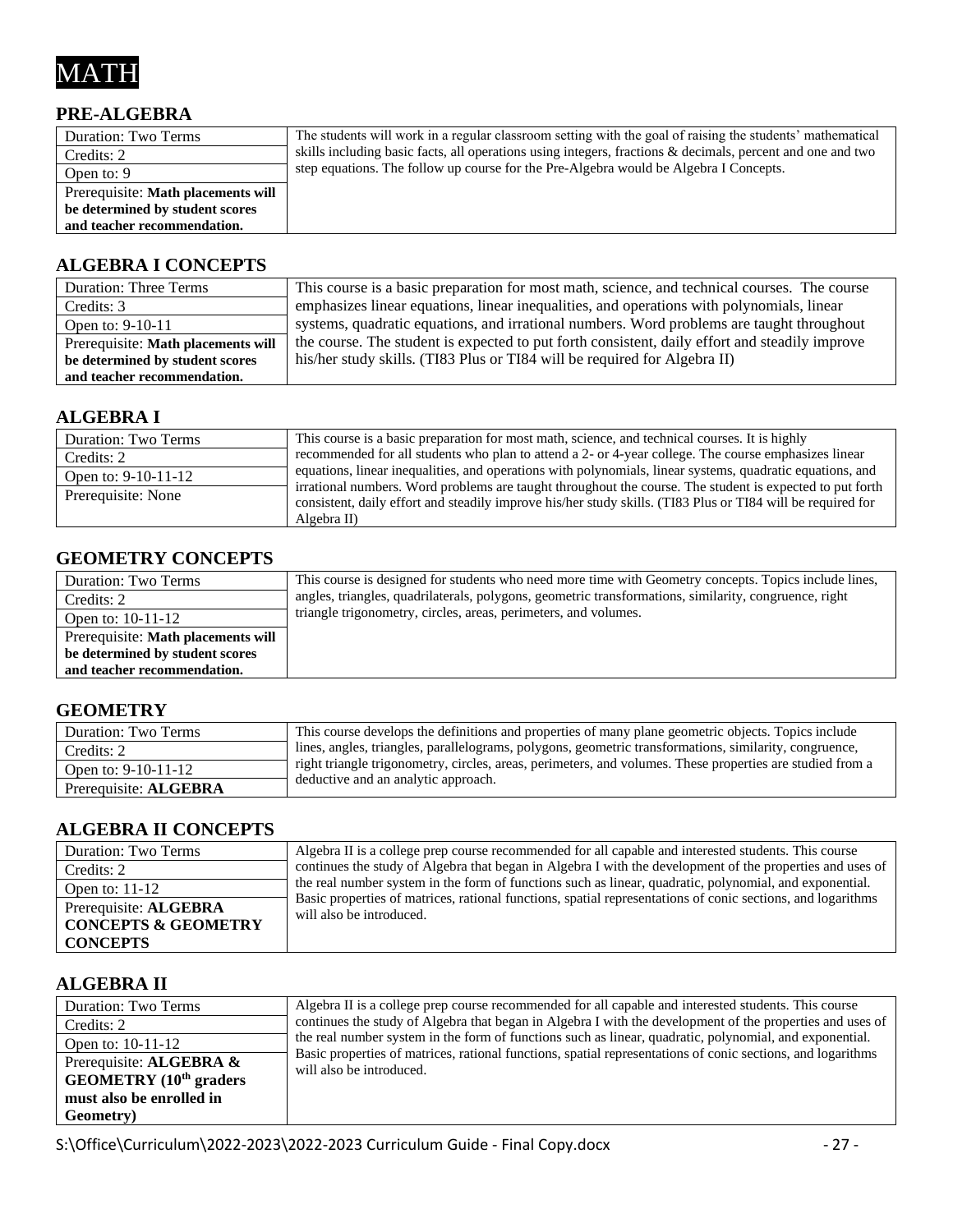#### **ADVANCED ALGEBRA II**

| <b>Duration: Two Terms</b>                    | This course is a continuation of Algebra I with a majority of the time in the first term being spent on                                                                                                             |
|-----------------------------------------------|---------------------------------------------------------------------------------------------------------------------------------------------------------------------------------------------------------------------|
| Credits: 2                                    | extension of Algebra I topics. Introductory work will be done in trigonometry, logarithms and                                                                                                                       |
| Open to: $10-11$                              | exponential expressions, probability, and statistics, solution and graphing of polynomial equations, and                                                                                                            |
| Prerequisite: Math placements will            | the complex number system. This course is highly recommended for students planning to take Pre-                                                                                                                     |
| be determined by student scores               | Calculus and considering enrolling at a post-secondary school with the plans of majoring in business,<br>mathematics, or science related field. A graphing calculator is required. TI 83 or TI 84 plus is necessary |
| and teacher recommendation. (10 <sup>th</sup> | for this course. This course may be taken at the same time as Geometry with teacher approval.                                                                                                                       |
| graders must also be enrolled in              |                                                                                                                                                                                                                     |
| Geometry)                                     |                                                                                                                                                                                                                     |

#### **APPLIED MATH**

| Duration: Two Terms      | This course emphasizes the teaching of mathematics as problem solving, communication, and reasoning,   |
|--------------------------|--------------------------------------------------------------------------------------------------------|
| Credits: 2               | and highlight the connections among mathematical topics and between mathematics and other              |
| Open to: $11-12$         | disciplines. This course approaches the teaching of general math, pre-algebra, and pre-geometry topics |
| Prerequisite: ALGEBRA II | by applying numbers, and algebraic and geometric concepts and relationships to real world problems.    |
| <b>STRANDS</b>           |                                                                                                        |

#### **MATH FOR LIBERAL ARTS** *"Concurrent Enrollment"* NICC CATALOG #: MAT:110 (3 college credits)

| Duration: Two Terms                          | A survey of mathematical ideas emphasizing mathematical techniques for problem solving. Topics               |
|----------------------------------------------|--------------------------------------------------------------------------------------------------------------|
| Credits:2                                    | include set theory, number theory, logic, algebra, graphs, counting techniques, probability, statistics, and |
| Open to: $11-12$                             | consumer math. This course is recommended for anyone pursuing a post-secondary degree in a non-math          |
| Prerequisite: Completion of 10 <sup>th</sup> | related field. Please note that Algebra II is necessary for a 4-year college.                                |
| grade GPA 2.80 or above or                   |                                                                                                              |
| <b>ALEKS</b> score 30 or ACT Math 19         |                                                                                                              |
| or above.                                    |                                                                                                              |

#### **PRECALCULUS** *"Concurrent Enrollment"* NICC CATALOG #: MAT:128 (4 college credits)

| Duration: Two Terms                                                          | This course will prepare students for calculus. Precalculus studies the nature of elementary functions and                                                                                                             |
|------------------------------------------------------------------------------|------------------------------------------------------------------------------------------------------------------------------------------------------------------------------------------------------------------------|
| Credits: 2                                                                   | their role in mathematics by integrating a combination of algebra and trigonometry. Topics include the                                                                                                                 |
| Open to: $11-12$                                                             | real number system, functions, polynomials and rational functions, exponential and logarithmic                                                                                                                         |
| Prerequisite: Completion of 10 <sup>th</sup><br>grade GPA 2.80 or above; and | functions, trigonometric functions, trigonometric identities, analytic trigonometry, systems of equations,<br>and identities, analytic trigonometry, systems of equations, and matrices. It is highly recommended that |
| completion of Algebra I and                                                  | you have a C or better in Algebra II.                                                                                                                                                                                  |
| Algebra II with C- above or ACT                                              |                                                                                                                                                                                                                        |
| Math score 22 or ALEKS score 55                                              |                                                                                                                                                                                                                        |
| or above                                                                     |                                                                                                                                                                                                                        |

#### **STATISTICS** *"Concurrent Enrollment"* NICC CATALOG #: MAT:156 (3 college credits)

| Duration: Two Terms                          | This course will introduce the basic methods of statistical reasoning to help develop the ability |
|----------------------------------------------|---------------------------------------------------------------------------------------------------|
| Credits: 2                                   | to summarize data, interpret data, and draw conclusions based on the data. The first topics       |
| Open to: $11-12$                             | discussed and descriptive statistics, the second inferential statistics. This course is           |
| Prerequisite: Completion of 10 <sup>th</sup> | recommended for numerous post-secondary degrees in a non-math related field.                      |
| grade GPA 2.80 or above or ACT               |                                                                                                   |
| Math score 20 or ALEKS score 35              |                                                                                                   |
| or above                                     |                                                                                                   |

#### **CALCULUS I** *"Concurrent Enrollment"* NICC CATALOG #: MAT:210 (4 college credits)

| Duration: Two Terms           | This course will discuss the understanding of calculus and analytical geometry, differentiation and      |
|-------------------------------|----------------------------------------------------------------------------------------------------------|
| Credits: 2                    | applications of the analytic geometry and differentiation. It is recommended that you have a C or better |
| Open to: 12                   | in Precalculus. This course is recommended for anyone pursuing a post-secondary degree in a              |
| Prerequisite: GPA of 2.80 or  | mathematics related field.                                                                               |
| above; and completion of      |                                                                                                          |
| <b>PRECALCULUS</b> with C- or |                                                                                                          |
| above                         |                                                                                                          |

**\*\*Students interested in math should also consider courses in the engineering field which are Introduction to Engineering and Civil Engineering & Architecture. These courses can be found in the Industrial Education section of this curriculum guide.\*\***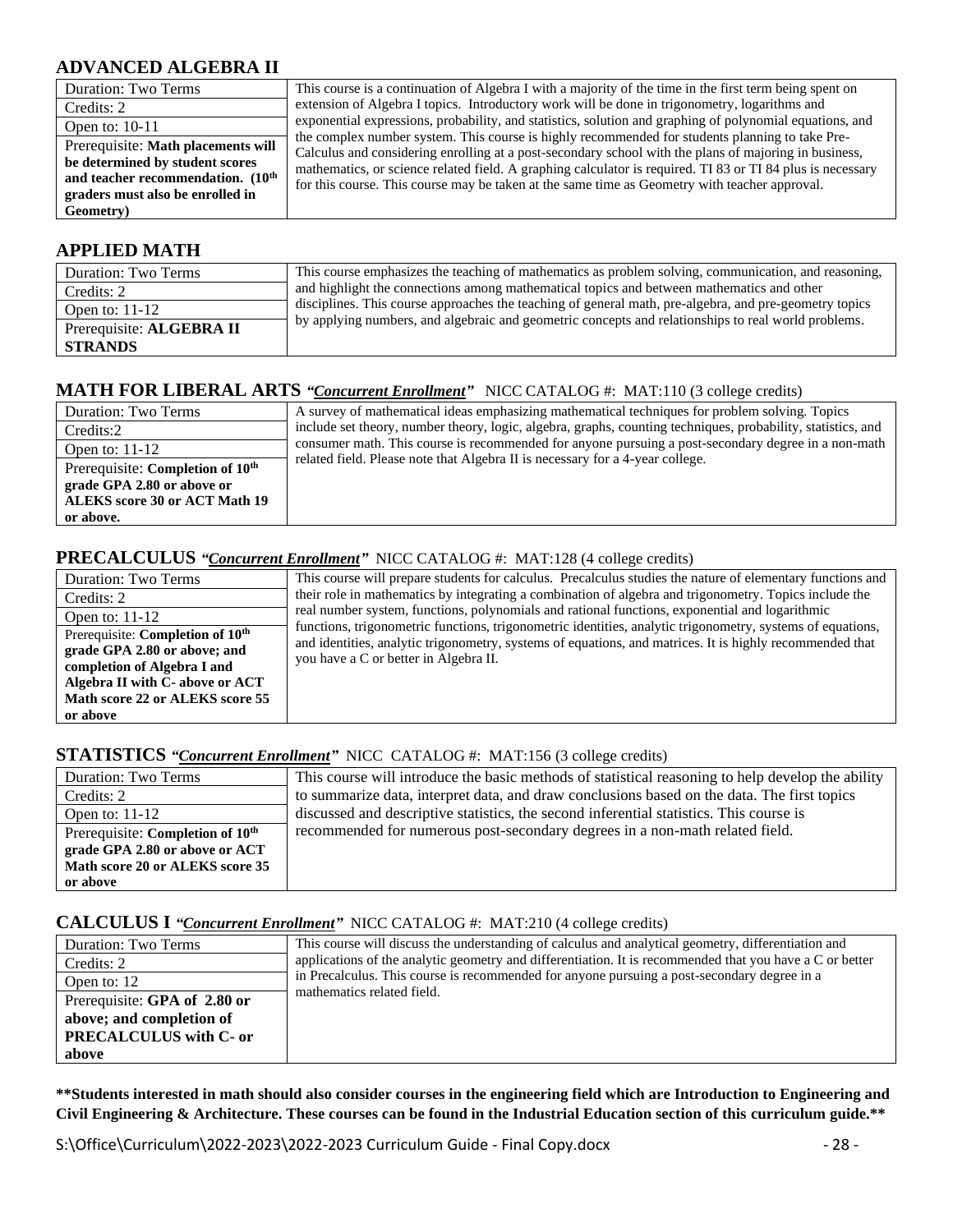

#### **MIXED CHOIR**

| Duration: Two Terms $(2nd \& 3rd$ | This course will sing 3–4-part music. It allows the opportunity for solo and small ensemble participation                                      |
|-----------------------------------|------------------------------------------------------------------------------------------------------------------------------------------------|
| Terms)                            | only if a student desires. This course deals with many types of music, ranging from large choral works to                                      |
| Credits: 2                        | popular compositions. Much emphasis is placed on blending and being able to carry one's own part.                                              |
| Open to: $9-10-11-12$             | Students are expected to attend all performances. Students will perform in two home concerts. This<br>course may be taken up to 12 trimesters. |
| Prerequisite: None                |                                                                                                                                                |

#### **MEN'S CHOIR/WOMEN'S CHOIR**

| <b>Duration: Three Terms</b>       | This is an auditioned course for men & women's voices. In this course, students will sing $2-4$ -part music, |
|------------------------------------|--------------------------------------------------------------------------------------------------------------|
| Credits: 3                         | and be given opportunities to participate in solo/ensemble contest, festivals, and honor choirs as well as   |
| Open to: 9-10-11-12                | many home performances and concerts. Students need to demonstrate the ability to sing independently          |
| Prerequisite: Selected by audition | with good technique and be able to read music. A variety of literature will be performed. The first          |
|                                    | trimester of this course is a junior musical. Auditions will occur in the spring term. This course may be    |
|                                    | taken up to 12 trimesters.                                                                                   |

#### **5 th AVENUE SHOW CHOIR**

| Duration: Two Terms $(1^{\text{st}} \& 2^{\text{nd}})$ | This course deals with 4-part music. Each student must be able to display independence with singing,          |
|--------------------------------------------------------|---------------------------------------------------------------------------------------------------------------|
|                                                        |                                                                                                               |
| Terms)                                                 | have a good voice, be a leader, and a desire to dance. Music is predominantly modern-popular. Students        |
| Credits: 2                                             | are expected to attend all evening and weekend rehearsals and performances. The group attends 5-7             |
| Open to: $9-10-11-12$                                  | competitions. The majority of competitions are second term so students will not be allowed to drop at the     |
|                                                        | end of first term. Other performances include the Halloween Hoot and Cocoa & Carols as well as home           |
| Prerequisite: Selected by audition.                    | concerts. Auditions are held in the spring. It is encouraged to join another choir $3rd$ trimester to enhance |
| Cost is approximately \$300 for                        |                                                                                                               |
|                                                        | your singing technique and leadership skills. This course may be taken up to 12 trimesters.                   |
| extra-curricular competitions.                         |                                                                                                               |

#### **SHOW CHOIR FUNDAMENTALS**

| Duration: One Term (1 <sup>st</sup> Term) | In this course that is offered first trimester only, students will learn the basic skills needed to participate |
|-------------------------------------------|-----------------------------------------------------------------------------------------------------------------|
| Credits: 1                                | in a competitive show choir. Focus areas will be dance basics, singing technique, learning                      |
| Open to: $9-10-11-12$                     | choreographed combinations, putting together a show, and acting skills. Students wishing to improve             |
| Prerequisite: None                        | their skills for a show choir audition or wanting to try show choir without the competitive aspect would        |
|                                           | benefit from this class. Students will perform in October at the Halloween Hoot and in the fall musical.        |
|                                           | This course may be taken up to 4 trimesters.                                                                    |

#### **MUSIC APPRECIATION & PRODUCTION**

| Duration: One Term    | This course will focus on learning about music through the decades starting with the birth of rock and      |
|-----------------------|-------------------------------------------------------------------------------------------------------------|
| Credits: 1            | roll and progressing through to present day. Each decade will be a separate unit and we will learn about    |
| Open to: $9-10-11-12$ | both music production and the trends of that time period. Learning will be project based. This class is not |
| Prerequisite: None    | a performance course, and no prior music knowledge is required.                                             |

#### **BAND**

| <b>Duration: Three Terms</b>      | Students perform a variety of music throughout the year. All students participate in marching band,   |
|-----------------------------------|-------------------------------------------------------------------------------------------------------|
| Credits: 3                        | concert band and pep band. Rehearsals outside of class time are required, including nights, weekends, |
| Open to: $9-10-11-12$             | and summertime. Many performances are scheduled throughout the year, also outside of class time. This |
| Prerequisite: The ability to play | course may be taken up to 12 trimesters.                                                              |
| a band instrument                 |                                                                                                       |

#### **COLOR GUARD**

| Duration: One Term (1 <sup>st</sup> Term) | Students meet as a class and attend rehearsals and performances outside of class time. Students |
|-------------------------------------------|-------------------------------------------------------------------------------------------------|
| Credits: 1                                | will learn a variety of flag skills and performance techniques. Extra requirements include      |
| Open to: 9-10-11-12                       | weekend performances, flag and band camp and rehearsals for flags only. This course may be      |
| Prerequisite: Selected by                 | taken up to 4 trimesters.                                                                       |
| <b>Audition</b>                           |                                                                                                 |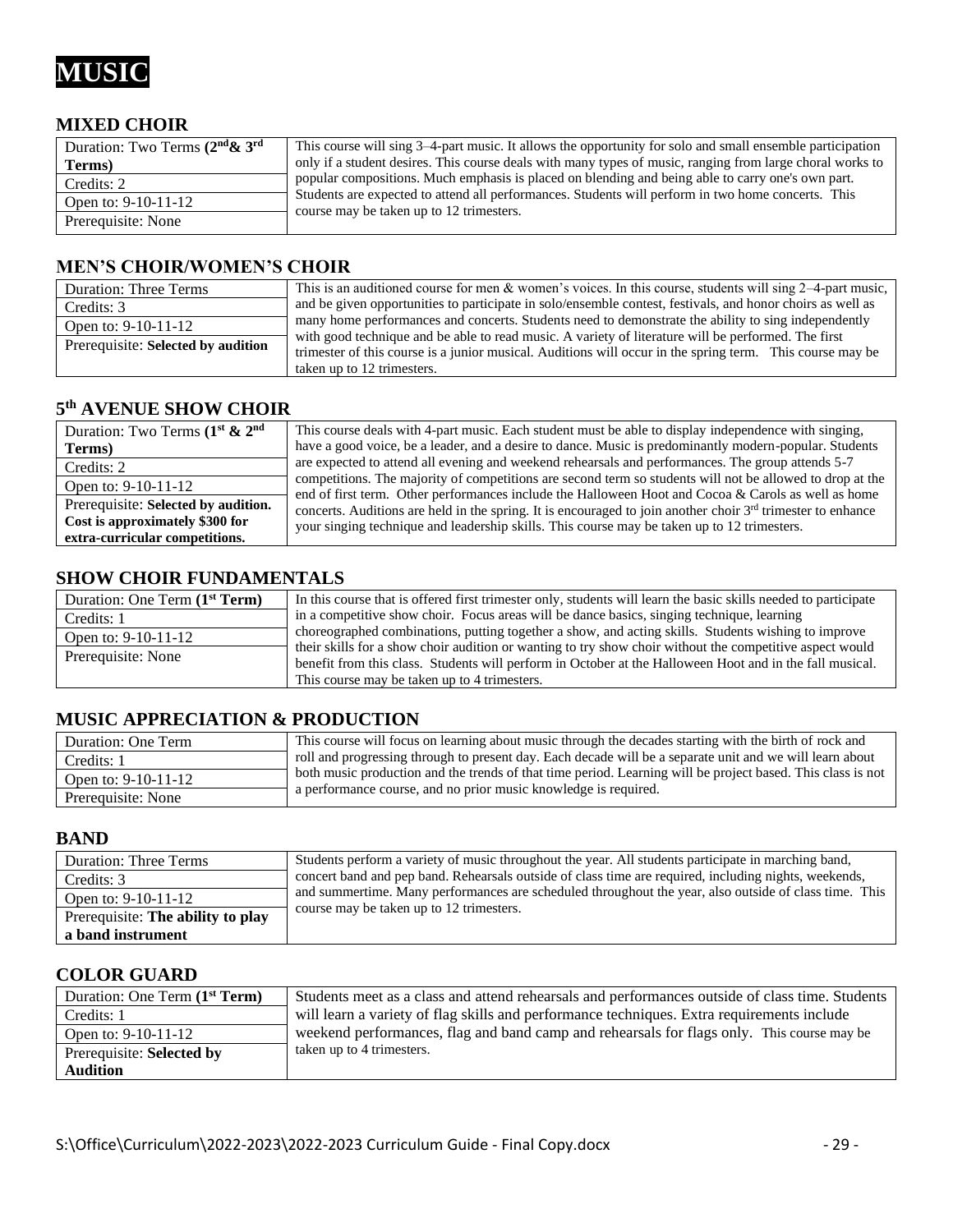#### **FUSION BAND**

| Duration: Two Terms $(2nd \& 3rd$  | Students will learn a variety of music and will perform concerts outside of class time. Instrumentation |
|------------------------------------|---------------------------------------------------------------------------------------------------------|
| Terms)                             | for this group is saxophones, trumpets, trombones, keyboard, guitar, and percussion. This course may be |
| Credits: 1                         | taken up to 12 trimesters.                                                                              |
| Open to: $9-10-11-12$              |                                                                                                         |
| Prerequisite: Selected by Audition |                                                                                                         |
|                                    |                                                                                                         |

#### **MUSICAL THEATRE PRODUCTION**

| Duration: One Term (Either 2 <sup>nd</sup> )<br>or $3rd$ Terms) | This course will introduce students to all aspects of a musical theatre production. This course will cover<br>both acting and technical production. Much emphasis will be placed on preparing the students for their |
|-----------------------------------------------------------------|----------------------------------------------------------------------------------------------------------------------------------------------------------------------------------------------------------------------|
| Credits: 1                                                      | individual interest areas. This course is not offered every term. The focus is on preparing a production                                                                                                             |
| Open to: $10-11-12$                                             | from beginning to end and students will build a portfolio based on a production of their choice.                                                                                                                     |
| Prerequisite: None                                              |                                                                                                                                                                                                                      |

#### **GUITAR & PIANO METHODS**

| Duration: One Term | This course will teach students the skills needed for playing guitar and piano. In the guitar portion of the                                                                                         |
|--------------------|------------------------------------------------------------------------------------------------------------------------------------------------------------------------------------------------------|
| Credits: 1         | class, students will learn strumming, picking, chord progressions and how to read tablature. In the piano                                                                                            |
| Open to: $11-12$   | portion of the course, students will learn how to read and play piano music as well as the basic music                                                                                               |
| Prerequisite: None | theory concepts needed to understand the music. Final grades will be based on performance on these<br>instruments. It is not necessary for students to have their own instrument to take the course. |

#### **MUSIC THEORY**

| Duration: One Term | This course covers high school and college level music topics. Topics include composing, music history,   |
|--------------------|-----------------------------------------------------------------------------------------------------------|
| Credits: 1         | analysis, and acoustics. Students must be able to read music to take the course. It is highly recommended |
| Open to: $11-12$   | tor anyone pursuing a career in music.                                                                    |
| Prerequisite: None |                                                                                                           |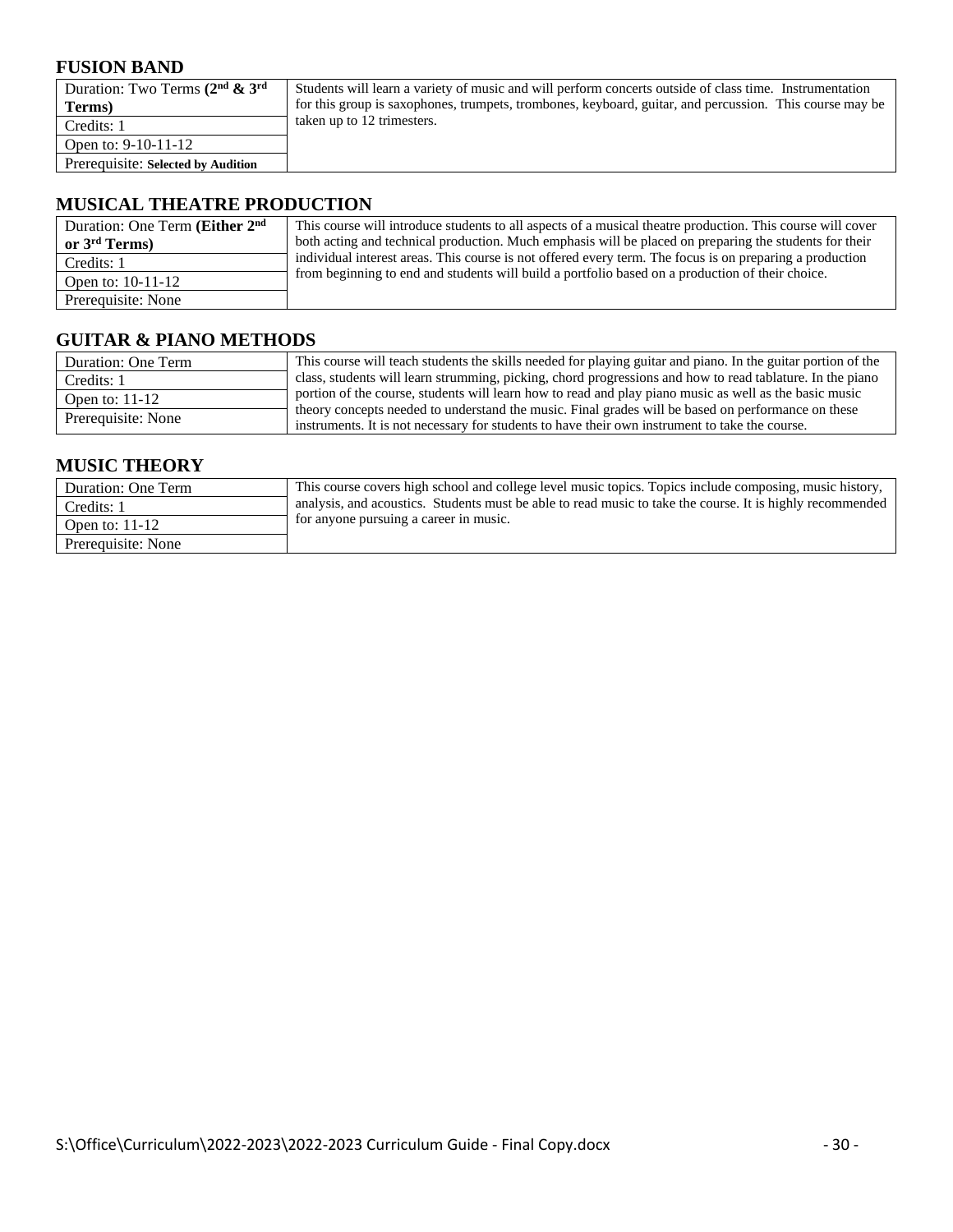

#### **PHYSICAL SCIENCE: CHEMISTRY**

| Duration: One Term | Students will develop a basic knowledge and understanding of the concepts of Chemistry, including but |
|--------------------|-------------------------------------------------------------------------------------------------------|
| Credits: 1         | not limited to: matter, atomic structures, periodicity, chemical bonding, chemical reactions, energy, |
| Open to: 9         | reaction rates, equilibrium, and chemical quantities.                                                 |
| Prerequisite: None |                                                                                                       |

#### **PHYSICAL SCIENCE: PHYSICS**

| Duration: One Term | Students will develop a basic knowledge and understanding of the concepts of Physics subjects include  |
|--------------------|--------------------------------------------------------------------------------------------------------|
| Credits: 1         | but are not limited to evolution, momentum, Newton's laws, electromagnetic waves, forces, electricity, |
| Open to: 9         | and magnetism.                                                                                         |
| Prerequisite: None |                                                                                                        |

#### **BIOLOGY**

| Duration: Two Terms              | This course provides a thorough background in characteristics of living things, nutrients, energy $\&$ |
|----------------------------------|--------------------------------------------------------------------------------------------------------|
| Credits: 2                       | biochemical processes, homeostasis & human body systems, disease & disruption of homeostasis,          |
| Open to: 10-11-12                | comparative reproduction, genetics, biotechnology & decision-making.                                   |
| Prerequisite: PHYSICAL           |                                                                                                        |
| <b>SCIENCE: CHEMISTRY &amp;</b>  |                                                                                                        |
| <b>PHYSICAL SCIENCE: PHYSICS</b> |                                                                                                        |

#### **AP**® **BIOLOGY**

| <b>Duration: Three Terms</b>    | This AP® Biology course is designed to offer students a solid curriculum in introductory college-level                                                                                                  |
|---------------------------------|---------------------------------------------------------------------------------------------------------------------------------------------------------------------------------------------------------|
| Credits: 3                      | biology, and is organized into topics of Chemistry of Life, Cell Structure and Function, Cellular                                                                                                       |
| Open to: 10-11-12               | Energetics, Cell Communication and Cell Cycle, Heredity, Gene Expression and Regulation, Natural                                                                                                        |
| Prerequisite: PHYSICAL          | Selection, and Ecology. The process of inquiry and the development of critical thinking skills are<br>important components of the AP Biology course. Students will have the opportunity to earn college |
| <b>SCIENCE: CHEMISTRY &amp;</b> | credit at the conclusion of the class by taking and passing the Advanced Placement exam. "AP® and                                                                                                       |
| PHYSICAL SCIENCE: PHYSICS       | Advanced Placement® are registered trademarks of the College Board. Used with permission."                                                                                                              |

#### **PHYSICAL SCIENCE: EARTH & SPACE SCIENCE**

| Duration: One Term           | Students will develop a basic knowledge and understanding of the concepts of earth and space science to    |
|------------------------------|------------------------------------------------------------------------------------------------------------|
| Credits: 1                   | include origins of the universe and our solar system, Earth's interior and plate tectonics, landscapes and |
| Open to: 11                  | surface processes, & geologic history and origins of life.                                                 |
| Prerequisite: <b>BIOLOGY</b> |                                                                                                            |

#### **ENVIRONMENTAL SCIENCE**

| Duration: One Term                | This course is a study in human interaction with and impact on the environment. Concepts to be           |
|-----------------------------------|----------------------------------------------------------------------------------------------------------|
| Credits: 1                        | addressed include agriculture, natural disasters, natural resources and energy use, alternative forms of |
| Open to: 11                       | energy, and global climate change.                                                                       |
| Prerequisite: <b>BIOLOGY</b> ;    |                                                                                                          |
| <b>SUGGESTEDPHYSICAL</b>          |                                                                                                          |
| <b>SCIENCE: EARTH &amp; SPACE</b> |                                                                                                          |

#### **CHEMISTRY II**

| Duration: One Term                                                                     | A course designed for students planning to enroll in a four-year college, especially with an interest in the                                                                                                   |
|----------------------------------------------------------------------------------------|----------------------------------------------------------------------------------------------------------------------------------------------------------------------------------------------------------------|
| Credits: 1                                                                             | physical or natural sciences. The students will use qualitative and quantitative investigations and                                                                                                            |
| Open to: $11-12$                                                                       | laboratory techniques to build on the knowledge and understanding of the concepts of Chemistry gained                                                                                                          |
| Prerequisite: PHYSICAL<br><b>SCIENCE: CHEMISTRY,</b><br><b>BIOLOGY &amp; ALGEBRA I</b> | in Physical Science: Chemistry 1, including but not limited to: matter, atomic structures, periodicity,<br>chemical bonding, chemical reactions, energy, reaction rates, equilibrium, and chemical quantities. |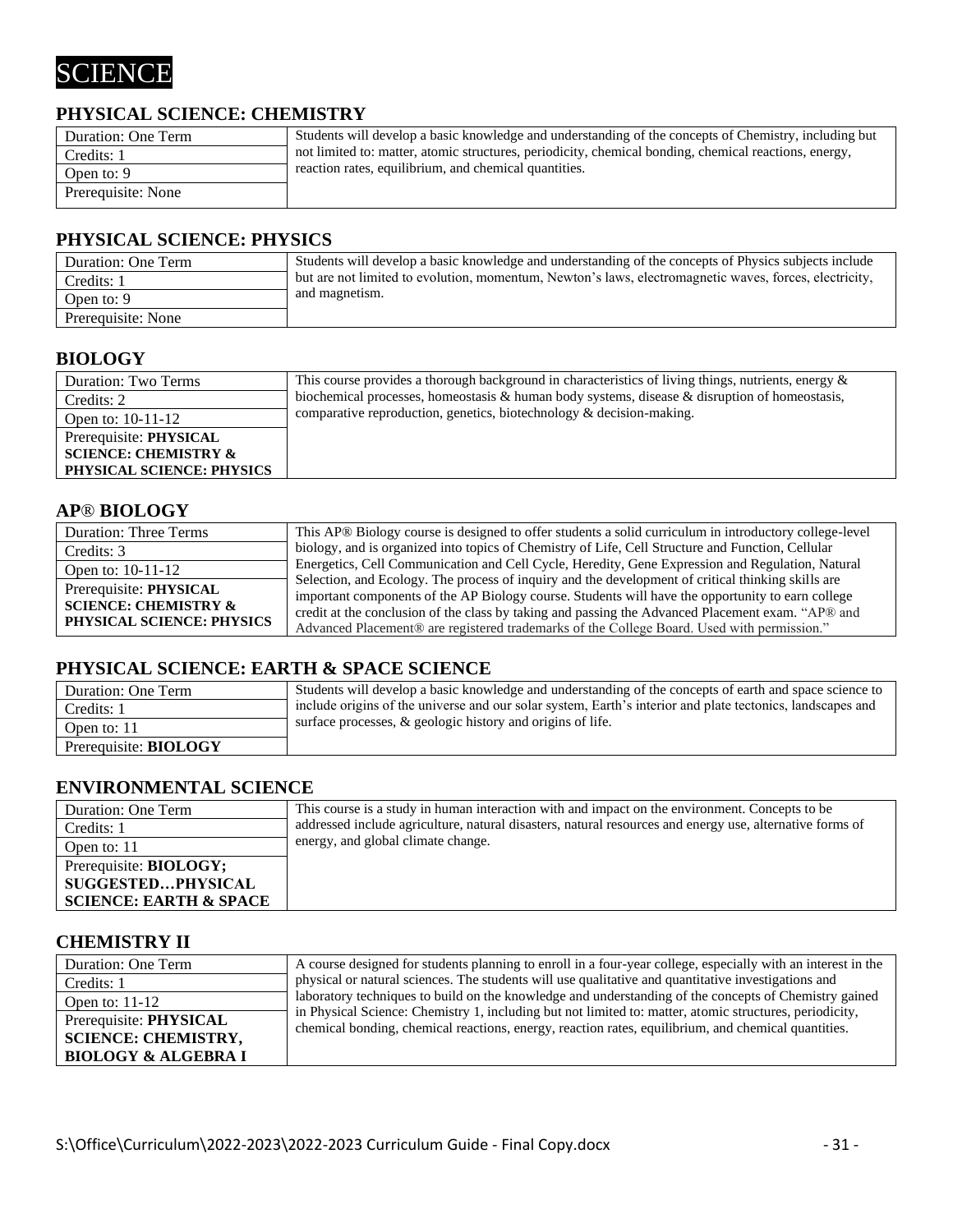#### **AP® CHEMISTRY**

| <b>Duration: Three Terms</b>                      | This course provides a college-level foundation to support students planning to enroll in a four-year                                                                                                                                                                                                                                                                                                                                                                                                                                                                                    |
|---------------------------------------------------|------------------------------------------------------------------------------------------------------------------------------------------------------------------------------------------------------------------------------------------------------------------------------------------------------------------------------------------------------------------------------------------------------------------------------------------------------------------------------------------------------------------------------------------------------------------------------------------|
| Credits: 3                                        | college, especially to study pre-medicine, engineering, or science-related careers. Students will study                                                                                                                                                                                                                                                                                                                                                                                                                                                                                  |
| Open to: $11-12$                                  | atomic structure, bonding, chemical reactions, kinetics, thermodynamics, equilibrium, acids/bases, and                                                                                                                                                                                                                                                                                                                                                                                                                                                                                   |
| Prerequisite: <b>BIOLOGY</b> &<br><b>GEOMETRY</b> | electrochemistry. Students will develop chemistry laboratory discipline, procedures, and skills through a<br>selection of experiments in inorganic chemistry and simple quantitative analysis. Includes appropriate<br>personal and environmental safety procedures as a necessary part of the chemistry laboratory experience.<br>Students will have the opportunity to earn college credit at the conclusion of the class by taking and<br>passing the Advanced Placement exam. "AP® and Advanced Placement® are registered trademarks of<br>the College Board. Used with permission." |

#### **PHYSICS II**

| Duration: One Term                                                                                                                        | This course is a problem-oriented approach to Classical and Modern Physics. It is concerned primarily                                                                                        |
|-------------------------------------------------------------------------------------------------------------------------------------------|----------------------------------------------------------------------------------------------------------------------------------------------------------------------------------------------|
| Credits: 1                                                                                                                                | with the principles and laws that govern the behavior of the inanimate world. Portions of this course will                                                                                   |
| Open to: $11-12$                                                                                                                          | discuss the principles and mathematical analysis of physics. This course is meant to prepare students for                                                                                    |
| Prerequisite: PHYSICAL<br><b>SCIENCE PHYSICS &amp;</b><br><b>COMPLETION OF OR</b><br><b>CONCURRENT ENROLLMENT</b><br><b>IN ALGEBRA II</b> | college-level physics, as well as give them an understanding of the world around them. Concepts studied<br>include scientific method, linear and projectile motion, energy, $\&$ collisions. |

#### **HUMAN ANATOMY & PHYSIOLOGY**

| <b>Duration: Two Terms</b><br>Credits: 2<br>Open to: $11-12$<br>Prerequisite: BIOLOGY (highly<br>recommended) | The course covers the study of the levels of organization, support and movement, and the integration and<br>coordination of body systems and structures. Lectures and discussions will provide the framework and<br>the basis for laboratory work. In addition to the text and written exams, there will be laboratory work and<br>lab practical's covering tissues (histology), the skeleton, muscles, and the brain. This class involves<br>dissection including but is not limited to: fetal pigs, cow eyes, cow hearts, sheep brains, frogs and minks.<br>References will be made in discussions and in lab concerning various topics in medical health areas and<br>in areas of sport medicine. This course is a definite recommendation for anyone interested in nursing,<br>coaching, athletic training and physical education, health related professions and medicine. Time spent<br>per day outside of class studying/reading Anatomy should be 30 minutes or more to maximize your<br>success in this class. |
|---------------------------------------------------------------------------------------------------------------|-------------------------------------------------------------------------------------------------------------------------------------------------------------------------------------------------------------------------------------------------------------------------------------------------------------------------------------------------------------------------------------------------------------------------------------------------------------------------------------------------------------------------------------------------------------------------------------------------------------------------------------------------------------------------------------------------------------------------------------------------------------------------------------------------------------------------------------------------------------------------------------------------------------------------------------------------------------------------------------------------------------------------|
|---------------------------------------------------------------------------------------------------------------|-------------------------------------------------------------------------------------------------------------------------------------------------------------------------------------------------------------------------------------------------------------------------------------------------------------------------------------------------------------------------------------------------------------------------------------------------------------------------------------------------------------------------------------------------------------------------------------------------------------------------------------------------------------------------------------------------------------------------------------------------------------------------------------------------------------------------------------------------------------------------------------------------------------------------------------------------------------------------------------------------------------------------|

#### **FORENSIC SCIENCE I**

| Duration: One Term           | Introduction to Forensic Science is a lab-oriented course that introduces students to the analysis of      |
|------------------------------|------------------------------------------------------------------------------------------------------------|
| Credits: 1                   | evidence associated with matters of the law. Evidence studied includes fingerprints, ink, paper,           |
| Open to: $11-12$             | handwriting, shoe prints, hair and fibers, blood typing, DNA, firearms, and bullets and bullet trajectory. |
| Prerequisite: <b>BIOLOGY</b> |                                                                                                            |

#### **FORENSIC SCIENCE II**

| Duration: One Term               | The course will extend upon forms of trace evidence not covered in Forensic Science 1. |
|----------------------------------|----------------------------------------------------------------------------------------|
| Credits: 1                       |                                                                                        |
| Open to: $11-12$                 |                                                                                        |
| Prerequisite: FORENSIC SCIENCE I |                                                                                        |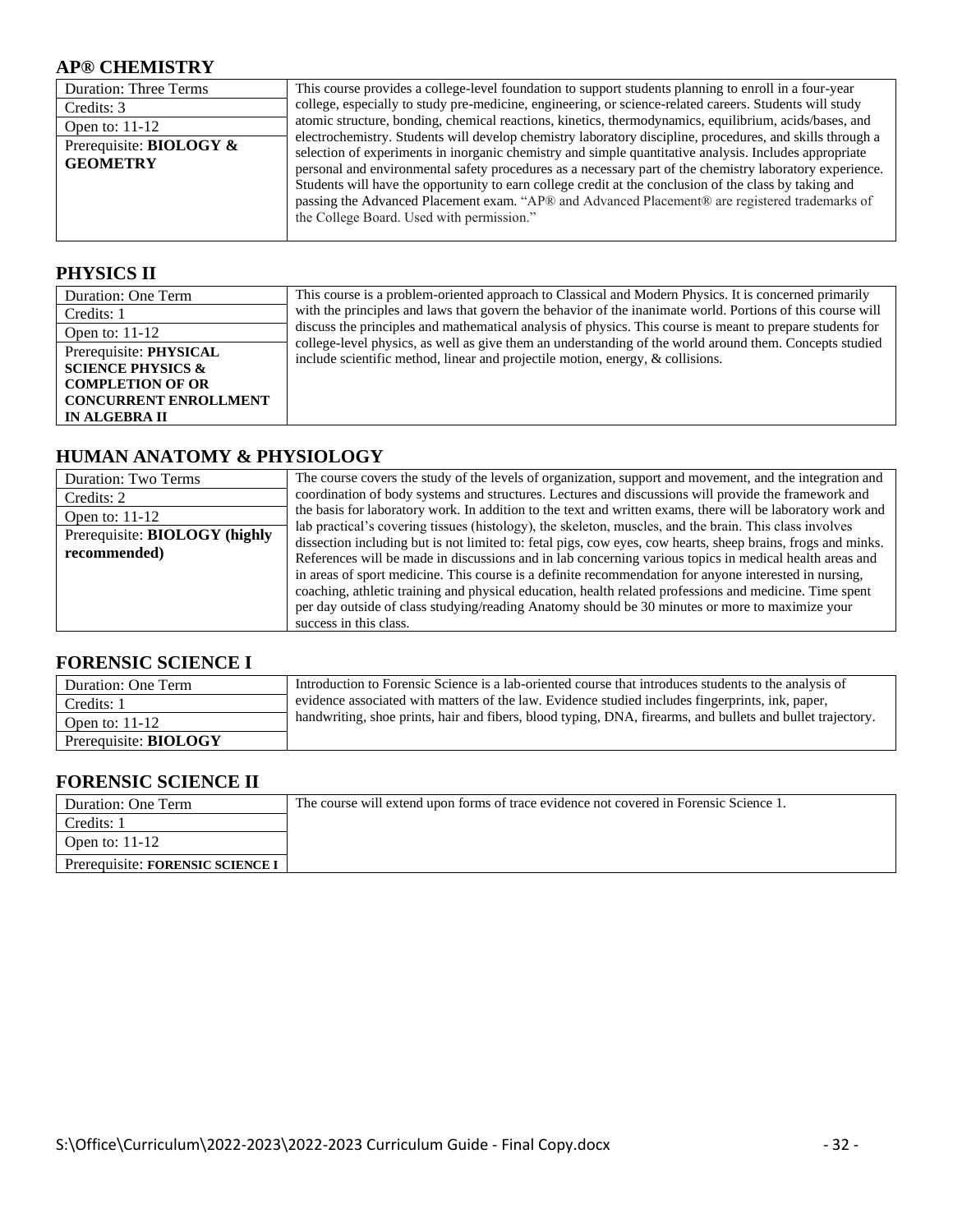## SOCIAL STUDIES

#### **WORLD HISTORY**

| Duration: One Term | This course on world history promotes an emphasis on both historical content and historical thinking    |
|--------------------|---------------------------------------------------------------------------------------------------------|
| Credits: 1         | skills to prepare students with a strong foundation in significant history content, and with the skills |
| Open to: 9         | necessary to apply historical thinking to any historical context.                                       |
| Prerequisite: None |                                                                                                         |

#### **WORLD GEOGRAPHY**

| Duration: Two Terms | Students develop a deep understanding of the interconnectedness of people and place. By analyzing the                                                                                  |
|---------------------|----------------------------------------------------------------------------------------------------------------------------------------------------------------------------------------|
| Credits: 2          | physical and human systems, geographical features, and regional commonalities of different locations                                                                                   |
| Open to: 9          | around the world, students explain how society, the environment, the political and economic landscape,<br>and historical events influence perspectives, values, traditions, and ideas. |
| Prerequisite: None  |                                                                                                                                                                                        |

#### **VITAL ISSUES**

| Duration: One Term | Vital Issues will help students understand and make decisions about the issues of the day from local to     |
|--------------------|-------------------------------------------------------------------------------------------------------------|
| Credits: 1         | international. After an introduction to critical thinking and problem solving, students will participate in |
| Open to: $9-10$    | choosing, examining, and proposing solutions to issues or problems that concern Americans today.            |
| Prerequisite: None | Various methods of research and presentation will be used to provide a variety of experiences for           |
|                    | students. Students will use a daily newspaper as one of their resources.                                    |

#### **MOCK TRIAL**

| Duration: One Term  | This course will have students playing the roles of attorneys and witnesses for either the plaintiff or |
|---------------------|---------------------------------------------------------------------------------------------------------|
| Credits: 1          | prosecution and defense, engage in trial of a fictional civil or criminal case. Students will read and  |
| Open to: 9-10-11-12 | prepare cases throughout the trimester. This course may be taken up to two times.                       |
| Prerequisite: None  |                                                                                                         |

#### **ESSENTIAL SOCIAL STUDIES**

| Duration: One Term    | An alternative course designed for special education students who are four or more grade levels behind      |
|-----------------------|-------------------------------------------------------------------------------------------------------------|
| Credits: 1            | their peers in reading in the content area skills. Adaptations and modifications are made to the social     |
| Open to: $9-10-11-12$ | studies curriculum in order to meet the needs of the students. Students will be placed in this course based |
| Prerequisite: None    | on district criteria.                                                                                       |

#### **ECONOMICS**

| Duration: One Term | This course is a survey course introducing students to both microeconomic and macroeconomic concepts.                                                   |
|--------------------|---------------------------------------------------------------------------------------------------------------------------------------------------------|
| Credits: 1         | It will help students understand how our economic system and the world economy works and the roles of                                                   |
| Open to: 10-11-12  | government, labor, capital, and leadership. Students will have many hands-on activities using reasoning                                                 |
| Prerequisite: None | and analytical skills. This is an excellent course for students planning on attending college, especially in<br>the area of business or related fields. |

#### **PSYCHOLOGY**

| Duration: One Term  | This course is intended to help the student better understand himself/herself and all of the external and |
|---------------------|-----------------------------------------------------------------------------------------------------------|
| Credits: 1          | internal forces that influence him/her. Each student will learn about the history of psychology,          |
| Open to: $10-11-12$ | perception, intelligence, basic research methods, learning, memory, human development, motivation-        |
| Prerequisite: None  | emotion, abnormal psychology and/or clinical-counseling psychology                                        |

#### **AP**® **PSYCHOLOGY**

| Duration: Two Terms | This course will explore the ideas, theories, and methods of the scientific study of behavior and mental |
|---------------------|----------------------------------------------------------------------------------------------------------|
| Credits: 2          | processes. You'll examine the concepts of psychology through reading and discussion, and you'll          |
| Open to: $10-11-12$ | analyze data from psychological research studies. Students will have the opportunity to earn college     |
|                     | credit at the conclusion of the class by taking and passing the Advanced Placement exam. "AP® and        |
| Prerequisite: None  | Advanced Placement® are registered trademarks of the College Board. Used with permission."               |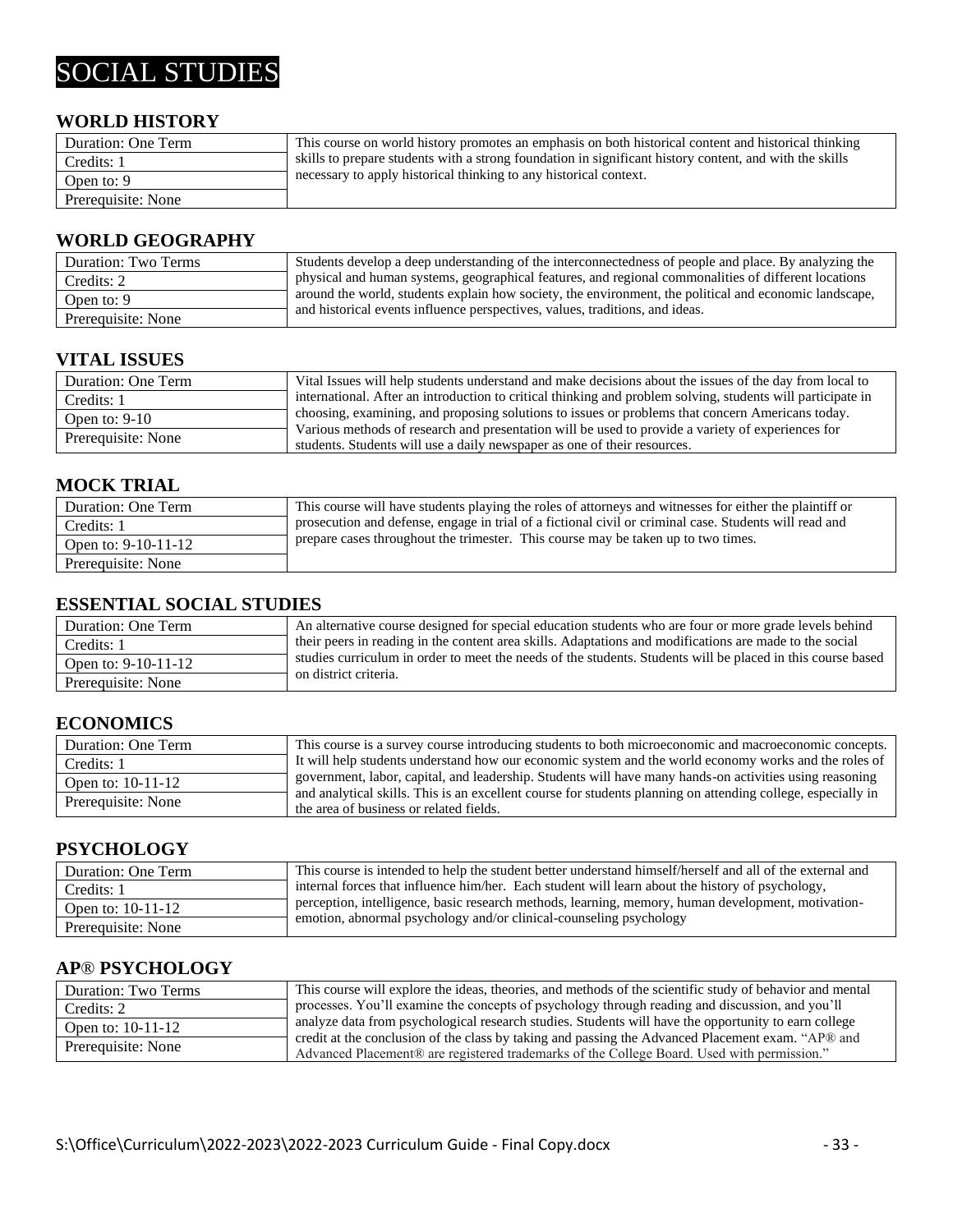#### **HISTORY THROUGH MEDIA**

| Duration: One Term | This course is designed to expose students to major events throughout history. This course will use a                                                                                                                                           |
|--------------------|-------------------------------------------------------------------------------------------------------------------------------------------------------------------------------------------------------------------------------------------------|
| Credits: 1         | variety of media (films, biopics, documentaries, investigative journalism, TV shows, etc.) Students will                                                                                                                                        |
| Open to: 10-11-12  | gain a deeper understanding of historical events and how the media has approached significant issues in                                                                                                                                         |
| Prerequisite: None | history. Course topics include civil rights, pop culture, terrorism, and genocide. Students will be asked to<br>interpret the events and see the relationships between "reality" and "representation" in the media's<br>portrayal of the event. |

#### **SOCIOLOGY**

| Duration: One Term | Sociology is the study of human society and how interactions shape the world in which we live. This                                                                                          |
|--------------------|----------------------------------------------------------------------------------------------------------------------------------------------------------------------------------------------|
| Credits: 1         | course is designed to help students to understand how society guides one's actions and life choices.                                                                                         |
| Open to: 10-11-12  | Students will look beyond commonly held beliefs & find the hidden meanings of everyday interactions.                                                                                         |
| Prerequisite: None | Course topics include a study of family life, groups/conformity and social norms, gender roles, culture,<br>deviance, and crime in society where students participate in a Mock Crime/Trial. |

#### **US HISTORY**

| Duration: Two Terms | In this course students study the history of the United States since Reconstruction to the present. We will                                                                                                    |
|---------------------|----------------------------------------------------------------------------------------------------------------------------------------------------------------------------------------------------------------|
| Credits: 2          | focus on the political, economic, and social events and issues related to a variety of events from                                                                                                             |
| Open to: 11         | Westward Expansion, Industrialization/urbanization, the World Wars, the Roaring 20s to the Great                                                                                                               |
| Prerequisite: None  | Depression, to reform movements such as the Civil Rights movement. Students are expected to use<br>critical thinking skills, analyze historical documents, and complete projects detailing important topics in |
|                     | U.S. History.                                                                                                                                                                                                  |

#### **AP** ® **US HISTORY**

| <b>Duration: Three Terms</b> | This course focuses on the development of historical thinking skills (chronological reasoning, comparing,                                                                                                                                                                                                                                                                                                                                                                                                                                                                                         |
|------------------------------|---------------------------------------------------------------------------------------------------------------------------------------------------------------------------------------------------------------------------------------------------------------------------------------------------------------------------------------------------------------------------------------------------------------------------------------------------------------------------------------------------------------------------------------------------------------------------------------------------|
| Credits: 3                   | and contextualizing, crafting historical arguments using historical evidence, and interpreting and                                                                                                                                                                                                                                                                                                                                                                                                                                                                                                |
| Open to: $11-12$             | synthesizing historical narrative) and an understanding of content learning objectives organized around                                                                                                                                                                                                                                                                                                                                                                                                                                                                                           |
| Prerequisite: None           | seven themes, such as identity, peopling, and America in the world. In line with college and university<br>U.S. history survey courses' increased focus on early and recent American history and decreased<br>emphasis on other areas, the AP U.S. History course expands on the history of the Americas from 1491<br>to 1607 and from 1980 to the present. It also allows teachers flexibility across nine different periods of<br>U.S. history to teach topics of their choice in depth. "AP® and Advanced Placement® are registered<br>trademarks of the College Board. Used with permission." |

#### **AMERICAN GOVERNMENT**

| Duration: One Term | This course is designed to prepare people to be active participants in our system. We will examine the            |
|--------------------|-------------------------------------------------------------------------------------------------------------------|
| Credits: 1         | principles of government, their origins, purposes, and development. Emphasis will be placed on the                |
| Open to: 12        | people within the political systems, their roles, and problems. We will also focus on contemporary affairs        |
| Prerequisite: None | and problems and develop judgments and solutions in these areas, especially our ties to the rest of the<br>world. |

#### **AP** ® **U.S. GOVERNMENT & POLITICS**

| Duration: Two Terms | AP United States Government and Politics is designed to prepare students to be active participants in our    |
|---------------------|--------------------------------------------------------------------------------------------------------------|
| Credits: 2          | political system as well as study advanced concepts of political systems, policies, and roles in the United  |
| Open to: 12         | States political culture. Students will examine the causes and effects of events that occur in our political |
|                     | system. In addition to earning high school credit for the class, students will be eligible for the Advanced  |
| Prerequisite: None  | Placement test that may award students college-credit for the class. "AP® and Advanced Placement® are        |
|                     | registered trademarks of the College Board. Used with permission."                                           |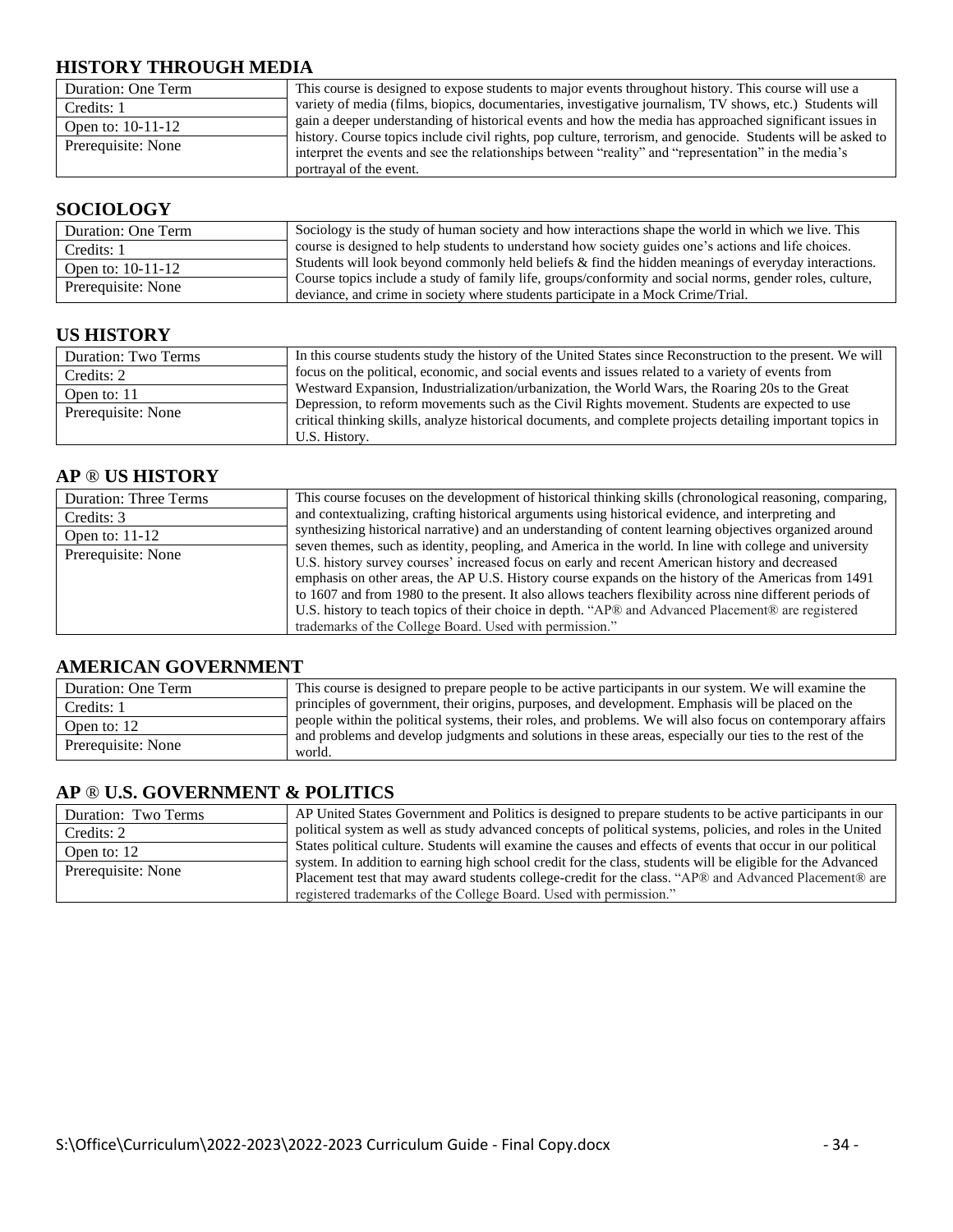## SPECIAL NEEDS

**All courses students are required to complete for graduation are offered through the Special Needs Department as well as through the regular education department. Students should check with their Roster Teachers to determine whether to enroll in these courses through the regular education program or through the special education program. Students will be placed in these courses based on district criteria.**

#### **ESSENTIALS PHYSICAL EDUCATION**

| <b>Duration: Three Terms</b> | See Health & Physical Education |
|------------------------------|---------------------------------|
| Credits: 3                   |                                 |
| Open to: 9-10-11-12          |                                 |
| Prerequisite: None           |                                 |

#### **ESSENTIAL SOCIAL STUDIES**

| Duration: Two Terms   | See Social Studies Section |
|-----------------------|----------------------------|
| Credits: 2            |                            |
| Open to: $9-10-11-12$ |                            |
| Prerequisite: None    |                            |

#### **ESSENTIAL FAMILY CONSUMER SCIENCE**

| Duration: One Term  | See Family Consumer Science Section |
|---------------------|-------------------------------------|
| Credits: 1          |                                     |
| Open to: 9-10-11-12 |                                     |
| Prerequisite: None  |                                     |

#### **ESSENTIAL ART**

| Duration: One Term    | See Art Section |
|-----------------------|-----------------|
| Credits: 1            |                 |
| Open to: $9-10-11-12$ |                 |
| Prerequisite: None    |                 |

#### **AIM (Achieving Individual Mastery)**

| <b>Duration: Three Terms</b> | Intensive reading, writing, and/or math instruction in a special education setting, which will include    |
|------------------------------|-----------------------------------------------------------------------------------------------------------|
| Credits: 3                   | small group instruction with frequent opportunities to practice skills, receive feedback, and monitor and |
| Open to: 9-10-11-12          | analyze progress in goal areas. This instruction will support the instruction in the general education    |
| Prerequisite: None           | classroom. This class is intended for students that have IEP learning goals.                              |

#### **LEARNING CENTER**

| Duration: One Term  | This course is a structured non-credit study hall for students that have an IEP. Class time is dedicated to |
|---------------------|-------------------------------------------------------------------------------------------------------------|
| Credits: None       | giving students extra help with their personal and academic needs. Issues addressed in this course are      |
| Open to: 9-10-11-12 | study skills, organizational skills, personal goal setting, building positive relationships, and becoming   |
| Prerequisite: None  | better problem solvers.                                                                                     |

#### **STRATEGIES**

| <b>Duration: Three Terms</b> | Strategies is a guided program of individualized and group instruction. It is designed to help students                                                                                                                      |
|------------------------------|------------------------------------------------------------------------------------------------------------------------------------------------------------------------------------------------------------------------------|
| Credits: 3                   | improve their reading, written expression, math, and social skills to help prepare student for post-                                                                                                                         |
| Open to: 9-10-11-12          | secondary life. This course features intensive guided and independent practice and close teacher-student                                                                                                                     |
| Prerequisite: None           | interaction. Materials used in this class are appropriate to students' current skill levels and curriculum<br>needs of student. This course replaces the regular education study hall and /or Special Needs Learning<br>Lab. |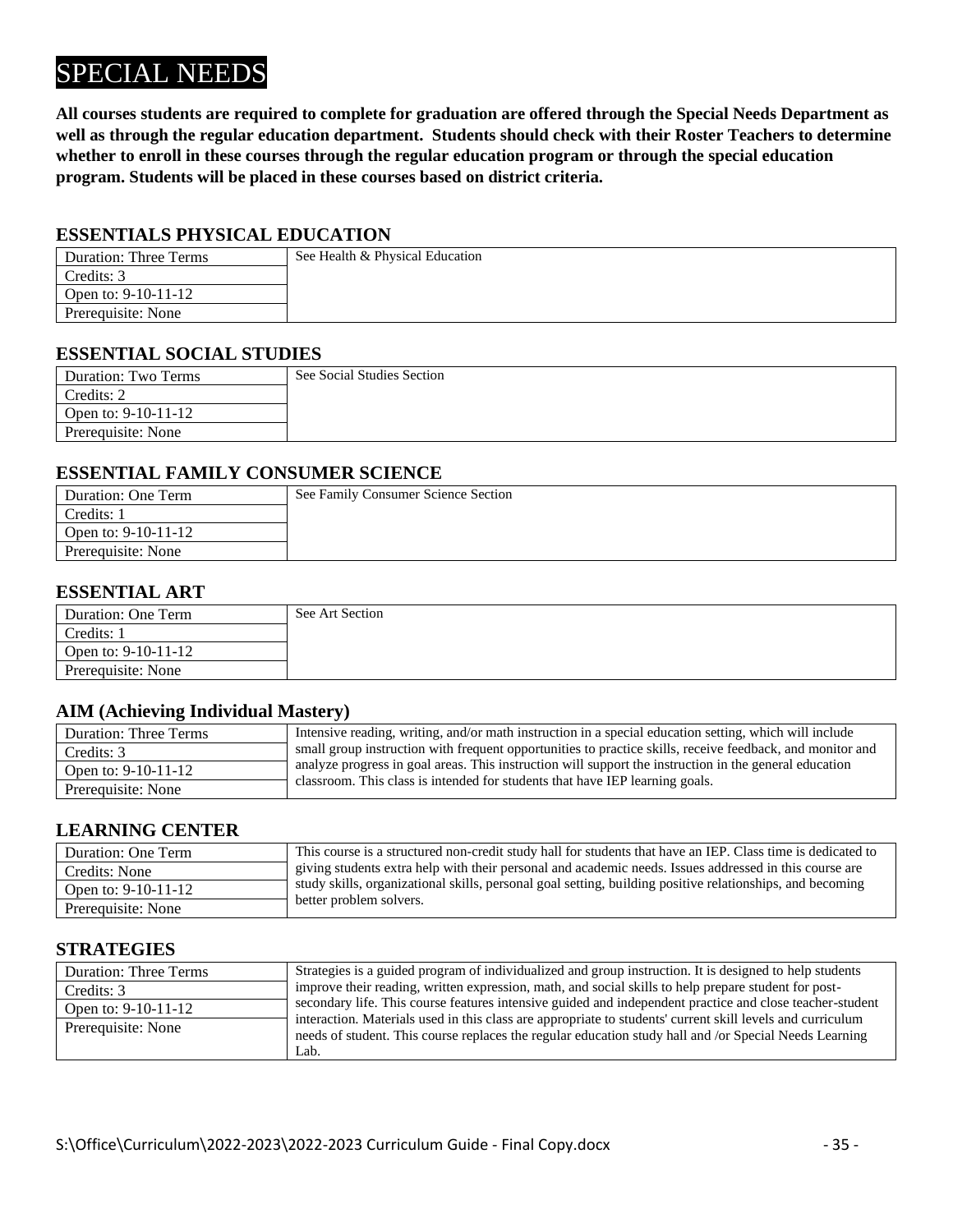#### **PEER INTERACTIONS**

| Duration: Two Terms   | An elective course for special education students where they interact with general education high school    |
|-----------------------|-------------------------------------------------------------------------------------------------------------|
| Credits: 2            | peers in learning confidence building skills, teamwork skills, and social skills through a variety of gross |
| Open to: $9-10-11-12$ | motor, fine motor, cooking and age-appropriate activities.                                                  |
| Prerequisite: None    |                                                                                                             |
|                       |                                                                                                             |

#### **TRANSITIONAL/VOCATIONAL EDUCATION I**

| Duration: One Term | This course is a one term, one credit elective course designed for freshman, sophomores, and junior                                                                                                                                                           |
|--------------------|---------------------------------------------------------------------------------------------------------------------------------------------------------------------------------------------------------------------------------------------------------------|
| Credits: 1         | special needs students. This course is designed to help the student explore his/her own ideas and feelings                                                                                                                                                    |
| Open to: 9-10-11   | toward self & others. The student will develop strategies to assist with everyday interpersonal situations.                                                                                                                                                   |
| Prerequisite: None | It is designed to help students explore various career options, begin to form a relationship between<br>individual abilities and certain career choices, and develop preliminary job seeking skills. Problem<br>solving skills will also be practiced within. |

#### **TRANSITIONAL/VOCATIONAL EDUCATION II**

| Duration: One Term                    | This course is designed as a third step in preparation for a vocation following high school. This                                                                                                            |
|---------------------------------------|--------------------------------------------------------------------------------------------------------------------------------------------------------------------------------------------------------------|
| Credits: 1                            | Exploration Phase offers the student an opportunity to experience two to three work sites per term, in                                                                                                       |
| Open to: $11-12$                      | their community, in conjunction with classroom instruction. They attend work 2 days a week. The<br>classroom content expands the student's job seeking and work behavior skills. Class is held at least once |
| Prerequisite: Transitional/Vocational | every other week. Continuation of these skills can occur during the on-job-experience phase through                                                                                                          |
| <b>Education I</b>                    | work-study.                                                                                                                                                                                                  |

#### **WORK STUDY**

| Duration: One/Two Terms | The goal of this course is to prepare students for the eventual job market by means of actual on-the-job                                                           |
|-------------------------|--------------------------------------------------------------------------------------------------------------------------------------------------------------------|
| Credits: 1 per term     | work experience. Each working student completes written work assigned on an individual basis, in                                                                   |
| Open to: 10-11-12       | addition to all work requirements of their employer. Students may work Monday - Friday at 1 to 2<br>worksites with occasional class time for job-related concerns. |
| Prerequisite: None      |                                                                                                                                                                    |

#### **ESSENTIAL ENGLISH I**

| <b>Duration: Three Terms</b> | An individualized program for students four or more grade levels behind their peers in reading and      |
|------------------------------|---------------------------------------------------------------------------------------------------------|
| Credits: 3                   | writing skills. Students may be involved in independent or small group lessons. Individual student need |
| Open to: $9-10-11-12$        | is determined through formal and informal teacher assessment and IEP goals.                             |
| Prerequisite: None           |                                                                                                         |

#### **ESSENTIAL ENGLISH II**

| Duration: Two or Three Terms | An individualized program for students four or more grade levels behind their peers in reading and      |
|------------------------------|---------------------------------------------------------------------------------------------------------|
| Credits: 1 per term          | writing skills. Students may be involved in independent or small group lessons. Individual student need |
| Open to: $9-10-11-12$        | is determined through formal and informal teacher assessment and IEP goals.                             |
| Prerequisite: None           |                                                                                                         |

#### **ESSENTIAL MATH I**

| Duration: Two or Three Terms | An individualized program for special education students four or more grade levels behind their peers in |
|------------------------------|----------------------------------------------------------------------------------------------------------|
| Credits: 1 per term          | math skills. Students may be involved in independent or small group lessons. Individual student need is  |
| Open to: 9-10-11-12          | determined through formal and informal teacher assessment and IEP goals.                                 |
| Prerequisite: None           |                                                                                                          |

#### **ESSENTIAL MATH II**

| Duration: Two or Three Terms | An individualized program for special education students four or more grade levels behind their peers in |
|------------------------------|----------------------------------------------------------------------------------------------------------|
| Credits: 1 per term          | math skills. Students may be involved in independent or small group lessons. Individual student need is  |
| Open to: 9-10-11-12          | determined through formal and informal teacher assessment and IEP goals.                                 |
| Prerequisite: None           |                                                                                                          |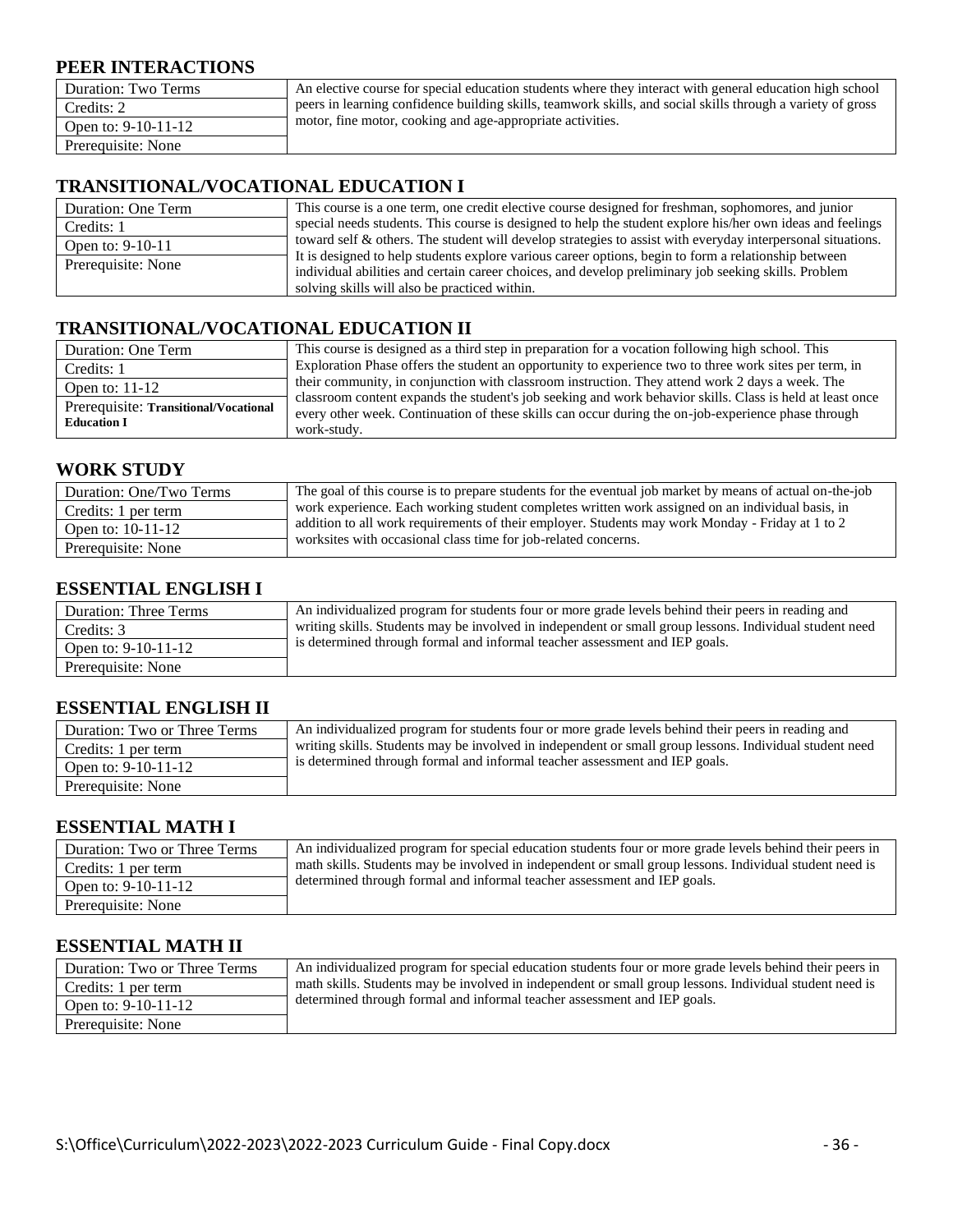#### **ESSENTIAL ACADEMIC SKILLS I (SS/S)**

| Duration: One or Two Terms | An individualized program for special education students who are four or more grade levels behind their |
|----------------------------|---------------------------------------------------------------------------------------------------------|
| Credits: 1 per term        | peers in two or more academic skill areas. Involves small group OR individual lessons determined by     |
| Open to: $9-10-11-12$      | IEP goals and teacher input.                                                                            |
| Prerequisite: None         |                                                                                                         |

#### **ESSENTIAL ACADEMIC SKILLS II (SS/S)**

| Duration: One Term    | An individualized program for special education students who are four or more grade levels behind their |
|-----------------------|---------------------------------------------------------------------------------------------------------|
| Credits: 1            | peers in two or more academic skill areas. Involves small group OR individual lessons determined by     |
| Open to: $9-10-11-12$ | IEP goals and teacher input.                                                                            |
| Prerequisite: None    |                                                                                                         |

#### **ESSENTIAL CAREER & LIFE SKILLS I**

| Duration: One Term    | This course is for special education students to learn and explore post-secondary living, learning, and    |
|-----------------------|------------------------------------------------------------------------------------------------------------|
| Credits: 1            | working options. Its focus will be on career choices and life skills necessary to understand for living as |
| Open to: $9-10-11-12$ | independently as possible after graduation.                                                                |
| Prerequisite: None    |                                                                                                            |

#### **ESSENTIAL CAREER & LIFE SKILLS II**

| Duration: One Term    | This course is for special education students to learn and explore post-secondary living, learning, and    |
|-----------------------|------------------------------------------------------------------------------------------------------------|
| Credits: 1            | working options. Its focus will be on career choices and life skills necessary to understand for living as |
| Open to: $9-10-11-12$ | independently as possible after graduation                                                                 |
| Prerequisite: None    |                                                                                                            |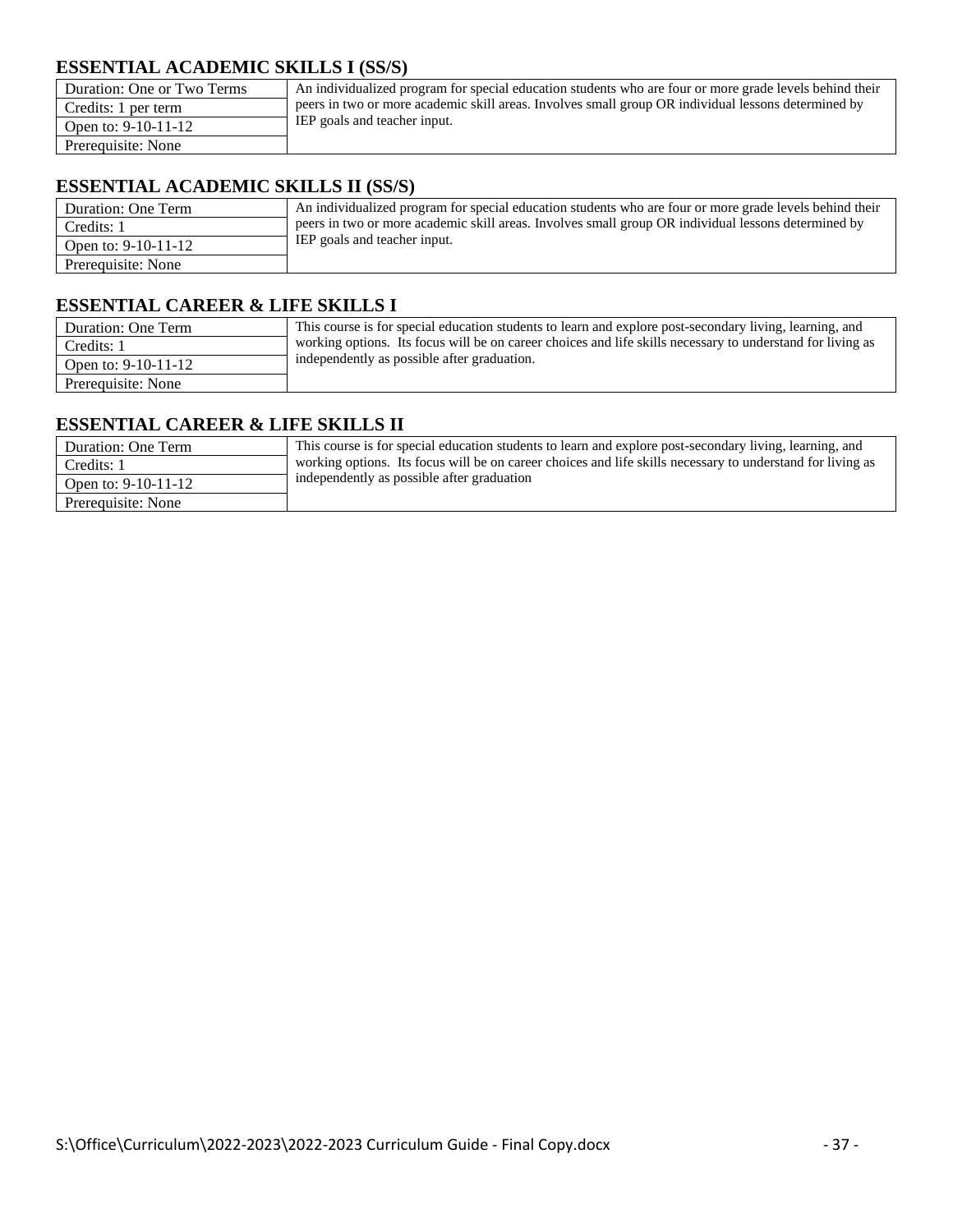## WORLD LANGUAGE

#### **SPANISH I**

| Duration: Two Terms | This course teaches the fundamentals of Spanish to aid the student in understanding spoken and written                                   |
|---------------------|------------------------------------------------------------------------------------------------------------------------------------------|
| Credits: 2          | Spanish. Everyday situations, Spanish culture and civilization are emphasized in each unit. This course is                               |
| Open to: 9-10-11-12 | directed to the student who has a basic understanding of English with a C or better in their current                                     |
| Prerequisite: None  | English class and has an interest in learning the basics of an additional language for their enjoyment or<br>for college pre-requisites. |

#### **SPANISH II**

| <b>Duration: Two Terms</b>     | This course extends the understanding of the skills and vocabulary learned in Spanish I. Vocabulary      |
|--------------------------------|----------------------------------------------------------------------------------------------------------|
| Credits: 2                     | knowledge will be increased and verb constructions and grammar from the first year will be refined. This |
| Open to: 10-11-12              | course is recommended for all students who have completed Spanish 1 with a grade of C or better and      |
| Prerequisite: <b>SPANISH I</b> | intend to enroll in college.                                                                             |

#### **SPANISH III**

| Duration: Two Terms             | This course is designed to allow motivated students to use the Spanish acquired to discuss issues in their |
|---------------------------------|------------------------------------------------------------------------------------------------------------|
| Credits: 2                      | lives and the world around them. The students will also read and discuss the history, culture, and current |
| Open to: $11-12$                | events of various Spanish-speaking countries. The continuation of grammar will be included in this         |
| Prerequisite: <b>SPANISH II</b> | course. This class is available for students who have completed Spanish II with a grade of C or better.    |

#### **SPANISH IV**

| Duration: Two Terms              | This course continues the study of grammar, literature, history, and culture from Spanish III. The focus |
|----------------------------------|----------------------------------------------------------------------------------------------------------|
| Credits: 2                       | is on composition and oral performance.                                                                  |
| Open to: 12                      |                                                                                                          |
| Prerequisite: <b>SPANISH III</b> |                                                                                                          |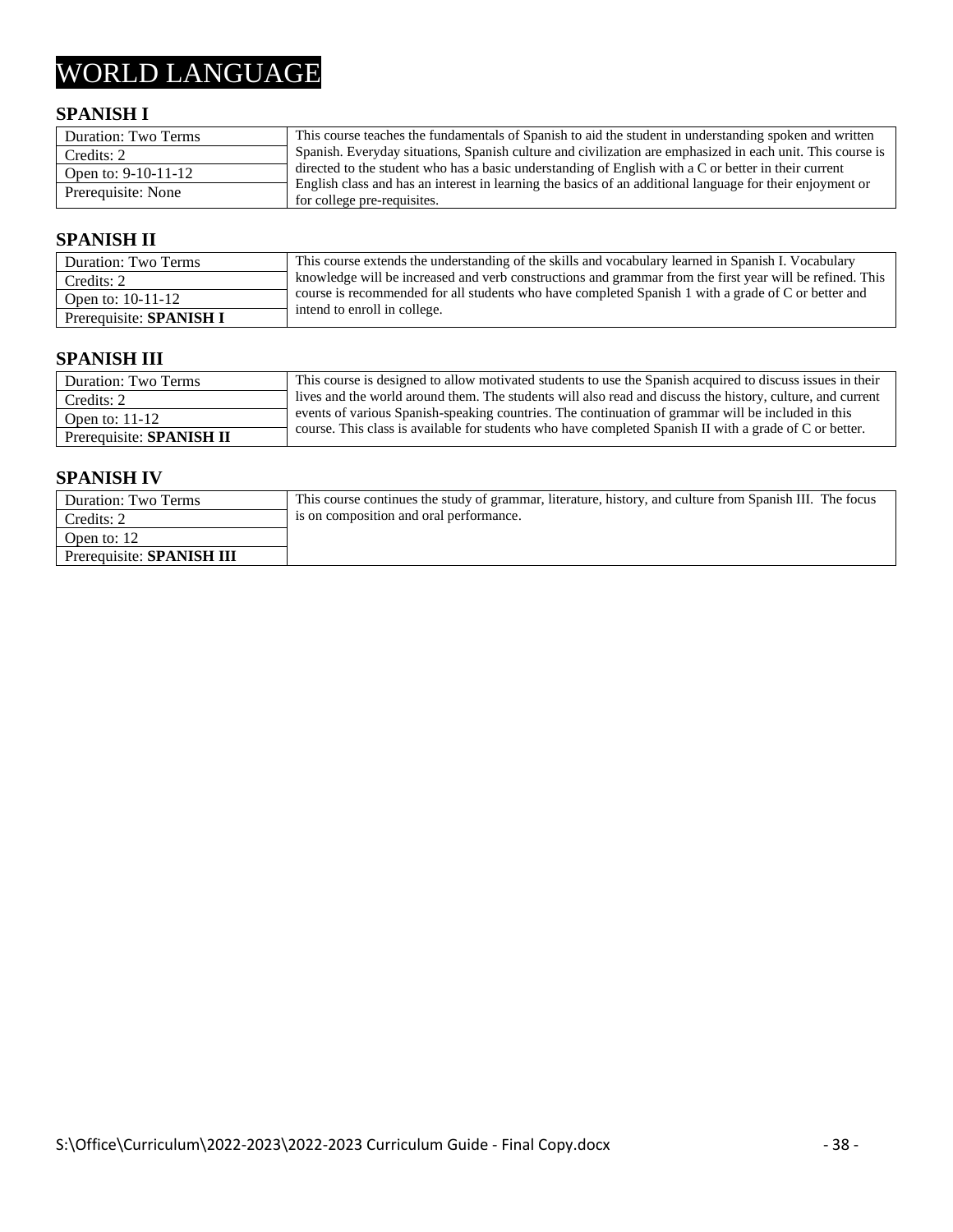## OTHER COURSES OFFERED

#### **EXCEL**

| Duration: One Term    | Excel is a class designed for students who have been identified as at-risk. Class time is dedicated to     |
|-----------------------|------------------------------------------------------------------------------------------------------------|
| Credits: 1            | giving students extra help with their personal and academic needs. Issues addressed in this course are     |
| Open to: $9-10-11-12$ | study skills, organizational skills, behavioral/social skills, personal goal setting, building positive    |
|                       | relationships, and becoming better problem solvers. Students with credit deficiencies may earn one credit  |
| Prerequisite: None    | for this course. Permission must be granted by counselors or administration for students to enroll in this |
|                       | course. This course may be taken up to 6 trimesters.                                                       |

#### **INDEPENDENT LEARNING**

| Duration: One Term  | This course is designed to offer students the ability to select their own topic of study and design their                                              |
|---------------------|--------------------------------------------------------------------------------------------------------------------------------------------------------|
| Credits: 1          | own learning project. Students will work with the instructor to outline the direction of their learning.                                               |
| Open to: 9-10-11-12 | Students will share their project and learning as a culminating assessment with an authentic audience.<br>This course may be taken up to 4 trimesters. |
| Prerequisite: None  |                                                                                                                                                        |

#### **ENRICHMENT (MATH)**

| Duration: One Term    | This course is designed to assist students with their individual needs in the area of math comprehension.          |
|-----------------------|--------------------------------------------------------------------------------------------------------------------|
| Credits: 1            | Students qualify for this course by scoring below the 40th percentile of national norms on the district-           |
| Open to: $9-10-11-12$ | wide assessments. Students who score 40% or below on these assessments will again be put in this class             |
| Prerequisite: None    | the next trimester. A student receives an <b>elective credit</b> if a passing grade is earned. This is a trimester |
|                       | course but may be extended to a full year if it is in the best interest of the student.                            |

#### **ENRICHMENT (READING)**

| Duration: One Term    | This course assists students with their individual needs in the area of reading comprehension. Students              |
|-----------------------|----------------------------------------------------------------------------------------------------------------------|
| Credits: 1            | qualify for this course by scoring below the 40th percentile of national norms on the Iowa Assessment                |
| Open to: $9-10-11-12$ | and ACT Explore. The students work to master a number of essential reading skills by reading                         |
| Prerequisite: None    | independent books of their choices, reading and analyzing teacher-selected non-fiction texts, and writing            |
|                       | and speaking about what is being read independently and as a whole class. The primary goal for this                  |
|                       | course is for each student to make significant growth in his or her reading comprehension. A student will            |
|                       | receive an <b>elective credit</b> for this course if a passing grade is earned, but the course may be repeated if it |
|                       | is in the best interest of the student.                                                                              |

#### **TAG SEMINAR**

| Duration: One/Two/Three Terms   | This course is designed to challenge students in a program of independent study. This course may be |
|---------------------------------|-----------------------------------------------------------------------------------------------------|
| Credits: 1 per term             | taken up to 12 trimesters.                                                                          |
| Open to: $9-10-11-12$           |                                                                                                     |
| Prerequisite: <b>IDENTIFIED</b> |                                                                                                     |
| <b>TALENTED AND GIFTED</b>      |                                                                                                     |
| <b>STUDENTS BASED ON</b>        |                                                                                                     |
| <b>DISTRICT CRITERIA</b>        |                                                                                                     |

#### **SCHOOL LEADERSHIP DYNAMICS**

| <b>Duration: Three Terms</b>                            | This course combines the study of student government regulations and procedures with leadership                                                                                                                                           |
|---------------------------------------------------------|-------------------------------------------------------------------------------------------------------------------------------------------------------------------------------------------------------------------------------------------|
| Credits: 3                                              | training/activities and lab time for completion of projects. Classroom focus will be on leadership training,                                                                                                                              |
| Open to: $10-11-12$                                     | organizing committees, goal setting, organizational skills, teamwork, project planning, teamwork, and                                                                                                                                     |
| Prerequisite: ELECTED<br><b>STUDENT COUNCIL OFFICER</b> | delegation. Students must be highly motivated and willing to take field trips to other locations to observe<br>leadership skills and activities. Some community service will be required. Students must be able to<br>work independently. |

#### **SERVICE LEARNING 1**

| Duration: One/Two/Three Terms | This course is designed for students to take an active part in organized experiences that meet actual   |
|-------------------------------|---------------------------------------------------------------------------------------------------------|
| Credits: 1 per term           | community needs and are coordinated with the needs of the school and community. Students will work      |
| Open to: 9-10-11-12           | with community organizations and leaders to develop and participate in service opportunities as well as |
| Prerequisite: None            | assist in the planning of the Bobcat Pride days. The service experience will be all-inclusive from the  |
|                               | development and planning through the reflection and evaluation.                                         |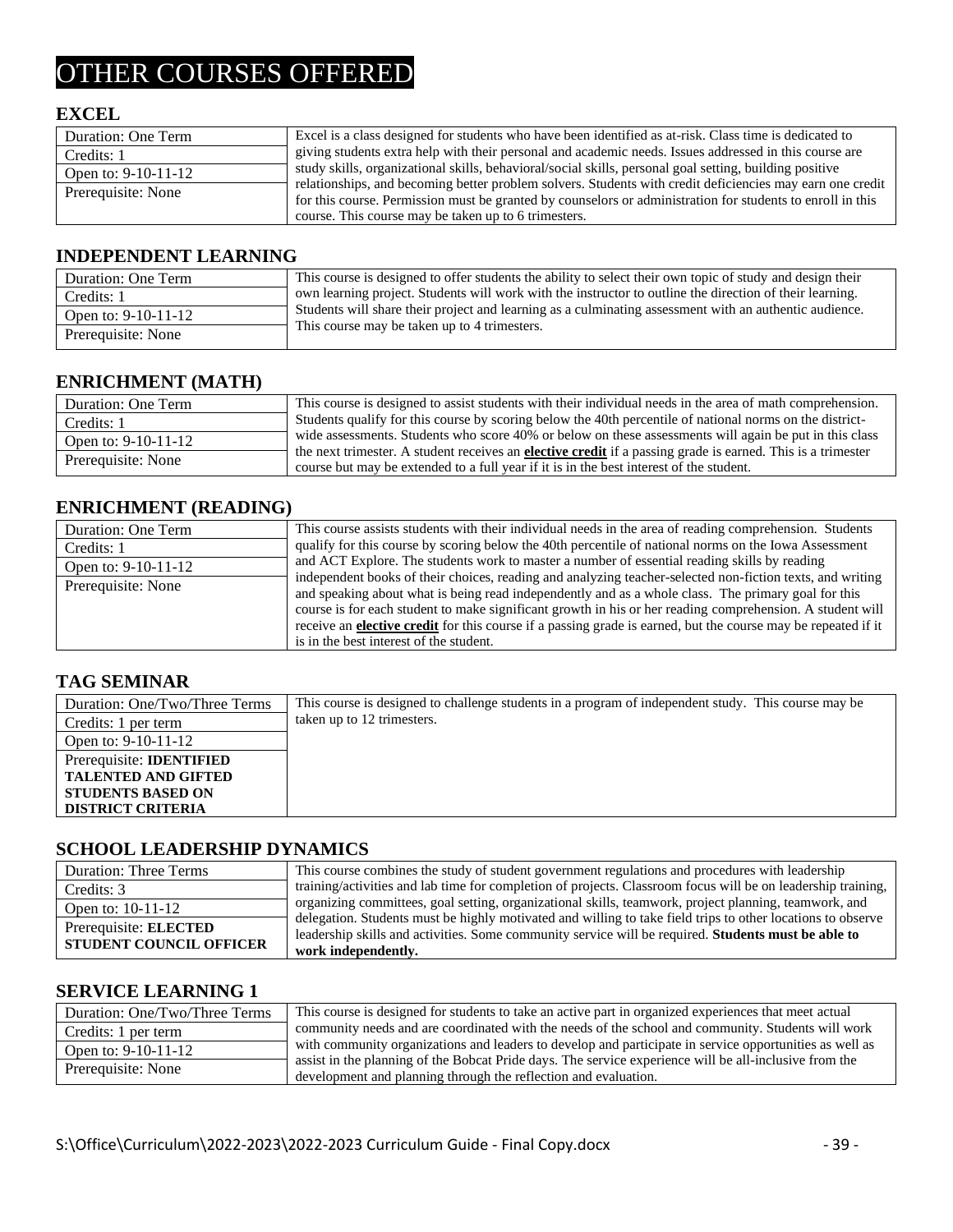#### **SERVICE LEARNING II**

| Duration: One/Two/Three Terms    | This course is designed for students to take an active part in organized experiences that meet actual   |
|----------------------------------|---------------------------------------------------------------------------------------------------------|
| Credits: 1 per term              | community needs and are coordinated with the needs of the school and community. Students will work      |
| Open to: $9-10-11-12$            | with community organizations and leaders to develop and participate in service opportunities as well as |
| Prerequisite: Service Learning I | assist in the planning of the Bobcat Pride days. The service experience will be all-inclusive from the  |
|                                  | development and planning through the reflection and evaluation. This course may be taken up to 11       |
|                                  | trimesters.                                                                                             |

#### **ACT PREP**

| Duration: One Term | This course is designed to help students improve their skills in areas covered by the ACT test. Students |
|--------------------|----------------------------------------------------------------------------------------------------------|
| Credits: 1         | will gain an understanding of the test format, learn strategies for taking the test, and self-monitor    |
| Open to: 10-11-12  | progress through frequent practice exams. English, math, and science teachers will provide guidance for  |
| Prerequisite: None | tests within their subject areas.                                                                        |

#### **ROBOTICS**

| Duration: One Term  | This Robotics course will develop and expand students' skills and knowledge so that they can design and |
|---------------------|---------------------------------------------------------------------------------------------------------|
| Credits: 1          | develop robotic devices. Topics covered in this course may include mechanics, electrical and motor      |
| Open to: $10-11-12$ | controls, pneumatics, computer basics, and programmable logic controllers.                              |
| Prerequisite: None  |                                                                                                         |

#### **PEER PARTNER**

| Duration: One/Two/Three Terms               | A course for students who are interested in working with students with significant intellectual disabilities |
|---------------------------------------------|--------------------------------------------------------------------------------------------------------------|
| Credits: 1 per term                         | in areas including academic needs, Essential PE, Peer Interactions, and other Essential Academic skill       |
| Open to: 10-11-12                           | areas. Openings are limited dependent upon specific class needs. This course may be taken up to 9            |
| Prerequisite: Before registering for        | trimesters.                                                                                                  |
| this course, you MUST complete a Peer       |                                                                                                              |
| Partner application, which can be found     |                                                                                                              |
| in the counselor's office (resource shelf.) |                                                                                                              |
| This application must be completed,         |                                                                                                              |
| signed and given to Pathway's teacher       |                                                                                                              |
| who will interview and approve/deny         |                                                                                                              |
| registration for this course.               |                                                                                                              |

#### **ELL (ENGLISH LANGUAGE LEARNERS)**

| Duration: One/Two/Three Terms | ESL (English as a Second Language) is a course in which students work to become better readers,            |
|-------------------------------|------------------------------------------------------------------------------------------------------------|
| Credits: 1 per term           | writers, speakers, and listeners of the English language. Each student is taught beginning at their        |
| Open to: 9-10-11-12           | individual English proficiency level, so expectations and goals are highly individualized. In this course, |
| Prerequisite: None            | the teacher also supports the students' general education learning and tutors or reteaches them as needed  |
|                               | in general education coursework. (This is a required course for students who qualify for ESL services.)    |

#### **ELL ENGLISH**

| Duration: Two or Three Terms | An English course offered for qualified ELL students who score a three or lower in the areas of reading      |
|------------------------------|--------------------------------------------------------------------------------------------------------------|
| Credits: 1 per term          | and writing on the ELPA21 summative assessment. The goal of this course is to improve students'              |
| Open to: $9-10-11-12$        | reading, writing, speaking, and listening skills through the analysis of literature. The focus areas of this |
| Prerequisite: None           | course include thesis and paragraph development and utilizing strategies to improve reading                  |
|                              | comprehension. Students will also explore informative, argumentative, narrative, and analysis writing,       |
|                              | partake in research and read a variety of texts including poetry, Shakespearean drama, informational         |
|                              | texts, short stories, and novels. This course may be taken up to 12 trimesters.                              |